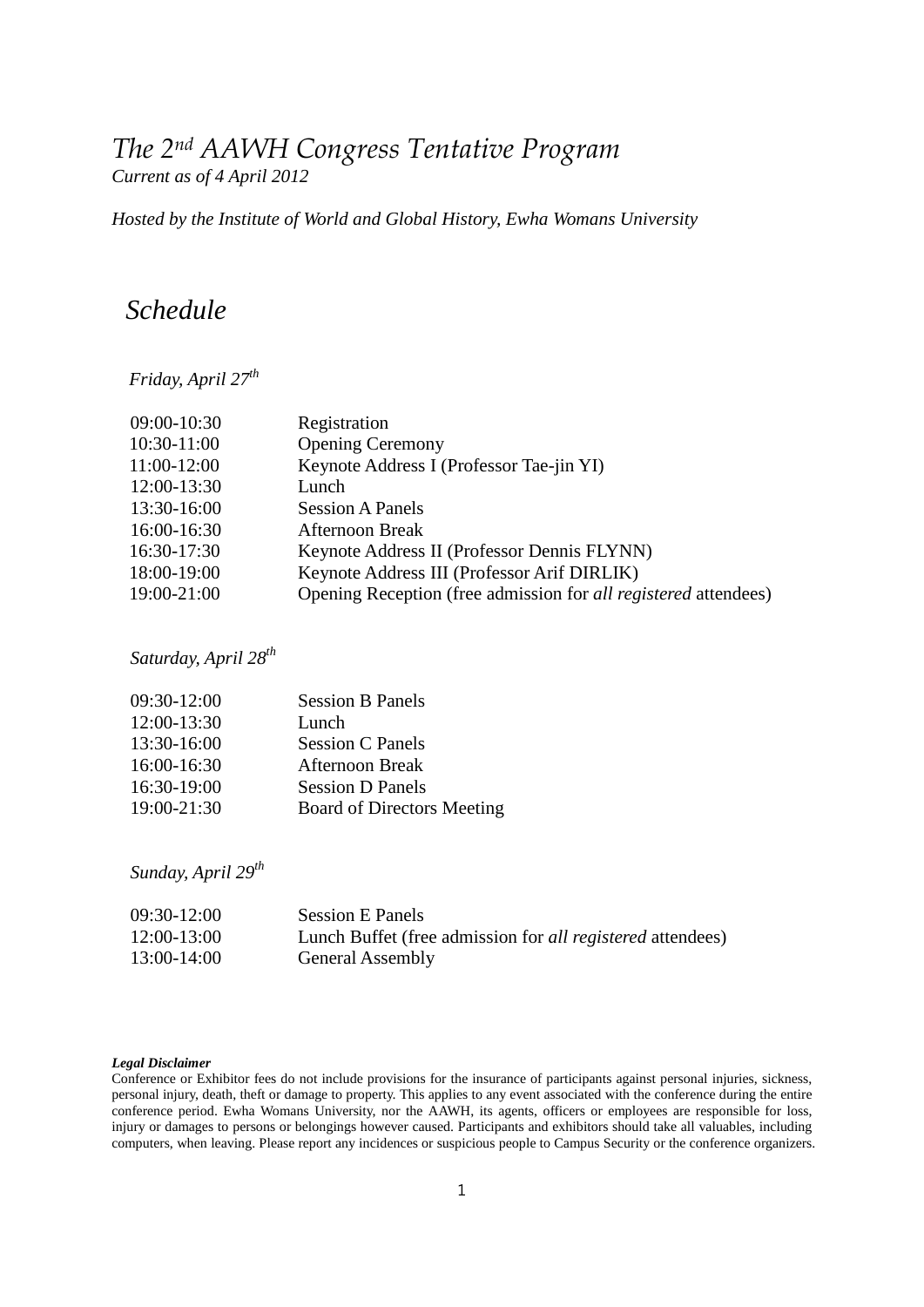# *Friday, April 27th*

Conference Registration 09:00 a.m. - 10:30 a.m. LG Convention Hall

Opening Ceremony 10:30 a.m. - 11:00 a.m. LG Convention Hall

Keynote Address I 11:00 a.m. - 12:00 p.m. *Tae-jin YI,* National Institute of Korean History, Korea "Neo-Catastrophism and a Global Interpretation of History"

Lunch 12:00 p.m. - 1:30 p.m.

# **SESSION A.**

-

**4/27/2012, 1:30** p.m. **– 4:00** p.m.

# **▶A1. Thinking for the 21st Century: Big History As a First Year Experience**

- Organizer/ Chair: Mojgan BEHMAND (Dominican University of California, USA)

(1) Mojgan BEHMAND (Dominican University of California, USA)

"Envisioning and Creating an Inclusive Big History-Based First Year Experience"

: Dominican University of California is a secular private institution of Catholic heritage dedicated to delivering a liberal education to its approximately 2200 undergraduate and graduate students. The general Education revision process which was begun in 2008 was noteworthy for its inclusivity and the large number of faculty who ultimately supported this pioneering curricular revision. First, this presentation will share insight into that process and modes of engaging faculty across disciplines and campus in that process.

Second, this presentation addresses the question "Is Big History intended to replace World History?" Big Historians Christian, Brown, and Benjamin define Big History as "a modern, scientific creation story…based on the best findings of modern science…a history that includes all human societies, and places their histories within the larger histories of the earth and the Universe as a whole"<sup>[1](#page-1-0)</sup> As evident from the name and language here, Big History courses have traditionally been housed in History departments and that has led to the fear that the adoption of Big History would result in the elimination of World History or another history. Or even the Arts and Humanities. Dominican faculty made the argument that this universal narrative is transdisciplinary and should not be owned or housed by one department alone; rather all are welcome to teach it. Also, the Big History courses make up the First Year Experience, a program that traditionally is not "owned" by a single department.

<span id="page-1-0"></span><sup>1</sup> Their forthcoming textbook *Big History: Between Nothing and Everything*.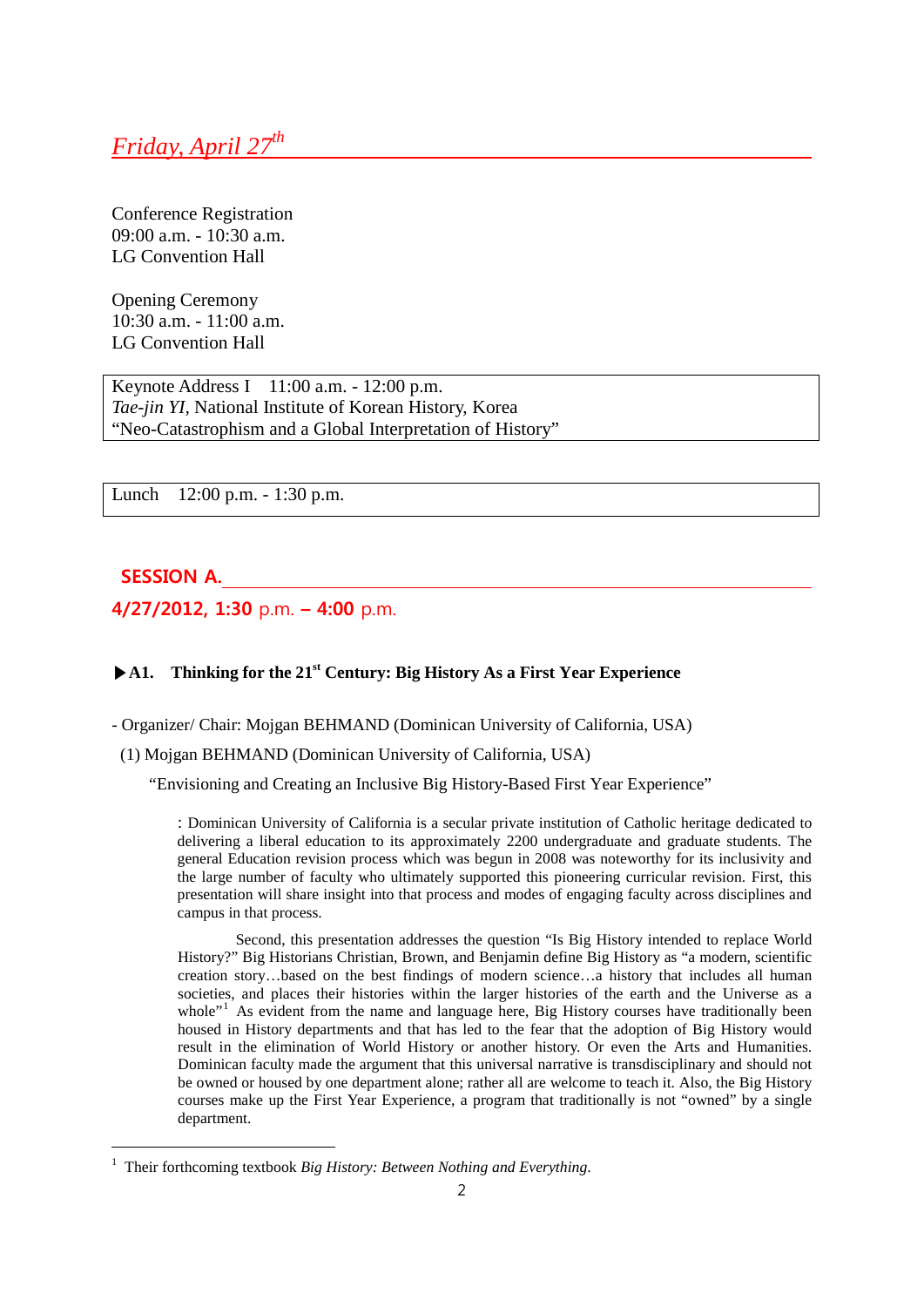Third, this presentation provides an overview of the one-year course sequence, its wide array of courses and extracurricular activities. Within that, it discusses essential tools for faculty engagement, including intensive faculty development, faculty participation in the creation of courses and their learning outcomes, and assessment.

#### (2) Cynthia BROWN (Dominican University of California, USA)

"Constructing the Core Big History Course"

: This presentation describes the first-semester core course in Big History that the faculty engaged in the development of First Year Experience "Big History" at Dominican University of California has devised. It discusses the main challenges involved in constructing such a course. These challenges seem to be: Who should teach it? How can the instructors and students avoid being overwhelmed by the material to be covered? How should student outcomes be stated? How can "death by Power Point" be avoided? Possible solutions to each of these challenges will be proposed, with an emphasis on using the idea of "thresholds" as a framework for creating and teaching the course.

## (3) Thomas BURKE (Dominican University of California, USA)

## "Big History: A Tool for Critical and Creative Engagement in Pedagogy"

: Dominican University of California is engaged in its second year of using Big History as the academic content of its two semester First Year Experience course sequence. Dominican's approach has been described as trans-disciplinary. Faculty members from such diverse disciplines as Biology and Art History have been educated in content as well as approaches to teaching First Year students. Two years into this project the diverse faculty has gelled into a community adept at and comfortable with a process of continuous improvement. This process is rooted in that community's ongoing assessment of and creative engagement in its own teaching.

This presentation will describe the two year experience of critical and creative engagement by the faculty teaching these courses. Processes for critical analysis of pedagogy include weekly meetings of the Big History faculty, almost daily electronic sharing of ever more current resources and honest assessment of what works and what does not work. Through this critical engagement a lively and creative response to teaching continues to evolve. The presentation will include some examples of some of the creative approaches that have emerged from the process. More importantly it will present a process that allows for critique, collaboration, serious engagement and real growth among faculty colleagues.

#### (4) Lynn SONDAG and Judy HALEBSKY (Dominican University of California, USA)

"Visualizing and Writing Big History: Teaching Creative Disciplines through Big History"

: Creative thinking and innovation, as fostered by pursuits in the arts, enables students to freely question and explore ideas, as well as integrate divergent perspectives and create new knowledge. These primary methods and approaches to creativity present a sophisticated and engaging framework within which to teach the rich content, key concepts, and learning experiences of Big History. In this First Year Experience, Big History does not lead to the elimination of the creative arts but rather provides a platform for creative and imaginative engagement with learned content. The panelists will present on how they've applied foundations of a creative practice in visual art and creative writing to teaching the wealth of narratives and theories unfolding from the eight thresholds in Big History.

Sharing examples of student work, assignments and syllabi, the presenters will illustrate how students form personal connections within the Big History curriculum, and as a result, learn how to incorporate personal expression and form meaning in their creative work. They will also demonstrate how students cultivate their craft and apply the tools of artistic genres, methods, and concepts through assignments that encompass myth, scientific data, monuments, and artifacts.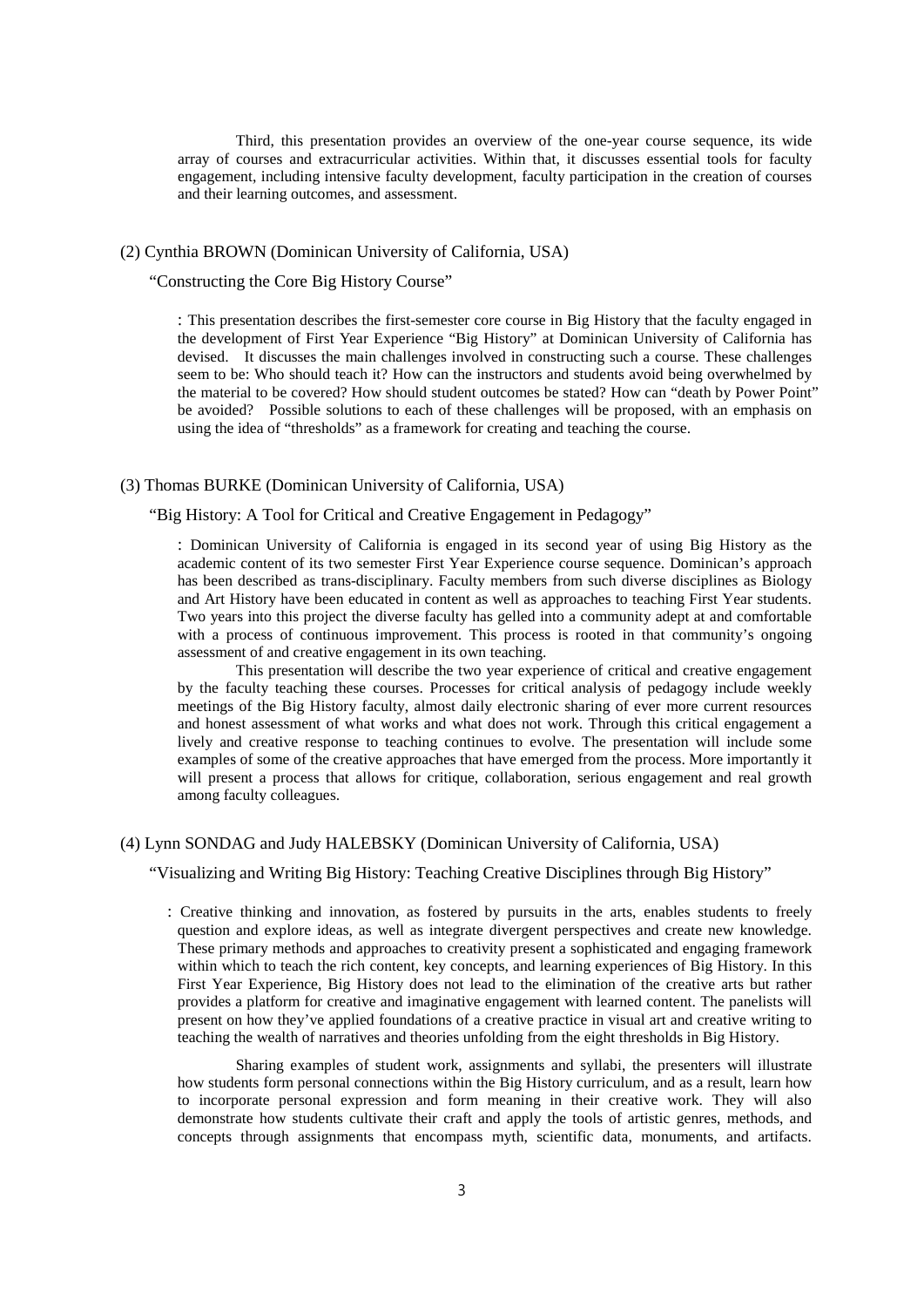Examples will include journal writing, poetry, generative writing exercises, book making, earth art, and multimedia art.

The presentation will conclude with a conversation on the course student learning outcomes and methods used to assess them such as the summative portfolio review, generative and major writing assignments, and a final research paper that argues a thesis, and is accompanied by an annotated bibliography.

## **▶A2. Colonial Education, Colonial Management and Modernities**

- Chair: Chad DENTON (Yonsei University, Korea)

(1) Ichiro SUGIMOTO (Soka University, Japan)

"Colonial Budget Management and Portfolio Investment in British Malaya prior to World War II"

: In the process of expansion of British colonial power, the political boundary of British Malaya was complete by the year 1914. This territory, however, was administered as three different units: Straits Settlements, Federated Malay States and Unfederated Malay States. Co-existence of the three different administrative units remained unchanged until World War II. This paper examines from the viewpoint of colonial government financial management that the co-existence of three different administrative systems within the territory of British Malaya was favorable and constituted an efficient system to implement colonial policy in British Malaya. British colonial authority did carefully exercise revenue collection and budget allocation based on economic potentials of state. No financial adjustment policy was applied to reduce the existing gap among the different administrations. This study will establish that the central concern of British colonial administration was the creation of a most efficient system to maximize the accumulation of budget surpluses and their allocation to the financial portfolio of the Britain and British Empire. This implied that British colonial budget management in British Malaya was invisible but crucial for the management of British Empire. Just before the Japanese military presence in British Malaya, these accumulated state assets were sent to Britain via Crown Agents. The significance of this study is that it provides an alternative view to the existing conventional colonial narratives on economic development of pre-war British Malaya.

#### (2) YiRang LIM (Ewha Womans University, Korea)

"A Study on the Functions of Educational Affairs Bureau under Japanese Government General of

Joseon during Japanese Rule"

: Educational Affairs Bureau was a department of Japanese Government General of Joseon in charge of colonial Joseon's educational administration during Japanese rule, going through changes in its functions and roles according to the directions of colonial ruling set by Japanese Government General of Joseon.

In the 1910s, the Bureau put an emphasis on industrial, technical and vocational education for Joseon's children and youth under the cause that such education would be fit for "the state of city affairs" and "the living standards of people." After the March 1 Movement that triggered the spread of socialist ideology, however, the Bureau expanded the scope of its affairs to religion and ideology in the 1920s. Its roles gained more and more importance while Japan extended its invasion into and war against the continent since the 1930s. After the outbreak of the Chinese-Japanese War, the Bureau was committed to the Comparative Examinations of implementation of "nationalization and colonization education(皇國臣民化敎育)" based on the "One Korea-Japan(內鮮一體)" policy in order to mobilize Joseon people in the war. Entering the 1940s, the Bureau lost its educational roles after the outbreak of the Pacific War and degraded to an agency responsible for training and sending out wartime manpower.

Under the supervision of Japanese Government General of Joseon, Educational Affairs Bureau fully devoted its functionalities and capabilities to the colonial rule of Japanese Government General of Joseon. However, its specific affairs and roles were far from fixed and instead varied in many different ways according to an array of factors including the policy changes by Japanese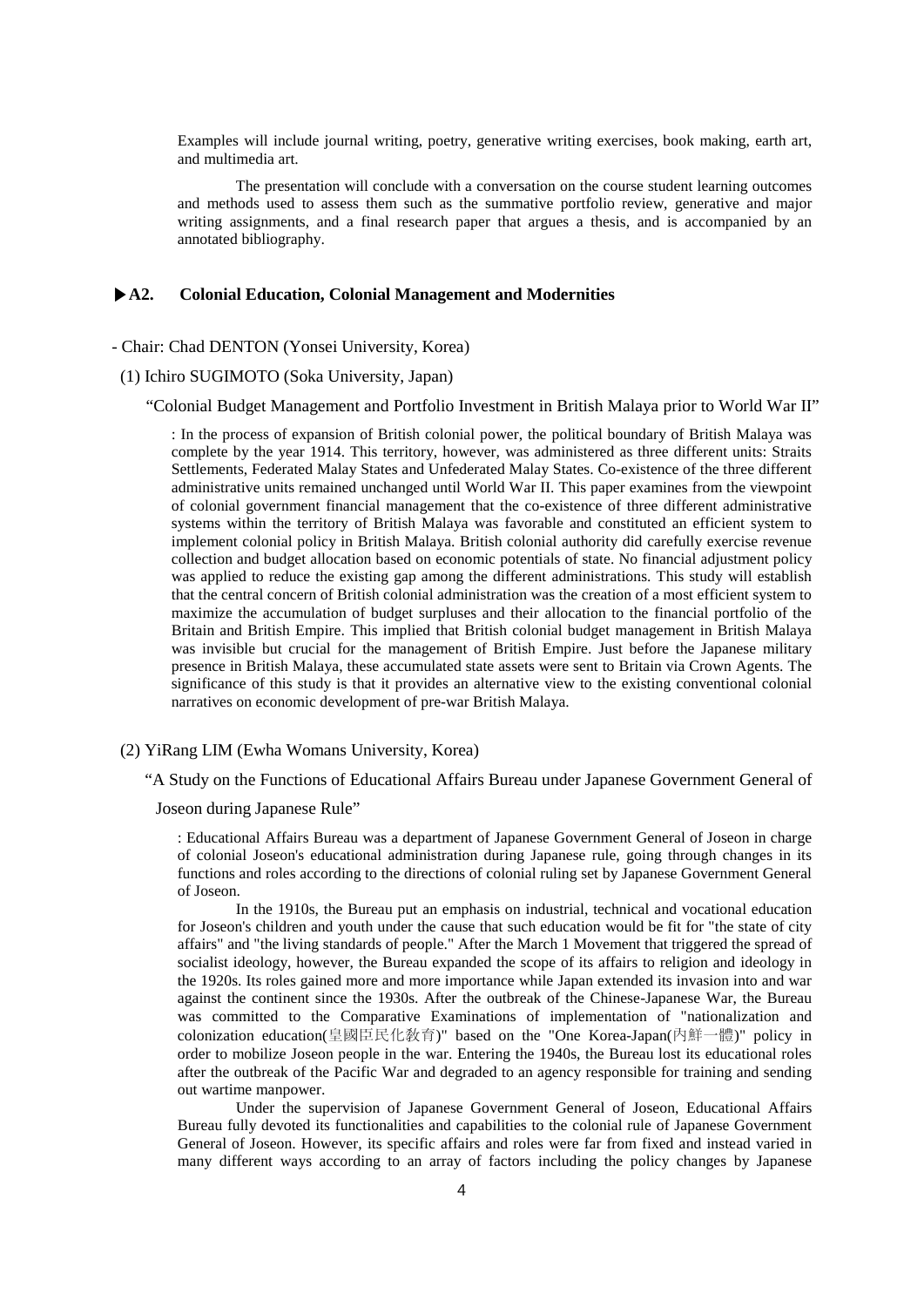Government General of Joseon, relationships between Joseon and Japan, and the tendencies of the educational affairs officials.

## (3) Thi Van Chi DANG (Vietnam National University, Vietnam)

"Education Policy of France and the Changes of Women in Vietnam before 1945"

: Before the French arrival, Vietnamese women were appreciated for their great contribution building and defending the nation in history, but they had never been to school learning and had no opportunity to participate in apparatus of power at any certain level.

The end of the  $19<sup>th</sup>$  century, especially in the early  $20<sup>th</sup>$  century, was the first time when woman in Vietnam was able to study like men. Their studies had brought access to the ideas of democracy, feminism and their own press on many topics related to women, like 'What do women learn?', 'What do women study for?' Women went to school participated in journalism, wrote books and newspapers to express their aspirations, travelled and gave lecture to spread new ideas about their role and status in the society.

#### (4) Wan Suhana WAN SULONG (International Islamic University Malaysia, Malaysia)

"Women's Issues in Malay Society, 1906-1941"

: This paper attempts to examine women's issues in the Malay society in the early twentieth century up to the Second World War. This period also corresponds to the date of publication of the four journals/newspapers closely associated with Islamic reformism in Malaya i.e. *al-Imam* (1906-1908), *Neracha* (1911-1915), *al-Ikhwan* (1926-1931) and *Saudara* (1928-1941). Thus, this paper aims at analyzing the reformists' ideas and thoughts on various issues concerning women in the Malay society during the period concerned. The paper will show that throughout this period, women's issues are among the central themes which dominated Islamic reformist journals/newspapers. Within the published pages, readers could find information, views and debates on issues concerning Malay women such as education; the meaning of progress; Islam versus modernity; style of dressing; women's role at home and within the community; religious issues; the status of women in other developed countries, etc. This paper will, in other words, illustrate the status and role of women in the Malay society at that time and how it is comparable to women in other races in Malaya and other societies around the world. Moreover, it will shed some light on the extent of reformist influence on the status and role of women in the Malay society. Apart from that, the paper will assess the impact of events in Malaya and the world in general on issues concerning Malay women. Finally, a study on women's issues raised in these journals/newspapers, ranging from what were considered important to more trivial ones, will enable us to determine to what extent the Malay women have undergone the process of transition and change in their lives.

## **▶A3. Teaching World History in Asian Countries**

- Organizer/Chair: Sunjoo KANG (Gyeongin National University of Education, Korea)
- (1) Eunsook KIM (Korean National University of Education, Korea)

"The Perceptions of Modernities in Korean History Education"

(2) Masanobu UMENO (Joetsu University of Education, Japan)

"Education of Japan-Korean Modern History: The Exhibition of the Historical Museum and the

Description of the History Textbook "

: Since the 1980s, the problems of Japanese history textbooks have surfaced on numerous occasions between Japan and Korea. The problems of history between Japan and Korea and the problems of Japanese history textbooks are approximately the same.

I would like to summarize my study on how to utilize the materials relating to these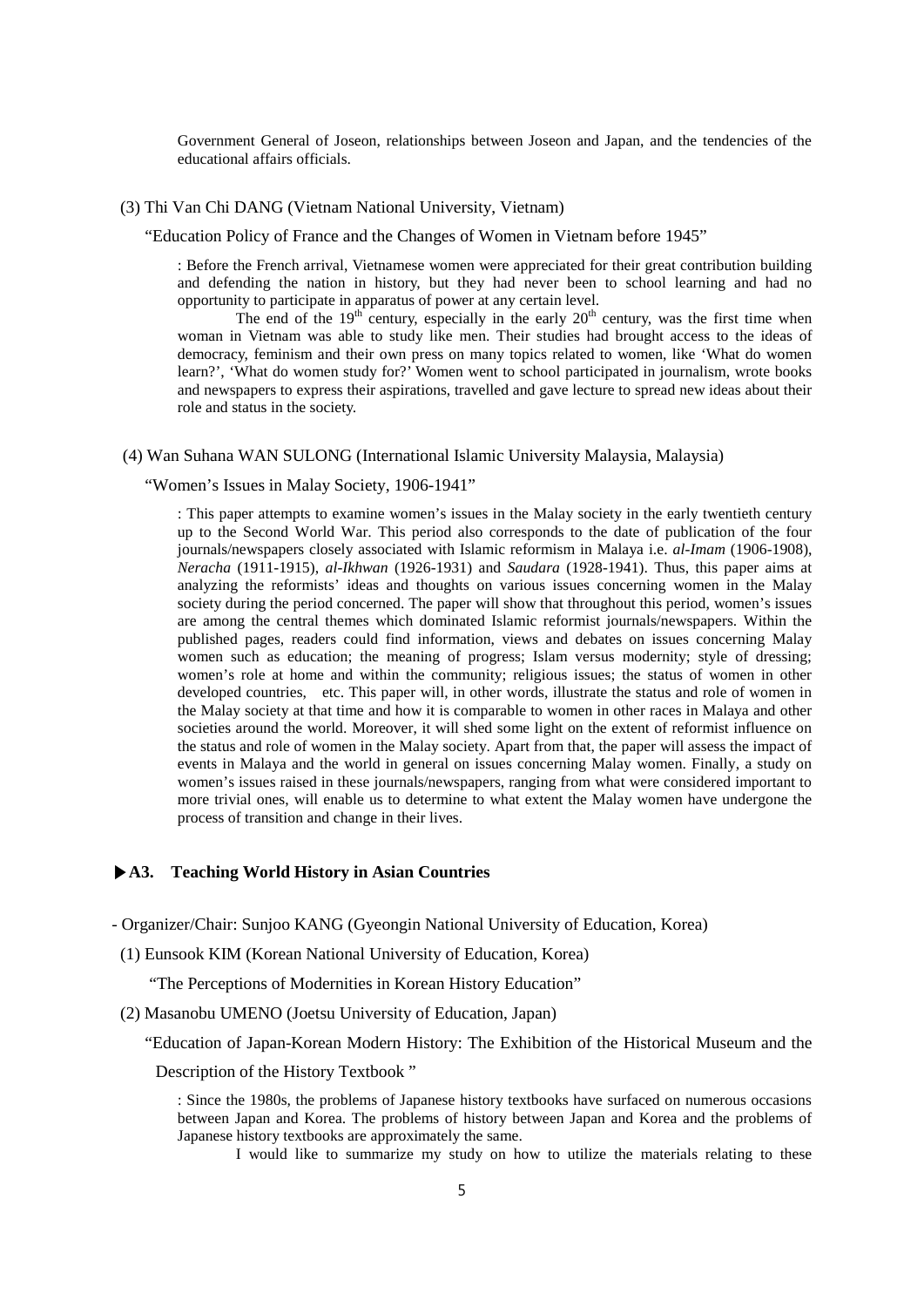controversial themes.

When we are studying the third approach, it is important that we respect the public description and authoritative description of each country, and we also need to approve each country's description.

This not only applies to Japan-Korea relational history, but also to many authoritative descriptions in modern history and contemporary history.

I would like to discuss the topic of utilizing the descriptions of the historical exhibition on a national level. These descriptions have received the agreement of each nation, and they are the first descriptions that are shared by both Japanese and Korean citizens.

I will take up the "history of Okinawa or the history of Ryukyu, the battle of Okinawa", and the "annexation of Korea and the colonial period", which are the confrontational themes on the contemporary history of Japan and Korea. These two themes should take an active role in the discussion.

Secondly, I will take up the "annexation of Korea and the colonial period" from National Museum of Japanese History and Saga Prefectural Nagoya Castle Museum.

And finally, I will talk about the reproduced scene and its description of Japan–Korea Treaty of 1905 and Japanese military prostitution.

#### (3) Hye-Sim NA (Sungkyunkwan University, Korea)

"Coping with Eurocentrism by the Korean World History Textbook: An Analysis from a

Perspective outside Europe"

: These days, world history requires a variety of changes in its education as well as its research. The main problem in world history is that it is too Eurocentric. As a matter of fact, it's not so simple to cope with this problem in that the very basic paradigm of world history research is centered on Europe.

World history has been taught in Korea for ages and Korea is not exempted from such worldwide concerns. Furthermore, in Korea, Korean history based on nationalism is taught independently of world history, which makes the matter even complicated. Meanwhile, reinforcing the education of Korean history tends to alienate itself from world history.

Another problem in world history education of Korea is that it is quite Eurocentric. This problem has been discussed since 1970's and a variety of efforts have been made to solve it but only to fail.

Under such a unique circumstance of Korea, it is interesting to review the textbooks with an anti-Eurocentric perspective, or to see how an author with much interest in reviewing the past from a global perspective plots and describes world history. Especially, it will be quite meaningful to study what features of those textbooks can be seen to non-European researchers and what they may imply to the efforts of world history education in non-European regions. Thus, this study will analyze Traditions and Encounters written by Jerry Bently and consider how this textbook can help to solve the problem of Eurocentrism, and especially the problem afflicting Korea.

The criteria of analysis will especially focus on the argument on Eurocentrism from a Korean perspective. As his Eurocentrism begins from the criticism(on the Eurocentrism) prevalent in overall historical studies, it is expected not to differ a lot from that of Korea. It can be understood in the context of ongoing questions and discussion on world history education in U.S.A. However, as long as he belongs to Western cultural sphere, it is quite probable that the questions in his mind may be quite different from the perspectives of those outside the European culture. Thus, this study will review how the world history textbook based on his global perspective out of European cultural sphere can solve our concerns about world history education.

# **▶A4. Long-Term Commercial Patterns, Environment and Population in the Indian Ocean Zone**

- Chair: Geoff WADE (Institute of Southeast Asian Studies, Singapore)

<sup>-</sup> Organizer: Anthony REID (Australian National University, Australia)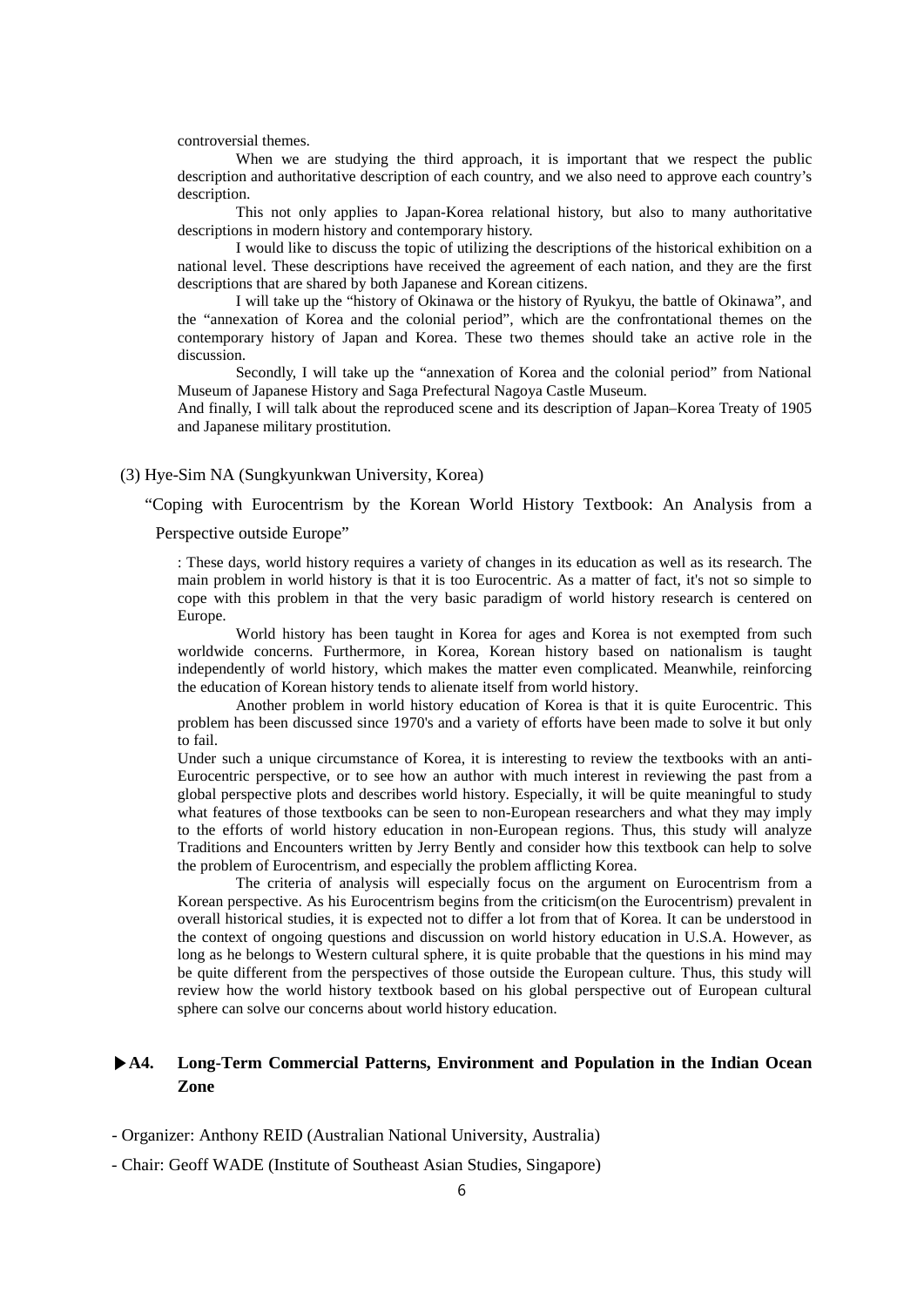- (1) James WARREN (Murdoch University, Australia) "Typhoons, Climate and Population in the Philippines"
- (2) Tana LI (Australian National University, Australia)
	- "Epidemics, Climate and Commerce in Early 19<sup>th</sup> Century Vietnam"
- (3) Anthony REID (Australian National University, Australia)

"The Relation of Tsunamis and Human Settlement in Sumatra and Java"

- Commentator: Alfons van der KRAAN (Murdoch University and University of New England, Australia)

## **▶A5. The Silk Roads, the Mongols, and Cultural Connections**

- Chair: Shigeru AKITA (Osaka University, Japan)

(1) Paul D. BUELL (Charité Medical University, Germany)

"The Mongols and the International Trade in Medicinals: Dawn of a New Era?"

: The Mongols in East Asia and their allies in Iran were well positioned to secure whatever medicals they desired or, for that matter, the best and most competent physicians, and ones working in a variety of medical systems, particularly Arabic medicine. This was the preferred medicine of the Mongol elite both in China and Iran. In the present paper I will examine in detail the trade in medicinals of the era as seen in a variety of sources, principally the surviving 450 manuscript pages of the *Hui hui yao fang* 回回藥方, "Muslim Medicinal Recipes," with its many recipes and other references to medicinals, the imperial dietary *Yin shan zheng yao* 飲膳正要, "Proper and Essential Things for the Emperor's Food and Drink," of 1330, and many other texts dealing with trade in particular, some, for comparative purposes, dating back to Song times. The material from the Chinese side will be contrasted with what is to be found in Iranian sources as much as possible. The tentative conclusion from a preliminary examination of these materials is that the Mongol eras in China and Iran constituted a new age of international exchange and that medicinals formed a significant part of it leading to some changes in the quality of Arabic medicine, for example, due to the ready availability of once rare medicinals.

(2) Weiwei ZHANG (Nankai University, China)

"The Silk-road and the Columbian Exchange: Global Exchange Networks of Asia in a

Noncentric and Holistic Perspective"

: The author argues that, to some extent, the Columbian Exchange is but an expansion of the Silkroad (a beautiful but misleading name) in global exchange networks. Global exchange networks have been multi-functioned far beyond economy in global history. However, it has been accepted that the Columbian Exchange is just between the West/Europe/core and its colonies/peripheries in the New World in the so-called capital/modern world system from the Eurocentric "core/center-periphery structure" approach. It must now be concluded, however, that this interpretation/approach was developed all too Eurocentric by western scholars so that erroneous ideas about its global implications have now become rather firmly enshrined in the literature and scholarship, and are consequently difficult to eradicate. The author suggests that the Silk-road and Columbian Exchange are not separate developments but a historical development of a single global exchange network. However, in most cases, Islam/Arab, India, China and other Eastern elements have been marginalized and even out of the picture of the European Exploration and the Columbian Exchange even though they did function essentially in all those global events. This paper focuses on the background of the Exploration and the Columbian Exchange in terms of motives and contingence in global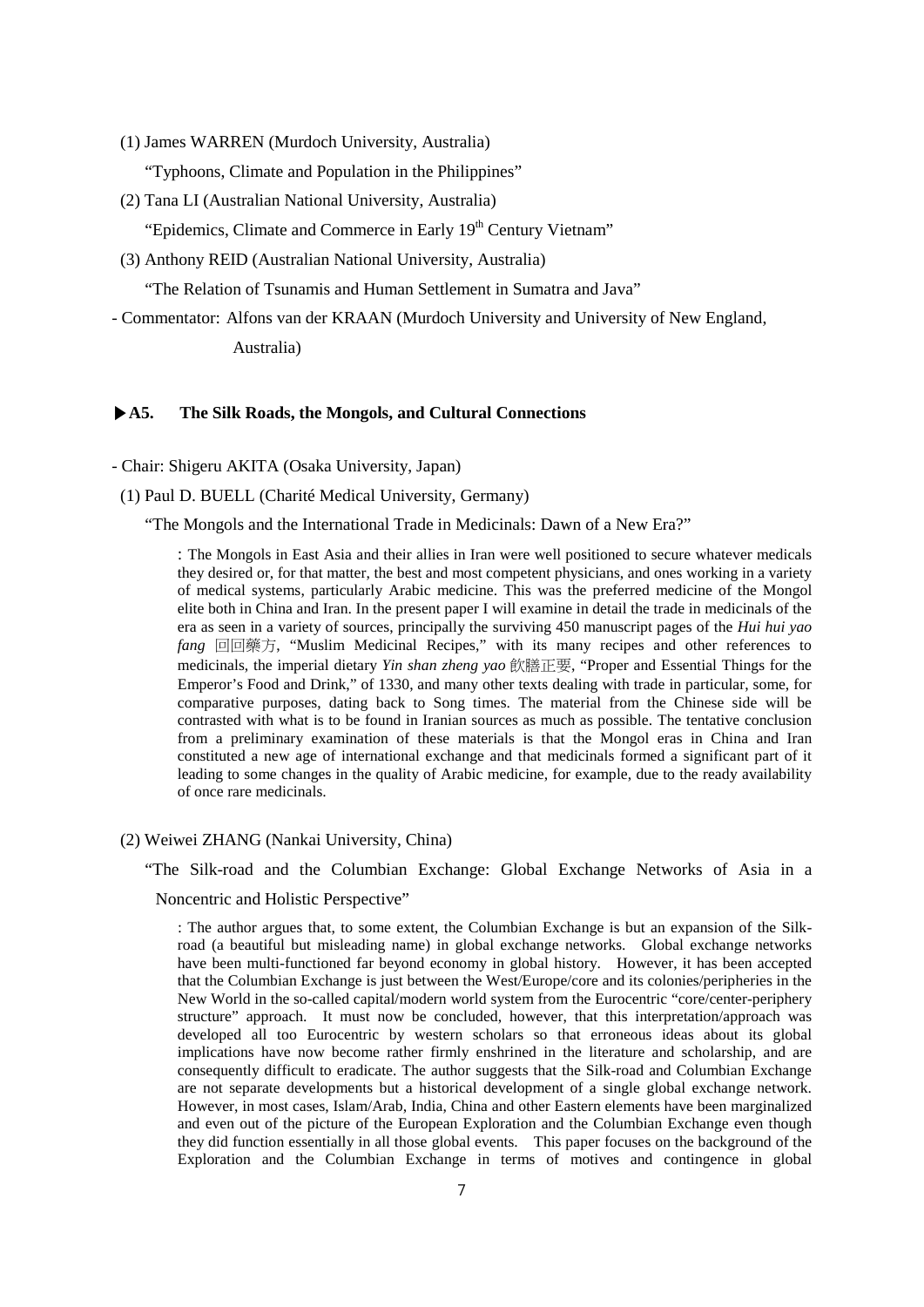disequilibrium from a noncentric and holistic approach to prove that the East/Asia did play vital roles in all these "European events". From a noncentric and holistic perspective, those global changes are all contingent rusltants of global disequilibrium as solutions to the imbalance between the East and the West in Afro-Eurasia. So, the global implications of Columbian Exchange need to be further explored from a noncentric and holistic perspective.

## (3) Soo Youn KIM (Ewha Womans University, Korea)

"Comparison of Abhiṣecani Ritual [灌頂道場] between Goryeo Dynasty and China"

: Abhiṣecana[灌頂] means to pour the water on the crown of the head. Originally, Abhiṣecana Ritual[灌頂道場] was held in India when the king ascended to the throne or crown prince was proclaimed. Abhiṣecana had the meaning of verification that the ninth-grade-Bodhisattva successfully elevated to the grade ten on Mahayana Buddhism. In the Buddhist tantrism, the only one who gets Abhisecana can be the inheritor. In brief, Abhisecana has the meaning of the qualitative change of someone.

Abhiṣecana Ritual is a widespread ritual in East Asia. Abhiṣecana Ritual had held as the royal ritual at Korea, China, and Japan. In Tang China, systematized Buddhist tantrism introduced to China from India. At the same time, 'ācārya', who is the master and inheritor in Buddhist tantrism having qualification through the Abhiṣecana Ritual, was introduced. After then, Abhiṣecana Ritual was also spreaded with the spread of Buddhist tantrism. But all kinds of Abhisecana Ritual held in East Asia did not have the same characteristics.

In China, Abhisecana Ritual was used to be held for spread of Buddhist tantrism. Sometimes, it was also held to strengthen the royal authority. Meanwhile, this ritual was held for the purpose of reinforcement of the royal authority, and demining the crisis of dynasty in Goryeo Dynasty. Although the rituals had the same name, the background of thought and purpose were different.

One of the basic nature of the ritual is a definite form. Why did not Abhiṣecana Ritual apply to the nature? I will explore the cause through the comparison of Abhiṣecana Ritual between Goryeo Dynasty and China. It can be a chance to consider the acculturation of the Buddhist ritual.

## (4) Roxann PRAZNIAK (University of Oregon, USA)

"Tabriz on the Silk Roads: Fourteenth-Century Eurasian Cultural Connections"

: This paper examines commercial and artistic exchange across Eurasia during the era of Mongol rule in Iran. It argues that a new period of creativity and innovation took root in the late 13th and early 14th centuries that would shape the emergence of early-modern societies in the post-Mongol era. While the Yuan Dynasty in east Asia was the political center of the Mongol empire, it was the Ilkhanate in Iranian territories that produced the first truly universal history, the *Jami' al-Tavarikh*  [The Compendium of World History] compiled by Rashid al-Din in Tabriz between 1304 and 1314. This illustrated manuscript demonstrates not only the synthesis of artistic styles that circulated across Eurasia during this period, but also a new historical consciousness.

# **▶A6. [Roundtable] Meet the Author: Dominic Sachsenmaier,** *Global Perspectives on Global History*

: The book "Global Perspectives on Global History. Theory and Approaches in a Connected World" was published by Cambridge University Press in the summer of 2011. A Korean translation is likely to be published by Humanist Publishers by April 2012, which may make the book more accessible to Korean conference participants. The book offers a new account of the recent rise of global and transnational historical scholarship in different parts of the world. Thus far, the debates surrounding this new border-crossing movement have remained somewhat limited in scope as theoretical exchanges on the tasks, responsibilities and potentials of global history have been largely confined to national or regional academic communities. However, as Dominic Sachsenmaier argues, the global trend in historiography needs to be supported by an increase in transnational dialogues and academic cooperation. He approaches this imbalance by offering a series of perspectives on the global and local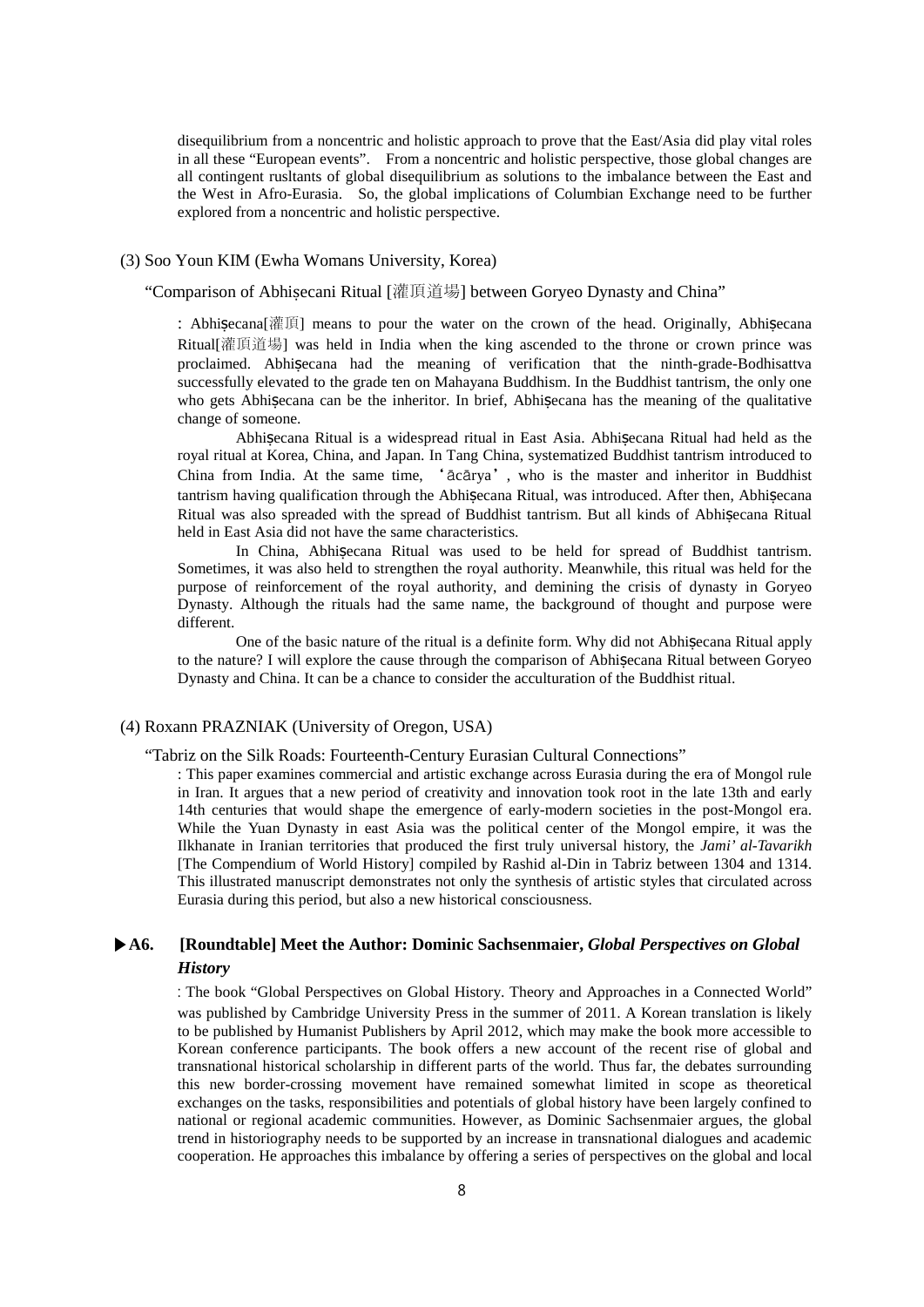flows, sociologies of knowledge and hierarchies that are an intrinsic, albeit often neglected part of academic historiography. Investigating the United States, Germany and China as his main case studies, he also reflects upon the character of locally specific approaches to global history as well as their surrounding social, political and cultural contexts. The overall scope of the book would be very much compatible with the themes discussed during the AAWH conference.

Our round table does not aim at discussing the whole contents of the book or attempt at a chapter-by-chapter analysis of the book. Instead, four discussants will take these encompassing subject matters of the book as an inroad for discussion and address some of the questions the author raises in his book such as, for instance, the imbalance and discrepancy between the global claims of global history and the actual locality of global historical practice from the context of their own research interests. This way, our session will not only be able to review the author's book but also to bring each participant's research agenda to the round table. In the course of the discussion, the participants will elaborate on research agendas or perspectives, which are relevant for the imbalances in global historical scholarship pointed out in Sachsenmaier's book. Prof. Patrick Manning, a key representative of US global historians will review Sachsenmaier's book in general context of global history scholarship and its various problems. Starting with a French and European historical viewpoint, Mr. Oh will discuss European understandings of global history and "provincializing Europe", and in this context he will also address issues of Eurocentrism. Prof. Cheehyung Kim will discuss global aspects of everyday life, focusing on the transnational historicity of everyday life and nation building. At last, Prof. Hyejeong Park will review the Chinese global historiography in the context of Sino-centrism and East Asian history and contemplate on how to write a non-Sino-centric history of East Asia. In a commentary, which will then be followed by an open discussion, Prof. Dominic Sachsenmaier will address some of the issues raised by the main presenters.

- Organizer/ Chair: Hye Jeong PARK (Kyonggi University, Korea)

Dominic SACHSENMAIER (Jacobs University Bremen, Germany) Patrick MANNING (University of Pittsburgh, USA) Cheehyung KIM (Hanyang University, Korea) Kyunghwan OH (Sungshin Women's University, Korea) Hye Jeong PARK (Kyonggi University, Korea)

Afternoon Break 4:00 p.m. - 4:30 p.m.

Keynote Address II 4:30 p.m. - 5:30 p.m. *Dennis FLYNN,* University of the Pacific, USA "Korea and East Asian Trade Before/After the 1590s: Modeling from a Global Point of View"

Keynote Address III 6:00 p.m. - 7:00 p.m. *Arif DIRLIK,* Retired Scholar, Eugene, Oregon, USA "Thinking Modernity Historically: Is "Alternative Modernity" the Answer?"

Opening Reception 7:00 p.m. - 9:00 p.m. Free admission for *all registered* conference attendees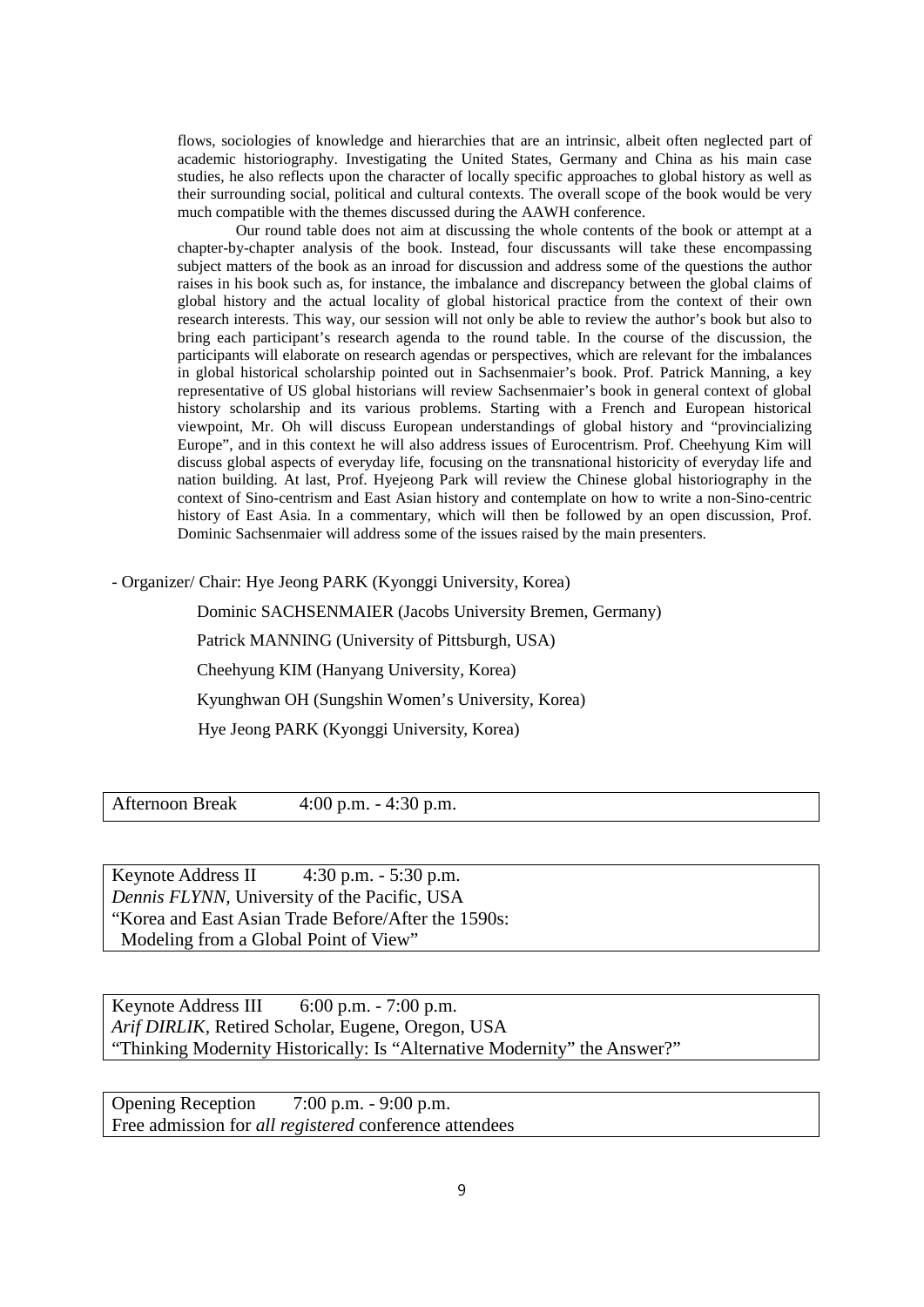## **SESSION B.**

# **4/28/2012, 9:30** a.m. **– 12:00** p.m.

# **▶B1. How to Design World History Learning/Teaching in the Era of Globalization, ICT, and Post Modernism**

- Organizer: Shiro MOMOKI (Osaka University, Japan)

- Chair: Meung-Hoan NOH (Hankuk University of Foreign Studies, Korea)

(1) Minkyu KIM (Northeast Asian History Foundation, Korea)

"The 'East Asian History' Course in South Korean High Schools: Historical Background,

Purposes and Content"

: Starting in 2012, "East Asian History", a new elective history course, will be offered in South Korean high schools. This will be the first time in East Asia for East Asian History to be taught as a single subject at the high school level.

Despite its liberation from Japanese colonial rule on August 15, 1945, the turmoil of the Korean War of 1950-1953 prevented the Republic of Korea from rectifying the falsifications of Korean history made by Japan during its colonial rule. After the war, the nation became divided into South Korea and North Korea. South Korea had to expend great efforts on military defense and economic reconstruction, and thus was too busy to reclaim the history distorted under colonial rule.

Economic growth in the 1970s enabled South Korean scholars to focus on eliminating the so-called "colonial historiography." Historical studies on the Korean independence movement and Japanese colonial exploitation, as well as on the "sprouts of capitalism" in Korea, contributed to the effort to demonstrate the potentialities in Korean history toward an autonomous "modernization" that the Japanese imperial invasion had hampered.

Despite such efforts in South Korea, the 1980s saw justification and glorification in Japanese history textbooks of Japanese aggression during the period prior to its defeat in 1945. The "textbook problem," which later came to include the People's Republic of China, eventually developed into the "historical problem" of East Asia as a whole.

China was bothered by the increasing number of conflicts with ethnic minorities in peripheral areas such as Xinjiang. Aiming at the "complete integration" of the ethnic Koreans in its three northeast provinces bordering North Korea, China attempted to incorporate ancient Korean history into Chinese history through the Northeast Asia Project (Dongbei gongcheng). This caused another serious disparity of historical interpretation with South Korea. At present, historical conflicts in East Asia show few signs of solution, and are exacerbated by territorial disputes over the Dokdo (Takeshima) islets and the Senkaku Islands (Diaoyu Islands).

The establishment of an "East Asian History" course in South Korean high schools has the principal purpose of overcoming historical conflicts in East Asia. This research paper will closely examine the historical background of the establishment of the "East Asian History" course and provide a critical analysis of the subject's teaching materials. It is hoped that the study will contribute to the creation of textbooks that will promote further amicable and peaceful international relations.

## (2) Atsuko OHASHI and Puspamawarni AMALIA (Nagoya University, Japan)

## "From Comparative History toward World History: Through an International Project for

Producing E-learning Contents"

: This presentation shares the initial stage of experience in an international joint project to produce Elearning contents that compare Japanese history and Indonesian history. The contents are designed for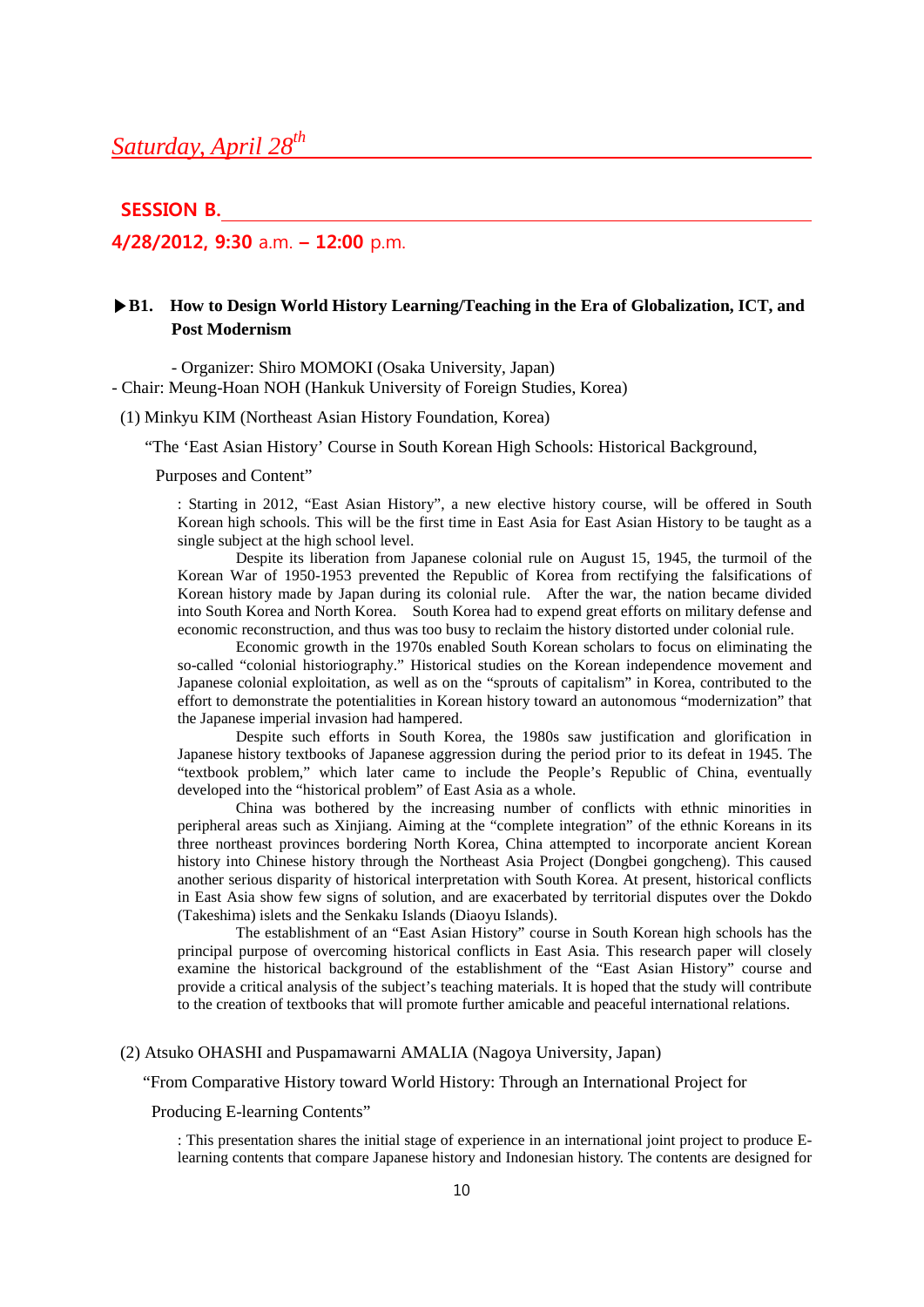liberal arts programs and are intended to make students think about World History.

Firstly, the presenter explains the characteristics of the contents. The contents focus on the natural and human environments of the historical actors as the main factors underlying their similarities and differences. The aim of this strategy is to foster students' ability to solve problems and to lead them to think about history from the global viewpoint. The contents are ordered as follows: (1) explanations are provided of typical similarities in geography and historical facts in ancient, medieval, and modern times, (2) students are encouraged to think about factors underlying the similarities, (3) some answers are provided, (4) steps (1) to (3) are repeated for the typical differences, and (5) the factors underlying their similarities and differences are compared in a broader scope.

Secondly, the presenter introduces a sample of E-learning contents and how they were produced. The sample in English was made for first-grade students (from 8 countries) in a Master's degree course in Development Studies and used in their class of general education. The presenter also showed the sample to Indonesian students, discussed the contents with Indonesian lecturers, and got comments from the lecturers and students. The next step will be to produce Japanese and Indonesian versions, and to getting feedback from lecturers and students.

Lastly, the presenter discusses the possibilities of multinational comparative history: a bottom-up approach to World History through international joint projects.

#### (3) Quang Ngoc NGUYEN (Vietnam National University, Hanoi, Vietnam)

"The Compilation of the Textbook of the History of Vietnam in Vietnam National University,

## Hanoi, in the First Decade of the 21<sup>st</sup> Century"

: This paper will introduce the compilation of textbooks and teaching of Vietnamese History at Vietnam National University, Hanoi, in the first decade of the 21<sup>st</sup> century. As the country's leading university, Vietnam National University, Hanoi (formerly Hanoi University) had compiled textbooks since the early 1960s. Those textbooks functioned as the standard of education and research in Vietnamese history in the late  $20<sup>th</sup>$  century. However, they gradually became out of date, due to insufficiency of sources and isolated perspective from regional and world histories. At the beginning of the 21<sup>st</sup> century, Vietnam National University, Hanoi again took the lead in studying how to compile textbooks and teach Vietnamese History with the spirit of *Doi moi* and reintegration. It was necessary to expose thoroughly all stages of historical evolution throughout the entire territory of the country, and to place them in relation to the history of the regions of Southeast Asia and East Asia, and the history of the world.

 The first textbook written with this spirit was *Evolutional Courses of Vietnamese History*, first published in 2000 and already reprinted ten times. The second textbook is *The History of Vietnam* (4 vols.), which is now at press in the Education Publishing House and will be published by the end of this year. Here, I will introduce these two textbooks so that foreign specialists can contribute to their revision and better use in the education and research in Vietnamese History at Vietnam National University, Hanoi in particular and in Vietnam in general.

## (4) Kristine DENNEHY (California State University, Fullerton, USA)

## "Moving Beyond 'the West and the Rest'"

: This paper will focus on the world history curriculum at the undergraduate and Master's degree level in the United States, with a particular focus on California. In California, there is a great deal of systematic continuity among community colleges, four-year colleges with terminal Master's degrees (historically the equivalent of teacher training schools, now called the CA State University system) and Ph.D. granting research universities (University of CA campuses), as established by the so-called "Master Plan" for post-secondary education of 1960. In recent decades, there has been a shift from a "Western Civilizations" requirement to an emphasis on world history, with important ramifications for the History/Social Studies curriculum at the junior high and high school levels. These changes have been accompanied by trends in the discipline of history more generally, including shifts from nation-state centered histories to more thematic approaches like environmental history, and more of an openness to interdisciplinary approaches and sub-fields like social and cultural history. For these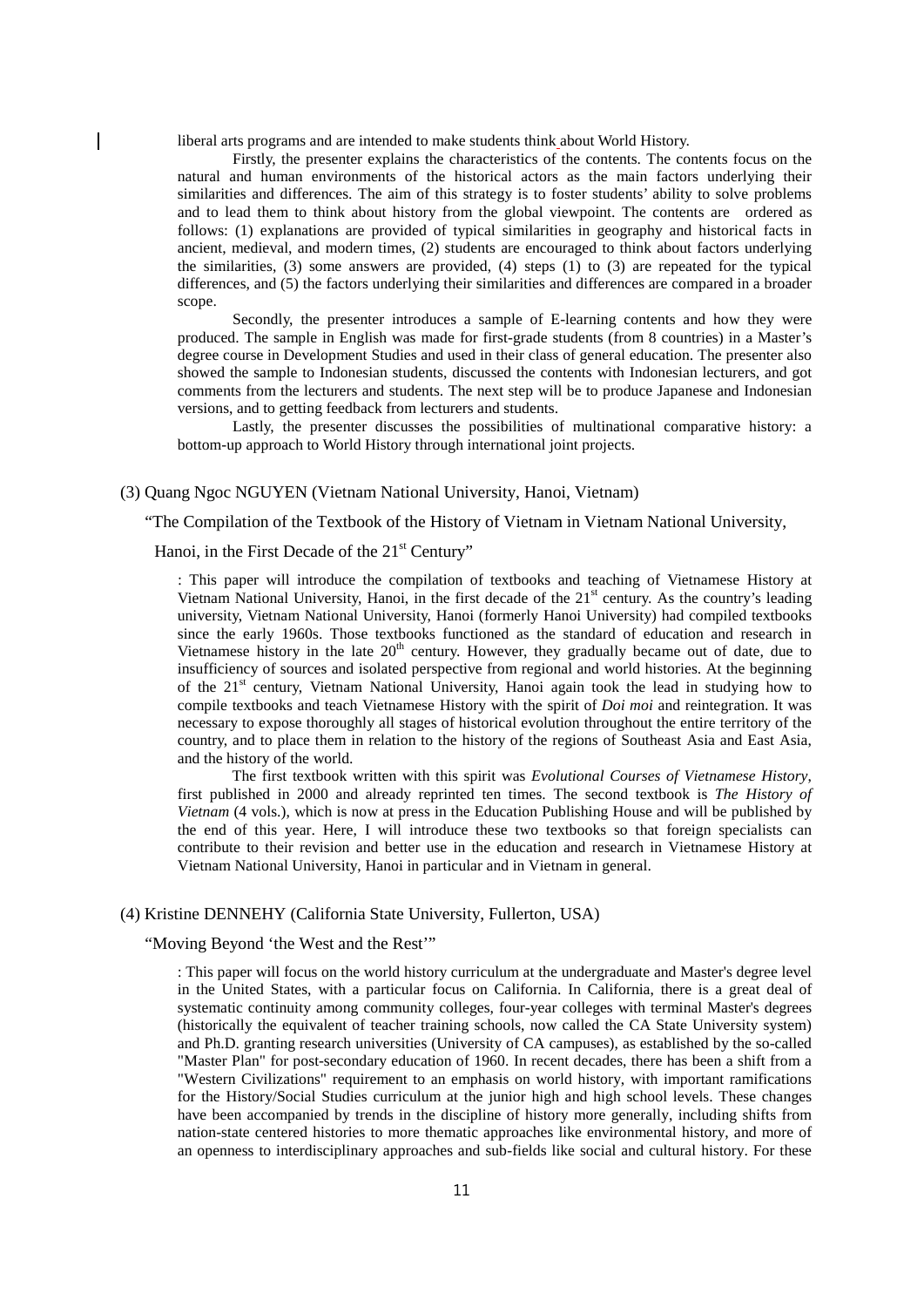latter approaches in particular, the curriculum increasingly draws upon various types of primary sources beyond conventional political documents to include evidence such as visual images, oral histories, and material objects. This paper will examine such trends and incorporate examples from numerous secondary school teacher training workshops that bring together professors and teachers in an effort to introduce current historiography and influence teaching at the junior high and high school levels. It will also draw from experiences of teaching Master's level seminars in world history where the main textbook was *Asia in Western and World History: A Guide for Teaching*, a product of the Columbia Project on Asia in the Core Curriculum.

#### **▶B2. Modernities, Alternative or Western?**

## - Chair: TBA

- (1) Manh Dung NGUYEN (Vietnam Institute of History, Vietnam)
	- "An Early Modernity from the  $16<sup>th</sup>$  to the  $18<sup>th</sup>$  Century in Vietnam?: A Reappraisal on

Economic Social Development of Cochinchina"

: The paper aims to challenge a review about so-called modernity in the eighteenth century Vietnam. In fact, a model of alternative China in Vietnam over two centuries (sixteenth - eighteenth centuries) named Cochinchina. On the other hand, according to researchers, the Cochinchina's emergence also returned to the Southeast Asia world which was marked extreme influences by the Indian culture. The fall of Cochinchina around the 1870s as seen from causes takes into consideration in the Southeast Asia context in particular and the Orient in general. Under the fierce threat of the West, at the appreciated time, modernity and modernization were considered the Westernization impacted by the Eurocentric concepts. In result, I challenges to periodize the history of Vietnam with three stages of time: early-modernity / modernity / post-modernity. With the period that I study above, Cochinchina might be known an earlymodernity which lasted until the late nineteenth century.

#### (2) Yoko NAMIKAWA (Kobe City University of Foreign Studies, Japan)

"The Christian Missionary Activities and the Emergence of the Modern Family Idea in Early

Meiii"

: In my paper, the emergence of the new concept of family in early Meiji Japan and its impact on the Japanese modernization will be considered.

In the 19<sup>th</sup> century, European and American Christian missionary societies sent out many missionaries outside Europe and America. Japan was not an exception.

Although Christian missionaries could not succeed in getting many Japanese converts, the system and the way of thinking which they introduced were accepted and gave great influence on the Japanese society.

Female education was one of the most successful enterprises among the missionary societies did. Female missionaries and missionary wives not only taught their advanced information but also became the living model of the western lifestyle for Japanese girl students. They tried to transplant their nuclear family ideal.

On the other hand, the Meiji era was the period of the stem-family idea was legally established and became standard in Japan.

The focus of the discussion is how and why these contradictory ideas were accepted among the Japanese. The purpose of the missionary activities was almost the same on every mission fields. However, the impact on each society which was left by their activities was not the same. The reactions to the western family idea which was introduced by Christian missionaries were also different from place to place. The concept of family which was created in Meiji Japan was original to the Japanese society. It was different from that of the western society which was introduced by missionaries. The family system which is one of the basic structures of the society, and Meiji Japan experienced its drastic change. The Japanese faced two contradictory ideas and created their original idea in order to adjust themselves to the quickly modernizing world. In other word, to understand the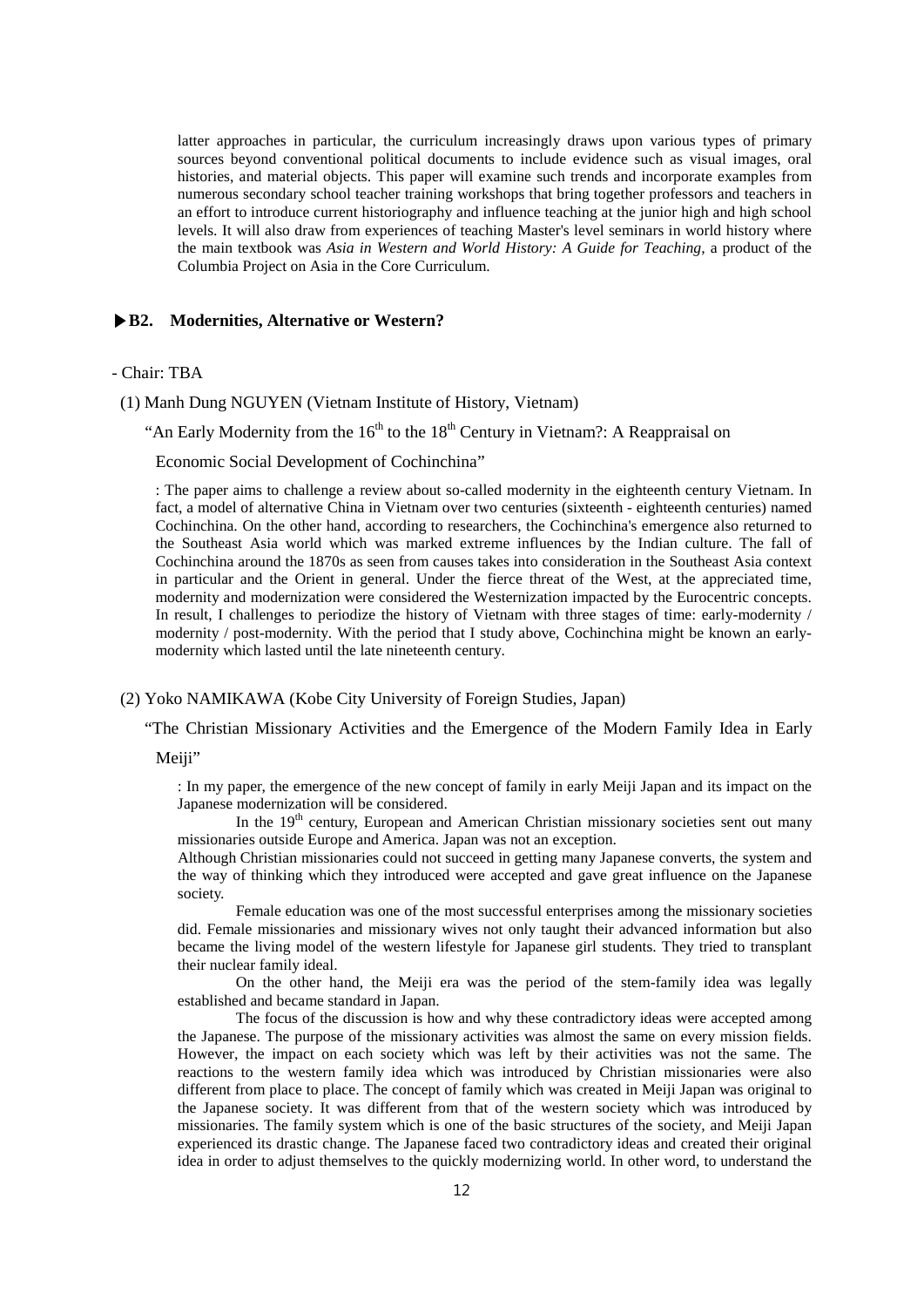new concept of family which was disseminated in Meiji Japan was the key to analyse the character of the Japanese modernization.

## (3) Alexandra PFEIFF (European University Institute, Italy)

"Gender and Transnationalism in China during the Early  $20<sup>th</sup>$  Century"

: My dissertation examines Chinese nurses in two organisations, the Chinese Red Cross Society中国红十字会and the Chinese Red Swastika Society (世界) 红卍字会with the aim to analyse the transnational exchange of medical science between Europe and China during the early 20th century. The scope of my project lies in the comparative approach to facets of Chinese modernity to exemplify the effects of their transnational entanglements according to the professionalism of Chinese women. While the Chinese Red Cross was a direct participant of the International Red Cross, the Red Swastika was a Chinese philanthropic organization modelled on the Red Cross Movement. Both have been part of international public health networks. Furthermore these societies represented a new form of professionalism for Chinese women. Their careers were characterised by socio-political frictions within the Chinese modernity. According to the model of multiple modernities, as it was discussed by Eisenstadt (2001), both societies can be distinguished by the r affinity to either the European or to the Asian expression of modernity in the course of the early 20th century. Nurses in both societies are seen in my thesis as agents of the global flow of science and knowledge exchange, whom Appadurai called ethnoscapes (1990). Framing global history through agents, who can also be described as portals of globalization (Middell 2010), transnational entanglements became palpable and offer access to the history of global movements from the perspective of individual actors. Chinese nursing as an essential part of the internationalization in public health (Amrith 2006) reveals insights into the Asian modernity along the question of international humanitarianism.

## **▶B3. State Control of Textual Production in China: The Ambiguity of "Modernity"**

**-** Organizer: Sei Jeong CHIN (Ewha Womans University, Korea)

- Chair/Commentator: Michael KIM (Yonsei University, Korea)
- (1) Jesse D. SLOANE (Yonsei University, Korea)

"Nationalizing Religious Canon Printing in Late Imperial China"

: The Jurchen Jin state (1115-1234) drew its ruling house and certain distinctive practices from the Northeast Asian steppe-forest-agricultural frontier. However, for administering the majority of its population the government operated a centralized bureaucracy. This paper traces Jin attempts to augment control through involvement in the production of printed Buddhist and Daoist canons. Drawing on colophons, literary collections, sectarian histories, and political records, this study traces the process whereby compilation of sacred texts was incorporated into the machinery of the state, illuminating how the eventual fate of both projects reveals the limits of state control at that time.

In the first case examined, a Buddhist nun's campaign to print a Buddhist canon succeeded through a broad network of private donors. Initiated in the 1140s, the project received imperial recognition, becoming nationalized in the 1180s. The second case involved the compilation of a Daoist canon in the early 1190s, in which officials of the Jin state and members of the imperial family acted as patrons to the Quanzhen Daoist sect, newly founded and ascendant in popularity among a diverse array of Jin subjects. In both cases, the attempted nationalization left minimal lasting effects on the content of religious canons, and did not establish decisive state influence over religious groups. In this paper I argue that in both cases state initiative failed because the Buddhist and Daoist movements, although unconnected, both relied on dispersed networks of lay supporters for which centralized authority could not substitute.

(2) John DELURY (Yonsei University, Korea)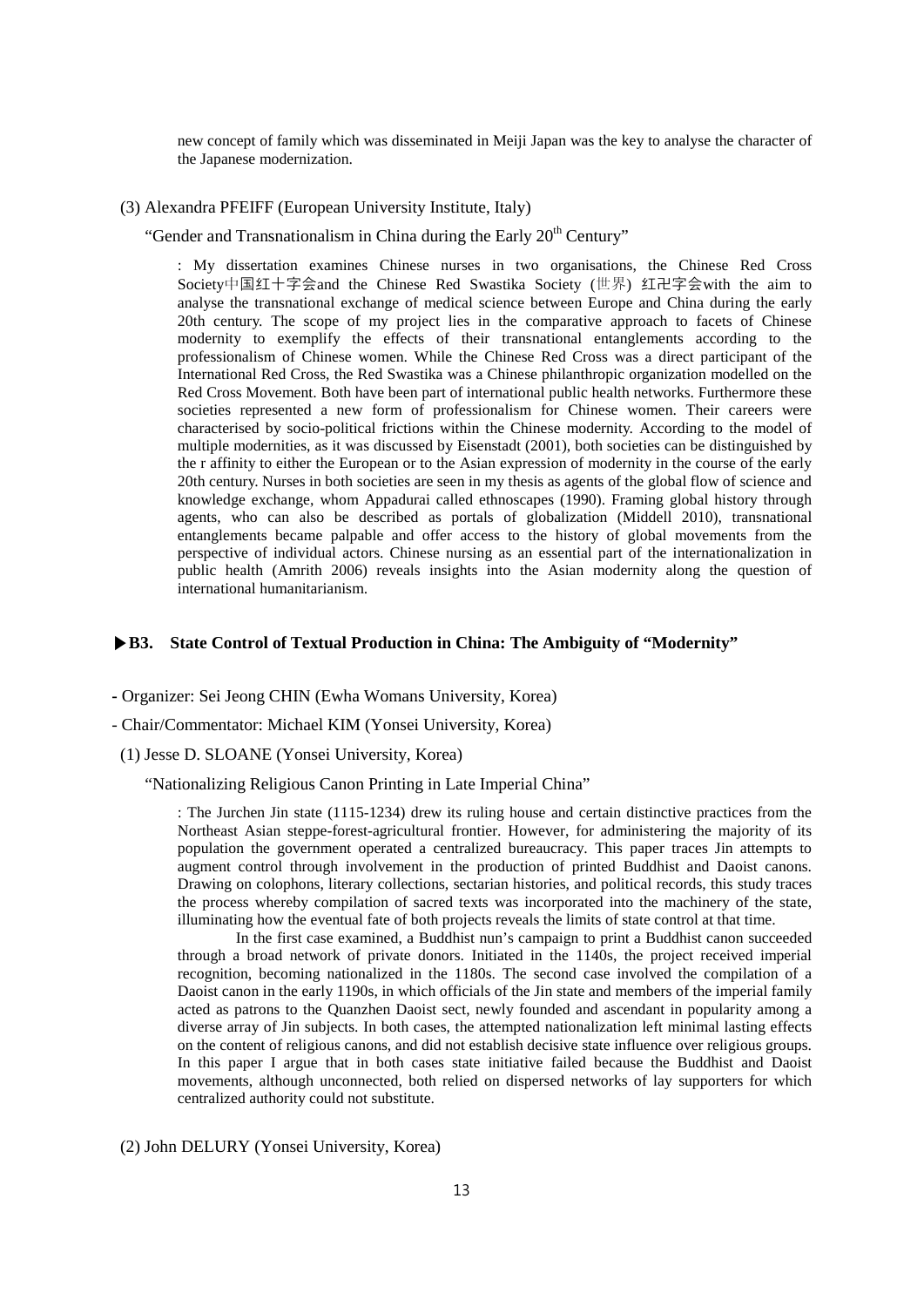"Post-Ming & Pre-Qing: Statecraft Writing before the Late  $17<sup>th</sup>$  Century 'Nationalization'

of Discourse"

: The early Qing period witnessed an efflorescence of creative and systemic political thought, producing the landmark statecraft writings by Huang Zongxi, Gu Yanwu, Wang Fuzhi, and many others. This paper reconstructs the early Qing moment in critical political discourse by examining how literati discourse networks were both liberated by the lack of central state authority over the intellectual realm in the wake of the Ming Dynasty's collapse, and at the same time dependent upon Qing sponsorship at the local, provincial, and central levels. Surprisingly, this turns out to be the case even among famed "Ming loyalists" like Huang Zongxi and Gu Yanwu writing in the first decades of Manchu Qing rule.

The paper centers on Gu Yanwu and his powerfully influential book, Record of Daily Knowledge. Gu resisted the Qing's legitimacy, served prison time on charges of treason and murder, and publicly threatened suicide upon hearing rumors of a summons from Beijing; yet at the same time, he enjoyed—and courted—an audience among men in positions of power, was quoted in examination essays and public writings of close advisers to the Kangxi Emperor, and was highly sought after from magistrate's yamens to Qing court salons as he traveled about early Qing China working on his book. The creative tension of his position contributed to the depth and pragmatism of his political reform ideas.

The "nationalization" (to stretch the phrase of my co-panelists) of Qing scholarship symbolically can be dated to the commencement of the Ming History Project in 1679-80. Thence forward, unofficial political discourse lost its edge, and philology displaced statecraft as the dominant trend of the 18<sup>th</sup> century. Focusing on Gu Yanwu, with reference to his contemporaries, the paper explores the complex relationship between the imperial bureaucracy and its critics in the moment between the dynastic fall of the Ming and discursive consolidation of the Qing.

## (3) Sei Jeong CHIN (Ewha Womans University, Korea)

"Historical Origins of Nationalization of Newspaper Industry in Modern China"

: The Chinese Communist Party (CCP), which came to power in 1949, managed to nationalize newspapers by 1952, and thus, privately-owned commercial newspapers having flourished in the Republican era (1911-1949) disappeared in China. Despite its importance of nationalization of newspaper industry in understanding the rise of despotism during the Mao era, the issue has not been fully explored. Nationalization of the Chinese newspapers had been often regarded as a natural process as a result of autocratic characteristics of the CCP and the CCP's socialist revolution modeling on the Soviet system of centralized planning newspapers. Recent studies on this issue, however, demonstrated that the process was much more complex and conflicted rather than smooth one, and required the CCP of a considerable adaptation, different from what we often assumed. Building upon these studies, my research goes beyond the 1949 divide and explores the nationalization of newspaper industry in the longer historical process. By drawing on the archival materials, memoirs, and newspaper clippings, this study will examine the process of Shanghai party newspaper, the *Jiefang ribao* (*Liberation Daily*)'s takeover of the *Shen bao*, which was the largest privately-owned commercial newspaper before 1949. I argue that the nationalization process of the early 1950s can be traced back to the structural changes of the newspaper industry during the Sino-Japanese War (1937-1945), which shifted the balance of power to the state.

# **▶B4. The Use of Historical "Boundary Objects" As Sites of Global and Regional Exchange in East Asia**

- Organizer/Chair: Colin Howard TYNER (University of California, Santa Cruz, USA) (1) Greg DVORAK (Hitotsubashi University, Japan)

"Chasing the Chieftain's Daughter: Commodifying Japan's Imperial Desires in Micronesia"

: This paper takes a critical tour through the 1930s and 1940s prewar Japanese popular cultural imaginary of the "South Seas Islands," centered around the narrative of the 1931 song "Shūchō no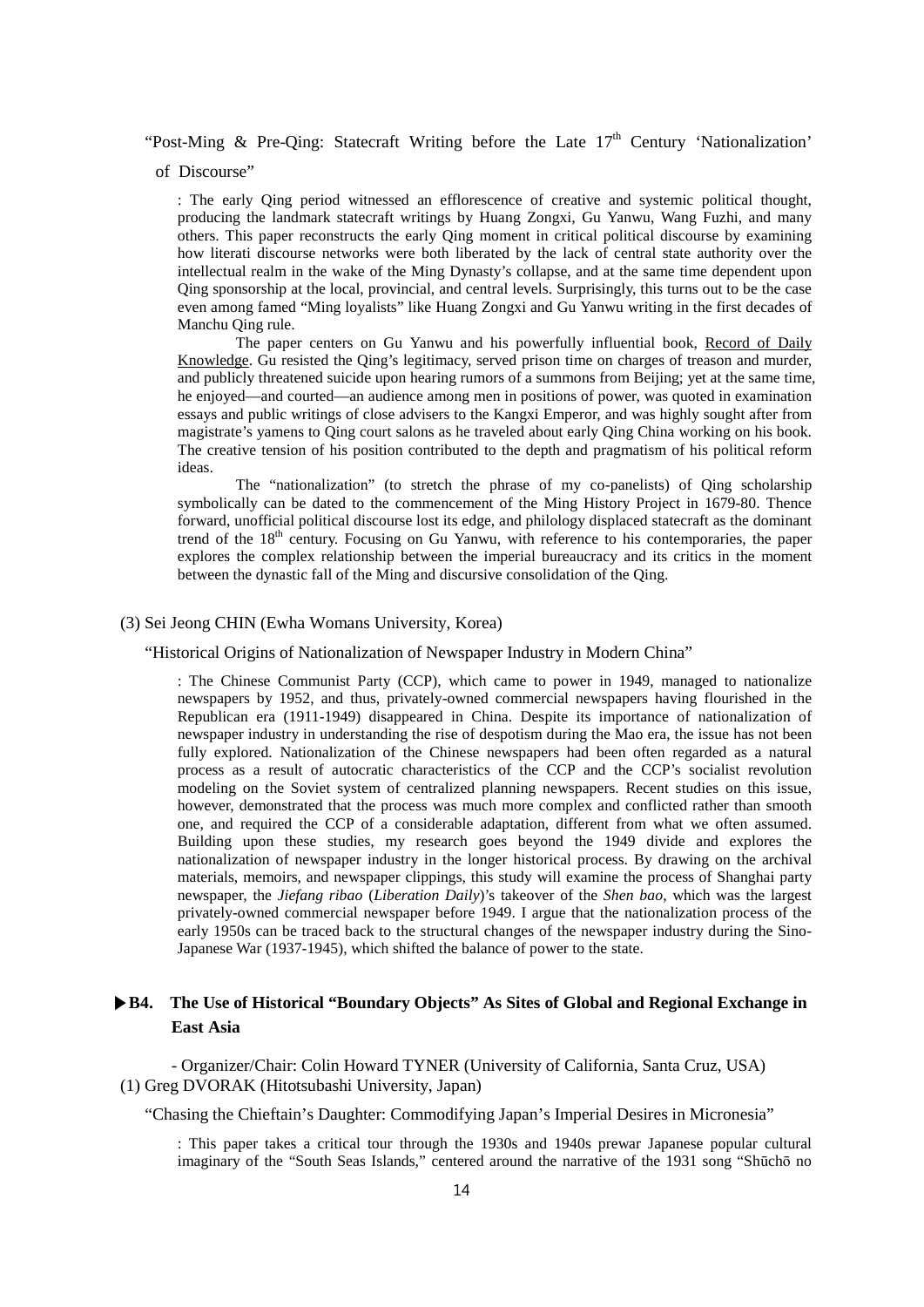Musume" (The Chieftain's Daughter) and the expectations and fantasies that spawned throughout the Japanese Empire. Using archival sources and ethnographic interventions, I use semiotic approaches by Barthes and Japanese literary critic Kawamura Minato to revisit this highly gendered and eroticized vision of Pacific Islander women. I also explore the Japanese comic Bōken Dankichi ("Dankichi the Adventurous" as a parallel narrative that depicts Japanese men as faithful imperial scouts and Pacific Islander men as an exploitable labor force. As I will show, these two popular narratives merge in the musical genre of the "Nanyō Odori" (South Seas dance) that accompanied the "Chieftain's Daughter" song and served first as touristic pageantry before the war but later as nostalgic performances for Japanese settlers forced to return to mainland Japan after the war. Exploring the racialized and gendered aspects of Japanese Orientalism and "Tropicalism" in Micronesia, we will take a musical and visual journey to trace these enduring legacies into contemporary times.

## (2) Hijoo SON (Sogang University, Korea)

#### "Art, Diaspora, and a Social Theory of Art"

: In this paper, I examine artists, artwork, and art practices of those who participated in controversial large-scale exhibitions including the 2002 Kwangju Biennial's There project and the subsequent 2004 Korean Diaspora and Art Symposium held in Tokyo. The dialectical relations between and among the twenty-four artists from Brazil, China, Japan, Kazahkstan, and the U.S artists who participated in the There exhibition and the thirteen artists from the 2004 Korean Diaspora and Art Symposium held in Tokyo presents an alternative visual means to understand exchange, networks, and cultural production of Korean diaspora through artwork, performance, and multi-media installations.

The larger argument attempts to think through the relationship between diaspora and art to show how ethnicity and nationality may be, on the one hand, true and real, but on the other, superficial. Toward this end, I analyze art in relation to the paradox: the fact that ethnicity and national cultural identity informs one's sense of self for some, and yet for others, is superficial and meaningless. For the purposes of this paper, I examine the attributes of the artwork from the vicinity of the art object in order to explore how such a paradox of cultural identity is constructed using a social theory on art as proposed by Alfred Gell. This theory situates the artwork from the vicinity of its production includes an examination of the artist, artwork, exchange, reception, discourse, and the exhibition itself. It makes apparent the dynamism and complexities associated with an analysis of visual culture and cultural production. The images of the artworks on display at Kwangju and Tokyo bring into view the limitations of any essentialist claims that reduce the analysis of artists and their art practices solely to a nation, race, ethnicity, or culture.

## (3) Colin Howard TYNER (University of California, Santa Cruz, USA)

## "A History of the 'Naturalization' of Goats on the Ogasawara (Bonin) Islands"

: Today if there is one thing people engaged in conservation activities in Japan's newest UNESCO world heritage site could do without it would be goats. Introduced to the Ogasawara (Bonin)Islands by former-whalers hailing from New England in 1830, the resident goats on the islands have been central "boundary objects" on land use practices and the constructions of social identities in the Ogasawara (Bonin) Islands. Using government records, newspapers, and scientific articles, my paper maps out the human valuations of the goat population on the islands from the early 1850s to our contemporary moment. I argue the goats in relation to the labor and desires of human beings have played a central role in the constitution and maintenance of land use practices on the islands. There are three parts to my paper. The first part of the paper examines the goats' positions within early Japanese forestry practices on the islands. I illustrate how the goats' presence was often associated with humans who refused to engage in organized systems of agriculture. The second part of the paper examines how the bodies of goats were "naturalized" (kika) along bodies of the descendants former whalers as they were "naturalized" as Japanese imperial subjects. I conclude with discussion of how the eradication of the goats from the islands beginning the 1960s was marked by international and national scientists as a prerequisite for the islands' naturalization and eventual inclusion in the selective list of UNESCO world heritage sites.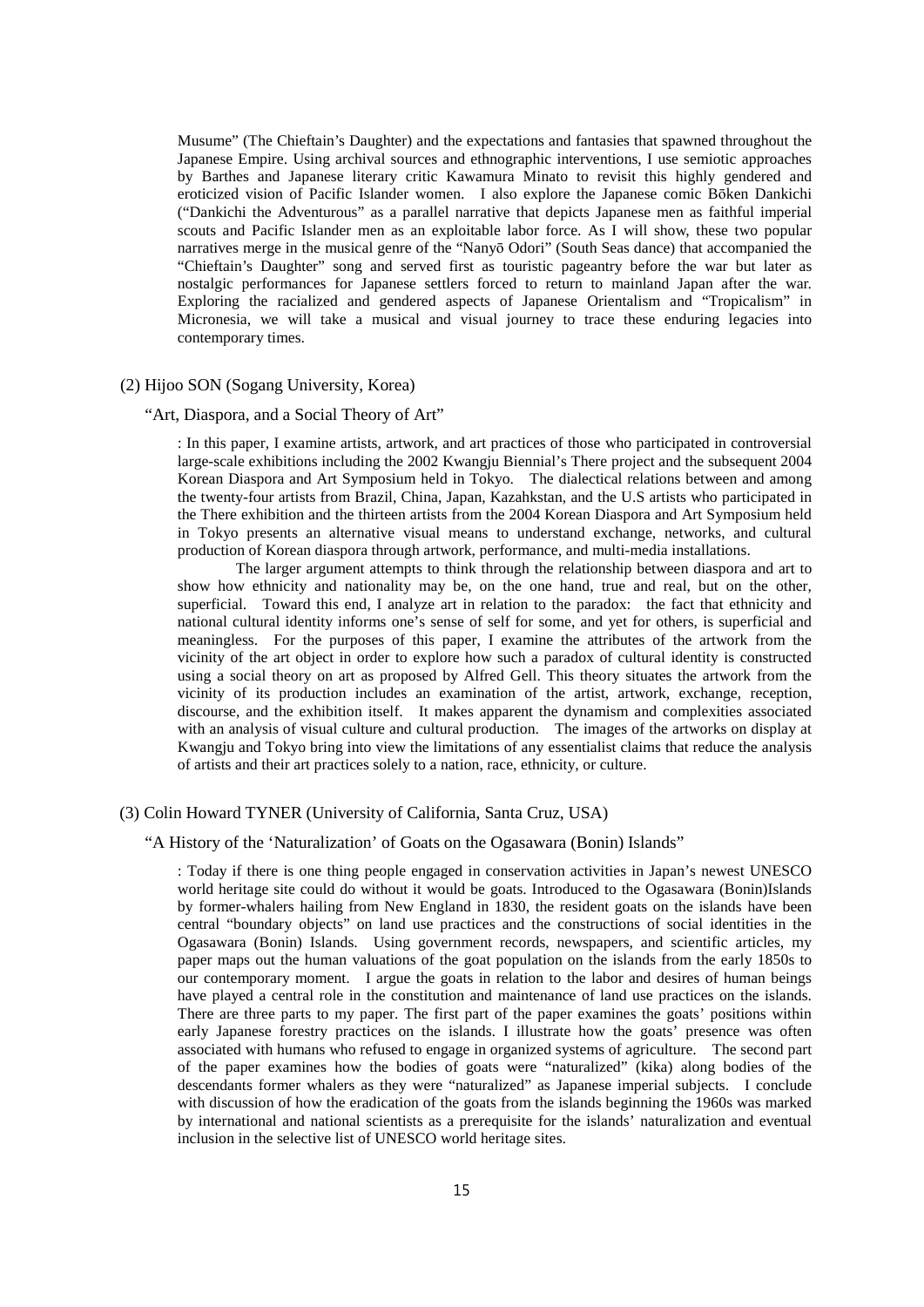## **▶B5. Migration and Diaspora**

#### - Chair: TBA

(1) Satyanarayana ADAPA (Osmania University, India)

"Rangoon (Yangun) and Dubai: Intra-Asian Migrations"

(2) Eunhye KWON (Hanyang University, Korea)

"The Transnational Experience of a White American Woman's Marriage to a Chinese Man in the

Early 20th Century U.S. and China: An Analysis of Mae Franking's *My Chinese Marriage*"

: This paper examines the story of Mae Watkins Franking, who married Tiam Franking, a Chinese student, in Ann Arbor, Michigan, in 1912. Mae Franking moved to and lived in Shanghai with her husband and children until her family returned to the U.S. in 1918. Her transnational experience of interracial marriage was published first in Asia: The American Magazine on the Orient in 1921 and in a book form under the title of Mae Franking's My Chinese Marriage later. While Franking was recorded as the author of My Chinese Marriage until the 1950s, the fact is that Asia hired Katherine Anne Porter, who was a journalist then and later established her literary career as Pulitzer Prize winning short story writer, as the ghostwriter of Franking's manuscript, which has not been found. This paper is based on the annotated version of Mae Franking's My Chinese Marriage, which was published by Holly Franking, one of Mae Franking's granddaughters, with letters by and about Mae Franking, in 1991. Both My Chinese Marriage and the family memory of the Franking marriage are illustrative of social reactions to a marriage between an "Oriental" man and a white American woman in the U.S. and China. This paper focuses on the ways in which Mae Franking made sense of what it meant to be a "Chinese wife" by learning the Chinese tradition of marriage and family through her mother-in-law and other female members in her mother-in-law's household.

(3) Joan S.H. WANG (National Taiwan Normal University, Taiwan)

"New Aspects of Looking at Modern World History: Tracing the Trajectory of Chinese

#### Emigration Abroad"

: This paper investigates the Chinese emigration abroad along the major developments of modern world history. Those major developments include the marine activities in the East Asia and Indian Ocean in the fifteenth century, the navel exploration of West Europe since the late fifteenth century, the establishment of world system and colonialism aftermath, the abolishment of slavery system during the nineteenth century, two World Wars, Russian Communist Revolution, the decolonization after the Second World War, and the state-building of these new countries. The experience of Chinese emigration abroad provides vivid examples of studying such important themes in global exchange network as cross-cultural trades, diaspora communities, and ethnic and national identities.

(4) Kyungboon LEE (Seoul National University, Korea)

"From Europe to East Asia: Musical Emigration in Japan during the WWII"

: When Hitler came to power, most of the Jewish musicians had to leave their home country and own culture in order not to be in danger. The international unknown musicians tried to reach places like Harbin, Shanghai, or Tokyo where they didn't know the languages and the people. The only reason was that the Japanese government permitted them to come into the country without Visa or a similar kind of document.

Among them were the opera conductor and composer Manfred Gurlitt and the conductor Joseph Rosenstock, and also perfomers like the famous pianist Leonid Kreutzer who emigrated to Tokyo. Other composers were Wolfgang Fraenkel or Julius Schloss who found their refuge in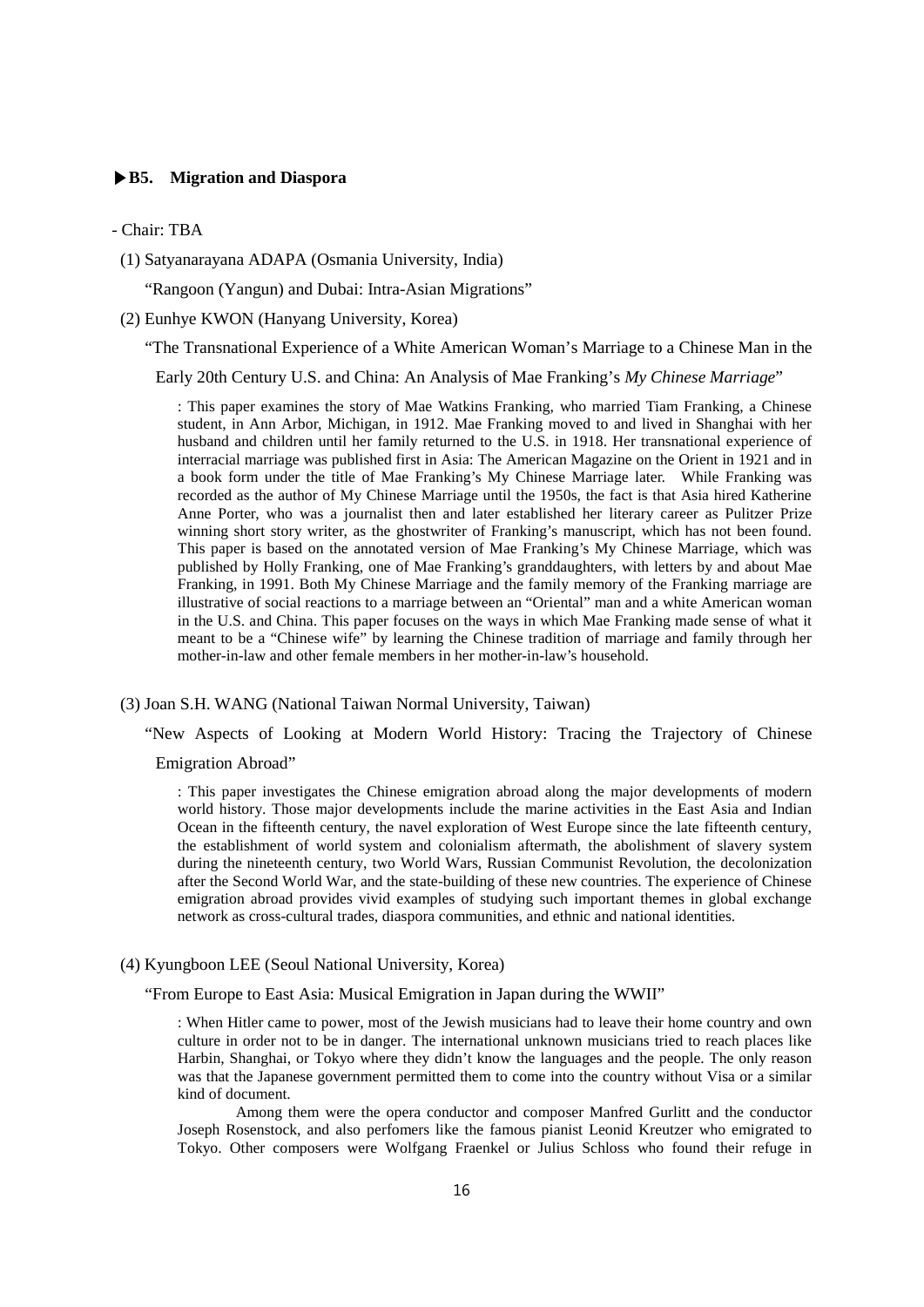Shanghai and the young Helmut Stern, later violinist of the Berlin Philharmonic Orchestra, who stranded at Harbin in Manchuria.

My study will explore how these emigrated musicians influenced the East Asian music culture during the Second World War, especially in Japan and in colonial Korea. Not only the Jewish musicians played in concerts in Seoul or Tokyo, but also they taught at the Japanese music conservatory where also Koreans studied. On the one hand, the Japanese orchestra music culture was well established since the German Jewish conductor Rosenstock directed the Japanese NHK-Orchestra, the first regular orchestra with European standard.

On the other hand, the German opera conductor Manfred Gurlitt was employed at the most famous opera theater of Hujiwara Yoshie, and contributed to Japanese opera culture. Not only also Korean musicians worked with Jewish musicians: A Korean named Moon Hakjun played in a concert led by the Jewish conductor Rosenstock. Kim Younggil was a singer in the opera of Hujiwara Yoshie. Furthermore, the Japanese music culture influenced the colonial Korea directly.

I will show in my paper the interdependencies caused by the collaboration of musicians from the West and from East Asia during the WWII.

# **▶B6. The World History Seen from Small Nations in the Nineteenth Century: The Case of Tokai Sanshi's** *Kajin no Kiguu* **(Fancy Meetings of Three Beauties)**

- Organizer/Chair: Hideaki KIMURA (Research Institute for World History, Japan)

(1) Hideaki KIMURA (Research Institute for World History, Japan)

"Small Nations in the *Kajin no Kiguu*: Historical Background of the Novel"

: Tokai Sanshi's *Kajin no Kiguu* (Fancy Meetings of Three Beauties), a political novel, shows us a unique perspective on world history by exploring the situations of small nations all over the world and showing the possibilities of alliance for liberation among these nations. How should we evaluate this perspective of the world history that dealt with only small nations (Ireland, Spain, Hungary, Poland, Haiti, Mexico, China, Korea, Japan etc.) from today's point of view?

## (2) Naoki SAKIYAMA (Chiba University, Japan)

"The Leading Role of Ireland in *Kajin no Kiguu*"

: In the 1880s when Sanshi's novel appeared in Japan, the Euro–centric world history was introduced and broadly accepted. So the *Kajin no Kiguu* presented a critical stand point against the Euro-centric world history with civilized big nations in its center.

(3) Lu Shou ZHU (Shanghai University of Foreign Studies, China)

"How the *Kajin no Kiguu* Was Read and Introduced in China?"

: How was *Kajin no Kiguu* accepted in Korea and China? What was the characteristic of *Kajin no Kiguu* in comparison to the world history that was generally accepted in Korea and China at that time?

(4) Seman PYO (Kunsan National University, Korea)

"Sanshi's Ambiguous Attitude toward Korea"

: We have to examine the contradictions between the political activities of Sanshi (the author) and the historical visions of *Kajin no Kiguu* , since we know his involvement in the assassination of Empress Myeongseong in 1895.

- Commentator: Yudai ANEGAWA (Chiba University, Japan)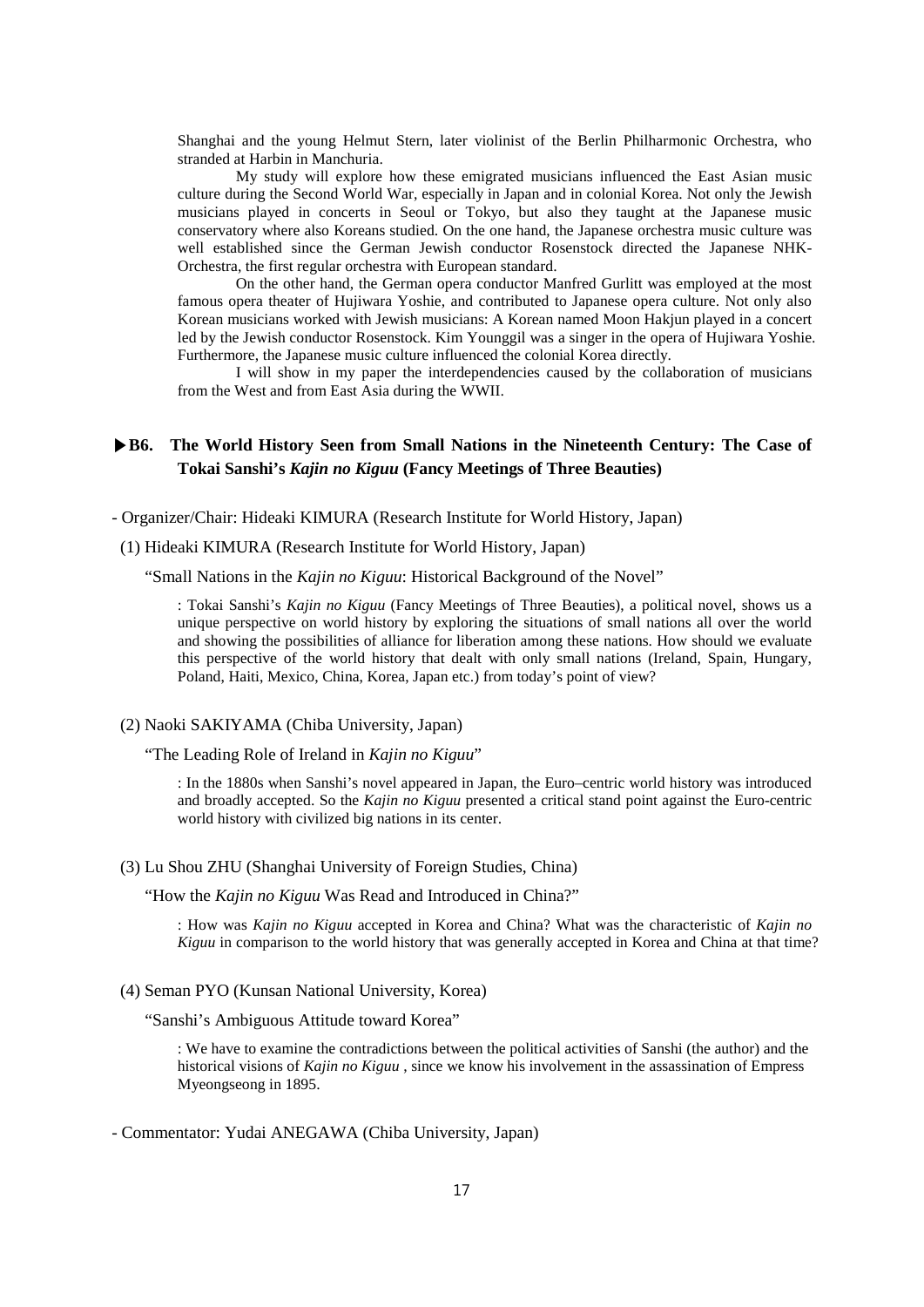## **▶B7. From Uni-Modernity to Multi-Modernity in Asia**

- Organizer: Sungho KANG (Sunchon National University, Korea)
- Chair: Woonok YEOM (Korea University, Korea)
	- (1) Taekhyeon KIM (Seong Kyun Kwan University, Korea)
		- " Rethinking Modernity in History"
	- (2) Sungho KANG (Sunchon National University, Korea)

"From Uni-Asia to Multi-Asia: Reappraisal of the Late Joseon Dynasty"

- (3) Taehern JUNG (Korea University, Korea)
	- "'Colonial Modernity', 'Modernity,' 'Modernity in Terms of World History' from a Korean Historical Perspective"
- (4) Chongmyong Im (Chonnam National University, Korea)

"How To Reconstruct the Universality in Post-colonial South Korea"

# **▶B8. Did "Pax Mongolica" Emerge from Nothing?: The Inter-regional Exchange Network**  before the 13<sup>th</sup> Century

- Organizer: Masaki MUKAI (Osaka University, Japan)
- Chair: Geoff WADE (Institute of Southeast Asian Studies, Singapore)
- (1) Mi-gyung KIM (Tsinghua University, China)

"Ritual System of *Di*[狄] Barbarian Tribe in Western Zhou Dynasty"

: This paper will present a new explanation on new excavated bronze vessel inscriptions of China's Western Zhou Dynasty (1046-771 B.C.E.) by comparing its style of letters and ritual systems with the other sources of historical documents and archaeological excavations of Western Zhou Dynasty. The bronze vessel has archaeological excavated in Yicheng 翼城 Dahekou 大河口 County, Shanxi Province since May 2009, contains the inscription that refers to the the ritual systems and political relationship of Di 狄 barbarian tribe in Western Zhou Dynasty. This paper provides clues to solve style of letters and the ritual systems—by comparing its style of letters and ritual systems with those in the other Western Zhou bronze vessel inscriptions, SanLi (the Zhouli, the Yili, the Liji) and the Zuozhuan(the commentary of Zuo). The comparative analysis of the texts will reveal that how the Western Zhou's ritual systems influenced the Di 狄 barbarian tribe in ancient China. This insight gained from the comparison will help us to understand the Western Zhou's ritual systems in Di 狄 barbarian tribe and thus contributing to our fresh understanding of ritual systems and political relationship between Western Zhou and the Di 狄 barbarian tribe in ancient China.

(2) Kazuma ITO (Osaka University, Japan)

"Military Policy and the International Situation in Northern Song: Eastern Eurasia in the  $10<sup>th</sup>$ -

13<sup>th</sup> Century"

: The Northern Song dynasty, which achieved the reunification of China Proper in the late 10th century, had to manage its surrounding international situation.

From the perspective of military policy, Northern Song emphasized the situations of the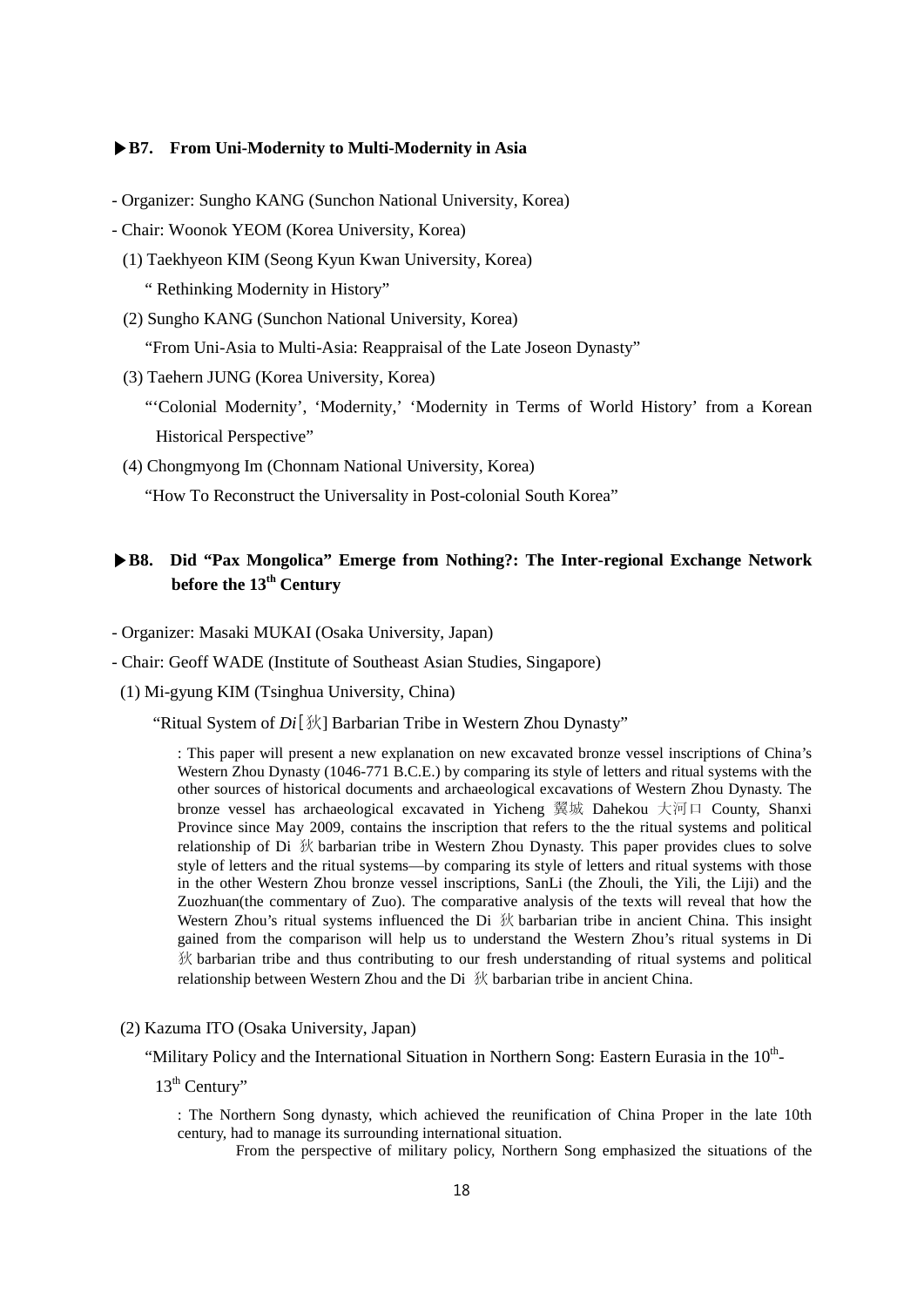northern region facing Liao, the northwestern region facing Xixia, and the southern region facing Dayue. However, as seen in the military regimental system established during the reign of Emperor Shenzong, for example, the military system of each region reflected their relationships with regional powers to confront each other, and each region had different processes and factors. In addition, trends in Goryeo, Ganzhou-Uighur, West Uigur, Qingtang Tibet, and Champa had a significant impact on Northern Song relationships with Liao, Xixia, and Dayue. In other words, the military policy of Northern Song was said to have been directly or indirectly linked to the situation in various regions of Eastern Eurasia, such as North Asia (Liao), Central Asia (Xixia), Southeast Asia (Dayue), etc.

Furthermore, since the large imports of sulfur from Japan had a strong link to the war against Xixia, we cannot ignore the relationship between military policy and trade. At that time, there was a connection between the maritime trade of Song maritime merchants and Persia merchants and the surface trade of Chinese merchants, such as Shanxi merchants and Uighur merchants. Therefore, a trade network loosely linking various regions of Eurasia was formed, and frontier markets (quechang) and offices of overseas trade in Song acted as junctions. The military policy of the Northern Song is believed to have been associated with extensive Eurasian trade including the securing of military supplies, such as sulfur.

As mentioned above, the Northern Song has been directly or indirectly linked to the situation in various regions in Eurasia through military policy and trade.

## (3) Tsubasa NAKAMURA (Osaka University, Japan)

"The Development of Song-Japan Trade and the Buddhism Network in Maritime Asia"

: I would like to discuss the relationships between Japan and the Southern Song dynasty. In 1127, the Jīn fell to Kaifeng, and the Song fell to Jiangnan. As a result, the Song Buddhist community, where Zen prospered, lost its frontiers in Huabei. At that time, Japan was recognized as one of the frontiers. The promoters were Chinese traders who supported trade between Japan and China. They were believers in Song Buddhism and aimed at market cultivation through propagation to Japan.

In Japan, some monks who went to China to study Chinese culture aimed to reform Japanese Buddhism and started a motion, which was in sympathy with Song Buddhism and the traders. They formed sects, the most important of which was Zen, and carried the Southern Song culture to Japan. This movement was received in aristocratic circles in Kyoto in the first half of the 13th century, but did not have large influence. In the second half of the  $13<sup>th</sup>$  century, it had a greater influence since the Zen sect was connected with the Kamakura Bakufu, military government.

Bakufu's religious policy for the Zen sect also had a large influence on the deployment of Song-Japan trade. Since many monks in the Zen sect regard the style of China as of supreme value, Bakufu developed a positive position on trade with China.

In Japan, the "China heat" in religion and trade was produced owing to: (1) the stimulus from the Southern Song Buddhism community and Chinese traders, (2) activities of the monks who studied in China aiming to reform Japanese Buddhism, and (3) political power of Japan supporting these monks. Song-Japan trade became very prosperous and it did not experience a decline during the "Mongolian Invasions."

## (4) Youjia TIAN (Osaka University, Japan)

"Revisiting Fujian in the Late Song Dynasty Period: A Study of the Coastal Area in Fujian as

a Boundary That Did Not Become a Walled City until the Early Ming Dynasty"

: The aim of this presentation is to understand a segment in Song-Yuan history, through figuring out the characteristics and features of the coastal area in Fujian during the Song-Yuan Dynasty. Specifically, I will approach this study in comparison with that during the peak period of city wall building under the defense policy in the early Ming Dynasty. It was historically documented that Wang Jiweng, a director general of Fuzhou defense forces, surrendered his city to Mongol forces in 1276. To understand the influences and reasons behind Wang's decision to surrender and the criticisms of later generations towards that decision, it is necessary to examine the changing socialpolitical climate of the period. The shift in Fujian's bearings against outsiders, which took place in the Song-Yuan-Ming transition, plays an important part in the understanding of this historical segment.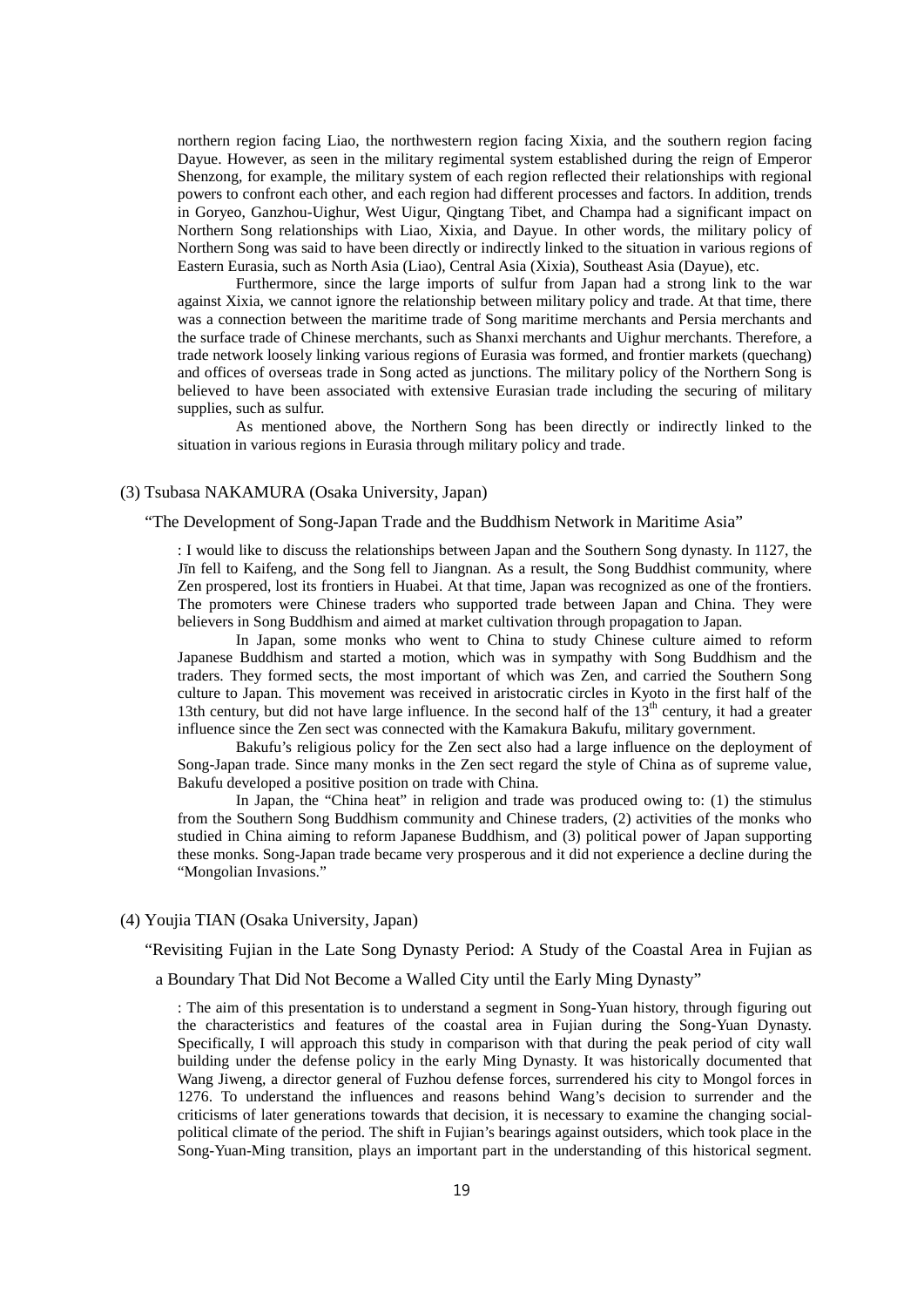The coastal area in Fujian, characterized as an open and pluralistic commercial boundary in the Song-Yuan period, turned into a defensive and conservative imperial border under the influence of the defense policy in the early Ming Dynasty, which focused on strengthening of the city walls, building additional defense facilities, fighting pirates and so on. However, the significance of this shift on the history of Fujian is still underappreciated. Therefore, in this discussion, I seek to address Wang's case in the original historical context and resolve its significance to history and of the region.

# **▶B9. Transition and Continuity in Global Trade from the Eighteenth to the Early Nineteenth Centuries**

- Organizer: Kazuo KOBAYASHI (London School of Economics, UK)
- Chair/Commentator: Patrick MANNING (University of Pittsburgh, USA)
- (1) Gareth AUSTIN (Graduate Institute of International and Development Studies, Switzerland)
	- "African Causes in the Decline of the Atlantic Slave Trade? Commercial Agriculture and Slave

Trading in West Africa in the Eighteenth and Nineteenth Centuries"

: It is usually thought that the trans-Atlantic slave trade was ended entirely by the decisions of Europeans and Americans. Debate has focussed on the motives for abolition, and on its c onsequences within Africa and the New World. Yet the annual volume of slaves shipped fro m West Africa (as distinct from Angola) began to decline, not in 1808 when British abolitio n came into force, but already from 1787. This paper considers the evidence about the turnin g-point, and argues that the beginning of the decline cannot be attributed merely to the disru ption caused by intra-European wars or the Haitian Revolution. Rather, we have to consider s eriously the evidence that causes operating at the African end, or in the interaction between Western merchants and their African counterparts, began to erode the Atlantic slave trade twe nty years before abolitionist legislation even began to make an impact.

Two alternative hypotheses are examined: (a) that the rapacity of the Atlantic trade – the stimulus it provided for raiding and warfare – had so depleted the availability of ensla vable people near the coast that captives had to be brought from greater distances at greater cost; (b) that Western ('Atlantic') demand for African slaves began to be out-competed by a growing demand for slave labour for commercial agriculture conducted by African entrepreneu rs for markets within West Africa. The first hypothesis is consistent with the argument of Ini kori and others that the Atlantic slave trade progressively underdeveloped the economies of th e slave-exporting areas. The second, in contrast, suggests that production for market within West Africa actually began to expand even while the Atlantic slave trade was still fully legal, lubricated by the import of currency materials in exchange for slaves. This would partly antic ipate the nineteenth-century transition to what contemporary Europeans called 'legitimate com merce', the production of palm oil and groundnuts for sale to Europe.

The story has a double interest for international and indeed global economic history. First, it has implications for the issue of how far Atlantic commerce was an engine of growt h or contraction in markets within West Africa. Second, it raises questions about African mer chants and societies as shapers of their own destiny within the commercial world of the east ern Atlantic.

## (2) Kunihisa FUKUSHIMA (Osaka University, Japan)

"The Dutch East India Company and the Asian Trade Network in the  $18<sup>th</sup>$  Century: Focusing on

## Indian Textile Trade"

: The purpose of this paper is to reconsider the activity of the Dutch East India Company (VOC) in Asia and its influence upon Asian economy from a new perspective of the intra-Asian trade network in the  $18<sup>th</sup>$  century. It is often said that there is discontinuity in the system of the intra-Asian trade between the early modern and modern times, and that in the  $19<sup>th</sup>$  century the 'free trade' system was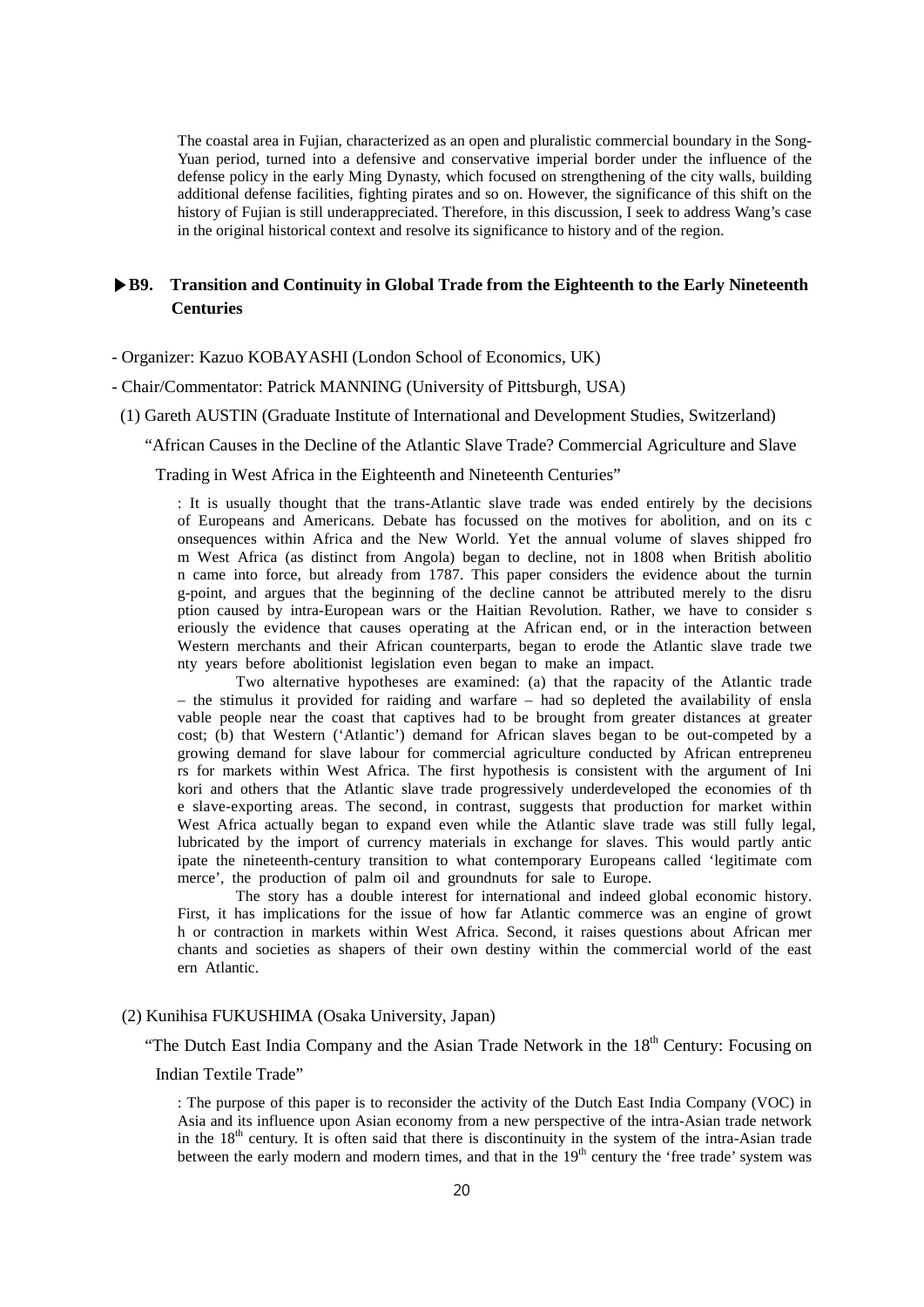forced on Asia by Europe and the framework of the intra-Asian trade completely disappeared before that time.

But recently, it has been revealed that a kind of 'free trade' system emerged in Asia in the second half of the 18<sup>th</sup> century, before the "Western Impact". So, the framework of the intra-Asian trade in the early modern times continued to some extent, although it was 'restructured' by the Western Impact. Such perspective indicates that we should reconsider the relationship between Europe and Asia at that time. This paper will follow it by focusing on the 'cooperation' between the VOC and private traders.

Firstly, I will survey the intra-Asian trade of the VOC, and show the importance of it for the VOC. Secondly, I will show the importance of the cooperation with the private traders for the VOC by taking up examples of the Indian textile trade in the late 18<sup>th</sup> century. Thirdly, I will show how private traders, especially English, made use of the relationship with the VOC to expand their own activity. Finally, I will conclude that the VOC was an external incentive to the growth of private traders, and suggest that the emergence of the 'free trade' system in Asia is not the result of unilateral enforcement by Europe, but the result of the interaction between the Europeans and the Asians in the Asian oceans.

#### (3) Kazuo KOBAYASHI (London School of Economics, UK)

#### "Indian Cotton Textiles in Atlantic Africa, 1700-1850: Another Pillar of Atlantic Trade"

: This paper addresses what happened in the Atlantic basin from the eighteenth to early nineteenth centuries from a trans-oceanic perspective. Traditional examinations of Anglo-African trade have divided the period into the age of the transatlantic slave trade and that of the "legitimate" trade, and most of the literatures emphasize discontinuity with reference to the consequence of the industrial revolution. If, however, we put the Atlantic slave trade and the "legitimate' trade into a wider context, we could find an aspect of continuity between these periods and reconsider something usually overlooked in the existing literature.

In the expansion of the Atlantic slave trade, merchants were required to carry the commodity demanded on the coasts of West Africa. The British Customs record shows that textiles had been the most important goods in the eighteenth century Anglo-African trade. This commodity alone shared about 30% of whole export from Britain in the century. After Britain outlawed the slave trade in 1807, the major import from Africa shifted from slaves to palm oils and other primary products. Even in the era of the "legitimate" trade, Indian textiles were still demanded in West Africa, though they faced a challenge from the British machine-made textiles. Indeed, the Customs record reveals that the volume of the Indian cottons still expanded at least until 1849. This suggests that the Indian cotton played (an) important role(s) in West Africa even after Africans saw a huge amount of inflow of the British textiles.

In this paper I use mainly the trade statistics to overview the Anglo-African trade, especially the re-export of Indian textiles, in 1700-1850.Then I try to illuminate why and how Indian textiles had been consumed in West Africa, and infer the strong connection between West Africa and South Asia during and after the slaving.

## (4) Klaus WEBER (Europa-Universität Viadrina, Germany)

"Linen, Calicoes and Slaves: Central European and (East) Indian Implications with the Atlantic

#### Slave Trade, c.1700-1860"

: When dealing with the global implications of the transatlantic slave trade, Central Europe is hardly considered even among the experts in the field. Nonetheless, from the very beginning of the European commitment with sugar production in the Mediterranean, German merchants, financiers and industrialists have been involved with the slave trade, plantation slavery and the distribution of plantation products. Prestigious  $16<sup>th</sup>$  century trading houses like the Fugger and Welser were among the pioneers in the transatlantic slave trade and the sugar economies of Canarias, Hispaniola and Brazil. Even more important than such individual enterprise was the volume of German-made textiles, mostly linen, as barter commodity aboard the ships of virtually every slave trading nation.

This paper will compare some of the key features of textile producing areas in India and in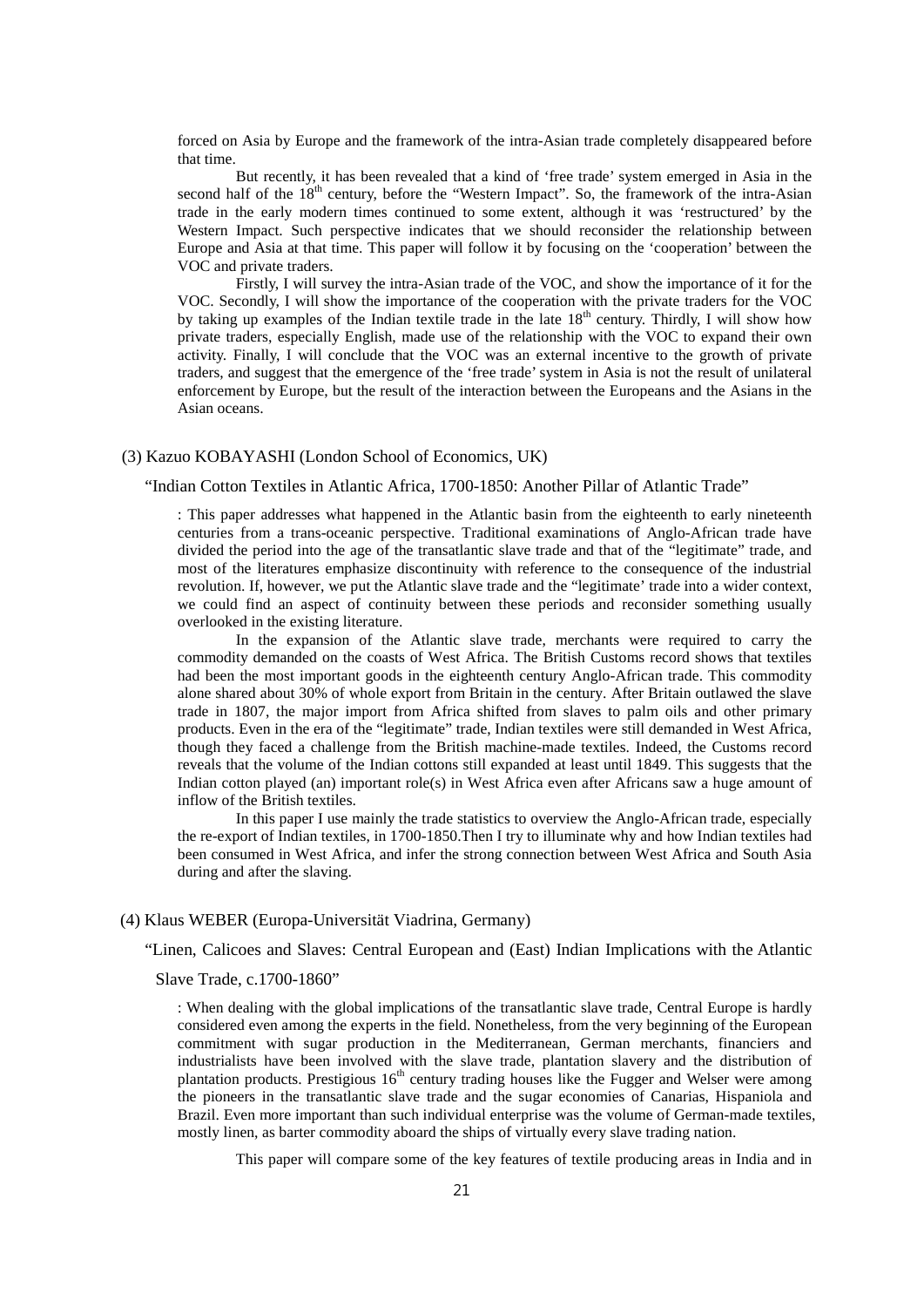Germany during the  $18<sup>th</sup>$  and early  $19<sup>th</sup>$  century and highlight the similarities between their protoindustries. Both were competing for customers on the very same markets - Africa and the American territories of European colonial empires -, and both depended on foreign carriers to have their products shipped there. Both were highly competitive because they offered lower cost of labour when compared with the cost in the core regions of Britain, the Netherlands, France or Spain. Both areas saw the growth of export-orientated production, increasing demographic concentration, and increasing dependence on food imports from neighbouring and distant regions. And both areas experienced a serious crisis when British industrialisation reduced the impact of their key factor of success: low cost of labour.

Special attention shall be given to the efforts of entrepreneurs from these "Atlantic peripheries" to develop their own networks of trade, which stretched far into the empires from which colonial legislation sought to have them banned.

Lunch 12:00 p.m. - 1:30 p.m.

# **SESSION C.**

**4/28/2012, 1:30** p.m. **– 4:00** p.m.

# **▶C1. [Roundtable] Crime and Punishment: How Early Modern Harbours Dealt with Justice in a Multinational Environment**

- Organizer/Chair: Lisa HELLMAN (Stockholm University, Sweden)

Yoko MATSUI (Tokyo University, Japan) Birgit M. TREMML (Vienna University, Austria)

Ryuto SHIMADA (University of Tokyo, Japan)

# **▶C2. Jasmine Revolutions: The Experiences of Japan, South Korea, China, Thailand and Arab World**

- Organizer/Chair: Hiroshi MITANI (University of Tokyo, Japan)

(1) Hun PARK (Seoul National University, Korea)

"The Origins of Japanese Democracy: From Factional Politics in late Tokugawa period to Early

Meiji Political Organizations"

: It has been a century and a half since Western democracy made its way into East Asia. Yet, democracy's place in the region is far from secure. One doesn't have to dwell on China or North Korea; the rest of the region that has openly embraced democratic ideals still abound with baffling evidences of systemic failure. In making sense of those evidences, all too often, the Western model of democracy seems to lose cogency. Strong leadership capable of solving the region's mounting problems is no way near in sight. Just how much longer do we have to wait for democracy to take firm root in East Asia? Or, one might even ask, does the region now demand a new alternative political system? In broaching this issue, it is sensible to reflect on the history of democracy in East Asia, especially the history of strife over institutional elements of democracy.

The thorniest element of them all, I would say, is party politics. From the very beginning,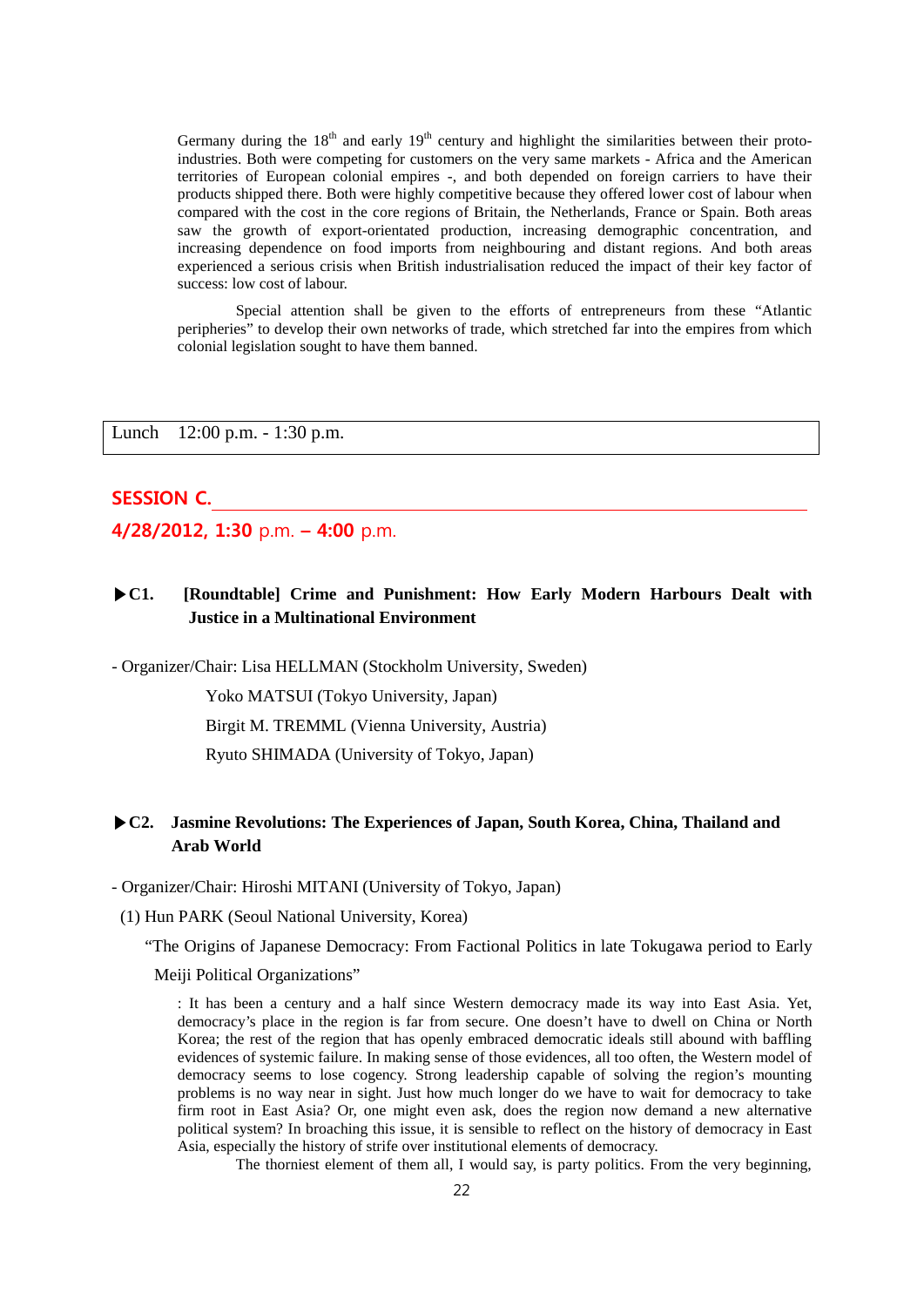East Asia's political elite tended to frown upon political parties as a traditional clique. Early examples of backlash include the Meiji government's advocacy of non-party cabinets and Sun Yat-sen's endorsement of sage rule. In narrating the subsequent phases of East Asian history, one is also struck by the ease with which Taisho democracy gave way to the fascist experiment of the wartime Imperial Rule Assistance Association and, in the case of China, by the robustness of single-party's 'sage rule' .

The public's disaffection with party politics, as recently confirmed in the meteoric rise of Hashimoto Toru in Japan and An Ch'ulsu in South Korea, is deeper than any other democratic institutions such as election, parliament, and freedom of press. I think we have to deliberate if party politics is essential for democracy of East Asia. At the very least, we must reconsider if the Western model of democracy can (or should) be modified in any way. I want to confirm these questions are just for upgrading democracy, not for saying farewell to democracy.

## (2) Yasuhito ASAMI (Hitotsubashi University, Japan)

#### "Thailand: Turbulent Democratization and the Emergence of a New Welfare Regime"

: In the early phases of democratization in Thailand, the urban middle classes played a pivotal role. But as democratization proceeded, the large portion of the middle classes came to be disillusioned with parliamentary democracy, because their voting power was overwhelmed by the lower classes that far outnumbered them. Thus a sizable portion of the urban middle classes supported the military coups in 1991 and 2006, which toppled the democratically elected civilian governments. But they were soon disappointed with the authoritarian tendencies of the military generals riddled with poor economic management skills and lukewarm attitude against corruptions. Many of the middle classes lost their sense of direction, and came to blame the low educational level of the lower classes for the malfunctioning of their political system.

Facing with a widening income gap and insulting accusations by the urban middle classes, frustration also grew among the lower classes. Such antagonism between the middle classes and the lower classes often occurs in the process of democratization in middle-income countries where the lower classes still outnumber the middle classes, once the initial euphoria over the introduction of parliamentary democracy and the restoration of political freedom subsides.

Whether turbulent democracies in the middle-income countries can be stabilized and consolidated depends very much on whether they can reconcile the conflicting interests of the middle classes and the lower classes. This presentation argues that realignment of the social security and social welfare systems, if implemented in a proper way and in a proper sequence, can play an important role in mitigating the antagonism between them and eventually stabilize parliamentary democracy in the middle-income countries, by examining Thailand's experiences.

## (3) Ahmed Ibrahim ABUSHOUK (International Islamic University Malaysia, Malaysia)

## "Time's and Newsweek's Coverage of the Arab Uprisings: A Content Analysis Survey"

: The popular uprisings that took place in the Arab world, and led to the overthrow of four heads of states, notably Zine El Abidine Ben Ali (14 January 2011) of Tunisia, Hosni Mubarak (11 February 2011) of Egypt, Muammar al-Gaddafi (23 August 2011) of Libya and Ali Abdullah Saleh (23 November 2011) of Yemen, have attracted the attention of the world media and policy makers in the West and the Middle East and triggered their concern of the political future of the region. This paper does not offer a comprehensive assessment of these uprisings, but rather to analyze the Time and Newsweek magazines' coverage of the underlying causes of the uprisings and their anticipated consequences. It also investigates how the two magazines have highlighted their predictable scenarios that may create a real challenge to the Arab regimes supported by American administration, and internationally reshape the priorities of American foreign policy in the region. These issues are examined from the two magazines' perspectives that are interested in highlighting the features of US foreign policy in the region, where the White House and Neo-Conservatives are much concerned of the security of the state of Israel, control of the Arab oil and suppression of "Muslim fundamentalism".

## (4) Satoshi IKEUCHI (University of Tokyo, Japan)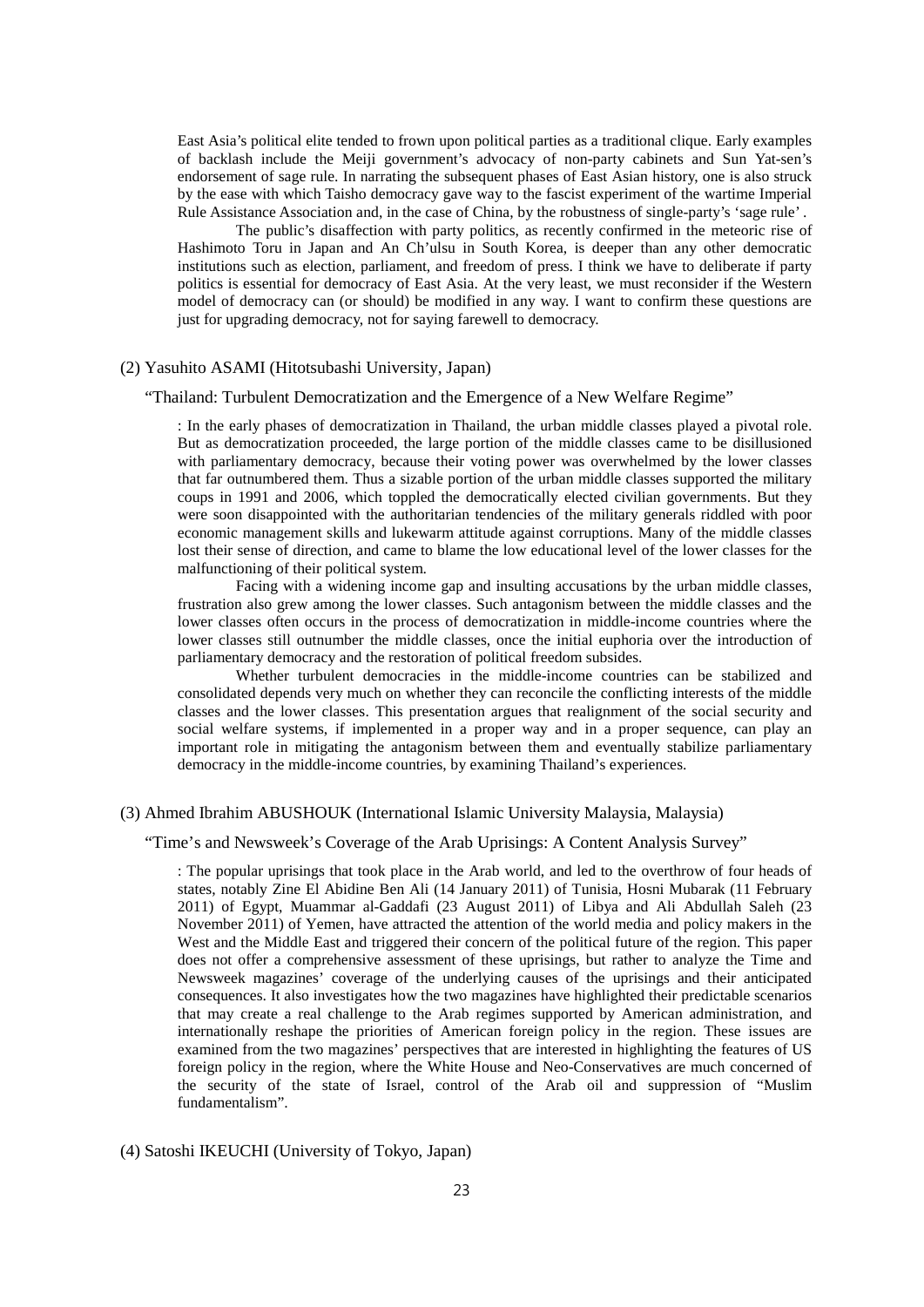#### "Arab Regimes in Transitions"

: Since the downfall of Ben Ali regime in Tunisia in January 2011, authoritarian governments all over the Arab world have been under the strong pressure from society. Some have already collapsed. Others on the brink. Yet others have seemed to maintain outward calms. There is a common modality in mobilizing popular protests throughout the Arab world but state's responses varied and outcomes have been diversified so far. In this presentation, factors critical to the different responses of respective regimes in the face of unprecedented protests are examined and causes which divide between immediate collapse and temporary endurance of regimes are analyzed.

This presentation is intended for a contribution to reassessing dominant comparative political theories on Arab authoritarianism which have been almost solely devoted to verifying the "durability" and "stability" of Arab regimes. Under what circumstances do seemingly robust authoritarian regimes reel? What kind of "transitions" ensue in each and respective conditions? Egyptian case is to be examined as the main subject of this study and Tunisia, Libya and Syria are also taken into consideration as comparative and contrasting examples. Stages of nation-building, size and maturity of middle-strata, civil-military relations and relationship with outside powers- US atop the list- are considered as defining factors for the bifurcation of trajectories.

## (5) Young Nam CHO (Seoul National University, Korea)

"Democracy with Chinese Characteristics?: A Critical Review from a Developmental State

Perspective"

: This article examines both the arguments for a Chinese-characteristic democracy and the past three decades of political reform in China from the perspective of the East Asian developmental state, in order to evaluate China's political reform and the prospect for political democracy. It will begin by examining theories of political development and how they relate to East Asian developmental states. Then, the paper will analyze the main features of the political systems of developmental states. Third, this article will investigate the debates on Chinese-style democracy and China's political development, as well as the past three decades of political reform. From this, it will be argued that China has followed a path of political development similar to that of the East Asian developmental states (i.e., institutionalization ahead of democratization). That is, we cannot find any Chinese specific features in both the arguments and actual practices of Chinese-style democracy in the past years.

- Commentator: YoungJak KIM (Kookmin University, Korea)

## **▶C3. Comparative Study of "Annexation" in the Modern World**

- Organizer: Shingo MINAMIZUKA (Hosei University, Japan)

- Chair: Sei Jeong CHIN (Ewha Womans University, Korea)

(1) Masaru BABA (Ritsumeikan University, Japan)

"The Annexation of Bosnia-Hercegovina by Austro-Hungarian Monarchy"

: This is to analyze what was the main reason of Austria-Hungary's decision to annex Bosnia and Hercegovina in 1908 and to consider the meaning of the annexation of the two provinces from the view point of the world history.

The origin of the annexation of Bosnia(-Herzegovina) by Austria-Hungary in October 1908 is the occupation in 1878. Austria-Hungary could get the right of the occupation of Ottoman territory Bosnia at the Congress of Berlin in 1878. The foreign minister of Austria-Hungary, Andrássy, worried about a possibility; if Austria-Hungary would not get Bosnia, Bosnia would fall into the hand Serbia. So he decided the acquirement of Bosnia. The reason why he tried to get Bosnia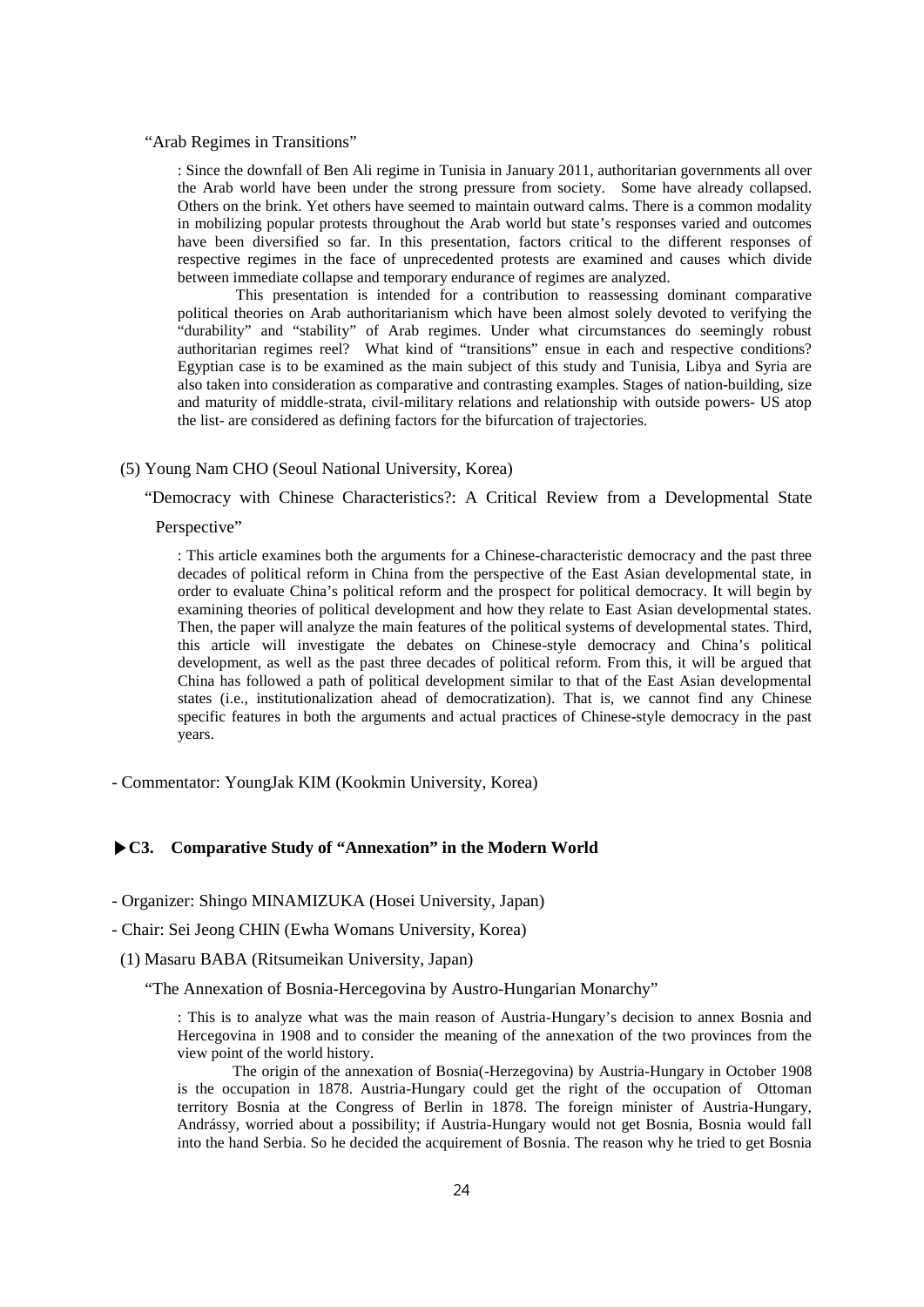not through "annexation" but "occupation" is that he wanted to get Bosnia on the basis of "the Concert of Europe".

What is the main reason Austria-Hungary decided to annex Bosnia in 1908? The most important reason is the Young Turk Revolution in 1908. The Young Turk government declared the allocation of the parliamentary seats for Bosnia. People thought that the Young Turk had showed the determination that they would recover Bosnia. The foreign minister of Austria-Hungary, Aehrenthal, had an idea; if it is impossible to maintain the "status quo" in the Balkan, Austria-Hungary might annex Bosnia. In September 1908 he had a conference with Russian foreign minister and could get agreement of the annexation from him. But the difference between them was whether international conference for the annexation is hold or not. Aehrenthal thought it was unnecessary. In October 5th 1908 the ottoman autonomous Bulgarian principality declared the independence. After that declaration Austria-Hungary announced the annexation of Bosnia.

Russia got angry with the announcement without consultation. She could not get the support from Britain and France. Finally 5 Great Powers(incl. Russia) approved the annexation. And Ottoman Empire recognized it. Serbia was opposed to the annexation at first. But she followed the Russian advice and finally agreed. In April 1909 the annexation of Bosnia was officially admitted through the revision of the treaty of Berlin .

(2) Hiroyuki OGAWARA (Doshisha University, Japan)

"The Annexation of Korea by Japan from a Japanese Point of View"

(3) Sang Chan LEE (Seoul National University, Korea)

"The Annexation of Korea by Japan from a Korean Point of View"

## **▶C4. The** *Kangnido***:** *Mapa Mundi* **of the Global Exchange Networks**

- Organizer/ Chair: Ji-Hyung CHO (Ewha Womans University, Korea)

(1) Yoshihiro OKADA (Ryukoku University, Japan)

"Digital Conservation for the *Kangnido*, an Old World Map"

(2) Chang-Mo CHOI (Konkuk University, Korea)

"Reflection on Africa-Arabia in the *Mappa Mundi* of the Chosŏn Dynasty: A Study Based on the *Honil kangni yŏktae kukto chido* or The Unified Map of Territories and Capitals of the States of 1402"

: It is to explore possibilities of a new interpretation in the Honil kangni yŏktae kukto chido (hereafter referred to as the Kangnido) by focusing on discourses of map and map contents. For this it will be provided a general historical background knowledge of maps, such as intentions of map-making, the process of map-making, geographical information reflected on map, and map-makers etc, in the context of how political power has shaped those elements of map-makings. And also I attempt to grasp the perception of the 'external world', which is in particular Arabia –Africa region by focusing on Arabia-Africa geographical and topographical characters and place-names, identified with about seventy-one names consisted of twenty-four names of places in Arabia and forty-seven names of places in Africa.- A history of map can be interpreted as a historical discourse or a form of representation. Cartography is theoretically related to literary criticism, history of art, the sociology of knowledge. Map is never value-free, rather value-laden. Map knowledge is a social product. Any history of cartography which demeans the politico-social significance of its expression and description in the map would be an 'ahistorical' history.

(3) Qianjin WANG (Chinese Academy of Science, China)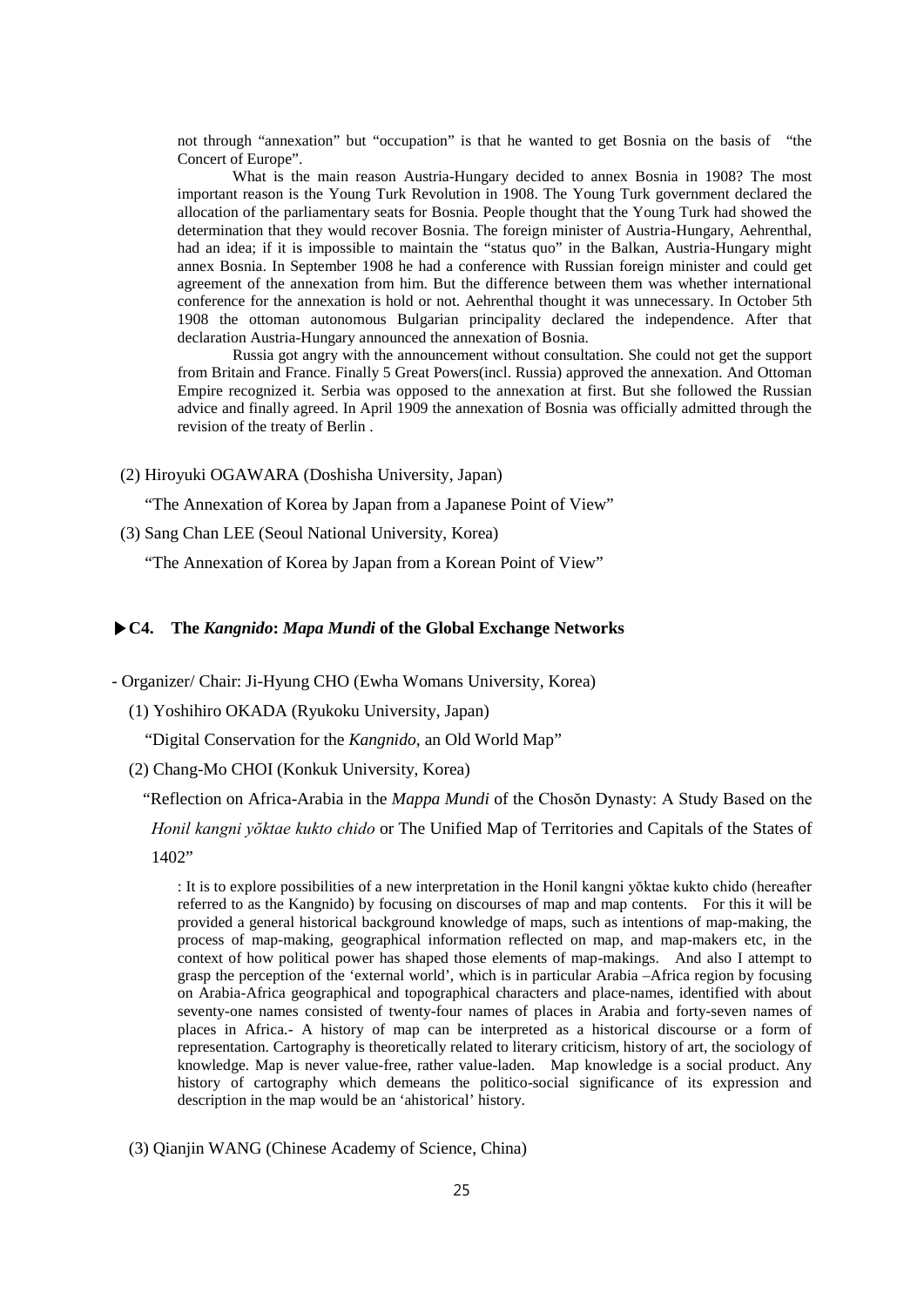"The *Kangnido* and the *Da Ming Hun Yi Tu*: A Comparison"

(4) Ji-Hyung CHO (Ewha Womans University, Korea)

"The *Kangnido* and Fra Mauro's Map of the World: *Mapae Mundi* in the Fifteenth Century"

: Before the voyage of Bartolomeu Diaz to the Cod of Good Hope, two maps of the world of Afro-Eurasia were made in Joseon (Korea) and in the Republic of Venice. The former is the Kangnido (1402) and the latter is Fra Mauro's map (1459). Although the surviving version of the Kangnido was made between early 1481 and early 1486, its first version was completed in 1402 under the supervision of high Korean officials, named Kim Sa-hyeong (金士衡) and Yi Mu (李茂), and Yi Hoe (李薈). Although the extant copy of the Fra Mauro's map is recognized by Antonio Ratti as a copy dated 1541, the original map was made in 1459 under a commission by King Afonso V of Portugal.

The Kangnido was made by combining and editing two earlier Chinese maps, the map of world named Shengjiao Guangbei Tu (聲教廣被圖) by Li Zemin (李澤民) and the historical map of China named Hunyi Jiangli Tu (混一疆理圖) by Qingjun (清浚), and an unnamed map of Korea and unnamed of Japan. The Korean officials thought that the Chinese maps did not properly depict the region east to the Liao River (southern Manchuria) and Korea as well as Japan, and added the maps of Korea and Japan to complete the world map.

Gavin Menzies, in his controversial work on the world map and the voyages of Admiral Zheng He, argues that Nicolo de Conti, a Venetian merchant, had a great impact on Fra Mauro, a fellow Venetian, in making his map of the world. He argued that Conti met Zheng He's fleet in India and obtained the knowledge of the southern tip of Africa from Zheng He. Based on the Chinese geography, Menzines believes, Fra Mauro displayed the Indian Ocean as an open sea with passage. But many scholars have doubted Menzies' argument on Zheng He's traveling around the southern tip of Africa.

It is to compare between the Kangnido and Fra Mauro's map from a perspective of a connected world. Looking at the world of Afro-Eurasia from a cosmographic perspective, both maps appear to display the southern tip of Africa. Needless to say, both maps were influenced by the Arab sources. It is to study the similarities and differences between these world maps as well as the connected world of the fifteenth century.

## **▶C5. Modern Asian Visual Cultures in the World: Exceptions or New Rules?**

## - Organizer: Atsuko UKAI (University of Tokyo, Japan)

## - Chair: Miki SUGIURA (Tokyo International University, Japan)

#### (1) Yuki TERADA (University of Tokyo, Japan)

"Reflections on the Museum Buildings in Iran since the 1960s: Behind the History of Visual

## Culture"

: Study of the history of Art in Iran is prone to various categorizations and it is often labeled as "non-Western", "Islamic", and/or "Middle Eastern". On the contrary, this presentation not only questions these categories as being conceptual rather than geographical, but also examines the way "Iran" as a unified identity was constructed rather than depending on it. It is often explained that the Modern Art movement in Iran started around the 1940s was influenced by the style of Modern Art developed in European countries, but later during the 1960s, elements which are "specific" and "local" became to be emphasized in order to achieve the unique quality which is independent from the influence from outside. Although this explanation partly reflects the historical reality, this presentation argues the necessity to highlight why this type of explanation gained its validity by focusing the roles of museum buildings. Firstly, existing ways of understanding Art in Iran are reviewed and the problems of those explanations are pointed out. Secondly, by illustrating the complementary relation between the making of museum and the construction of historical narrative, the process in which Iranian Art and International Art came to be placed in juxtaposition is introduced. Thirdly, this presentation aims to go further and carefully observe the socio-political circumstances in Iran which operated behind. It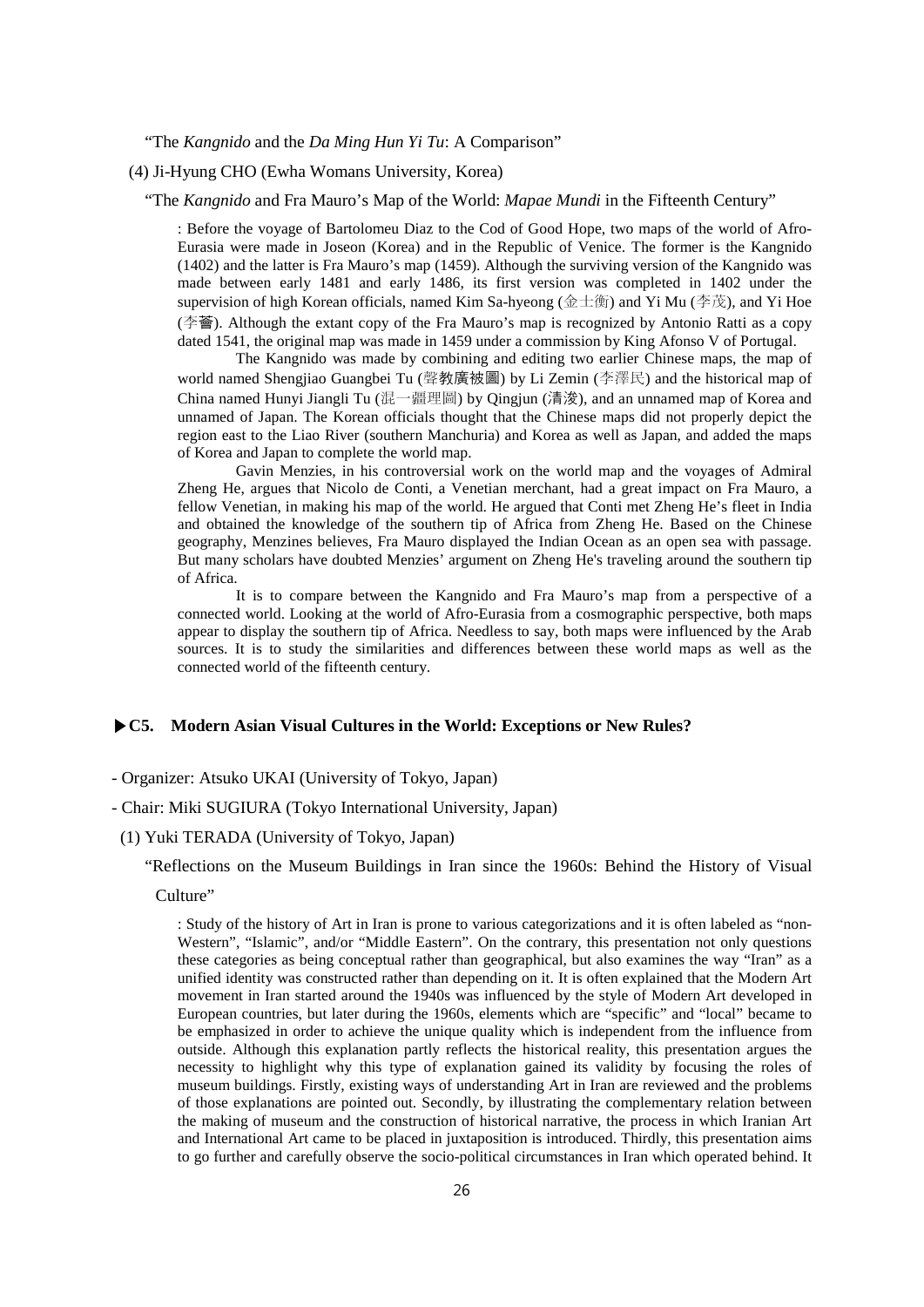then concludes that the recognition of "locality" through diversification is not specific to the case of Iran but also found in global Art scene where different levels of actors interact.

#### (2) Atsuko UKAI (University of Tokyo, Japan)

"Rethinking 'Japonisme': Problematic of Cross-Cultural Study from a Global Historical Point

of View"

: My study is based on the collection of a French collector which includes some objet d'art from China, Vietnam and Thailand, one question arose as to why it is called Japonisme and not Asianism? Whereas the Art from the Far East was collected in Europe with enthusiasm, it is interesting to notice how the Meiji Government has made attempts to sell their "Art" as "The Japanese Art" which should represent Asian Art.

This paper focuses on the Japonisme movement in history of art at the end of the 19th century and the study of Japonisme in our days. The Japonisme phenomenon is well known as it'sUkiyoe motifs and Japanese Objects represented in works of "Western" artists. The study of Japonisme mainly in Japan and France tried to clarify the source of each artist's inspiration on the paintings and also on the industrial arts such as glass work, ceramic wear and clothes. Despite the attempt of analysis on "Japanese aesthetics" applications, the argument of this study ended between two imaginary societies "The Occident versus non Occident" for the last two decades. Thus this study tends to insist "the influence of Japan" on the "Occidental Art.

The framework for my research on the study of Japonisme was forever changed by an exhibition at the Shanghai World Expo. As I relate this personal experience, I shall present the problematic aspects of cross-cultural studies' narrative regarding influence exerted by "the East" on "the West". While reporting on my current work, I also wish to contribute pointing out the direction of future research for exploring the links between art history, politics, and society as illuminated by the creation of "things Japanese".

## (3) Olivier KRISCHER (*Art Asia Pacific*, Hong Kong)

"Hayasaki Kokichi: Situating Modern Japan's Aesthetic Encounter with China in the World"

: It is still typical to consider "cross-cultural" research from the perspective of East and West, such as Asian and European relations, despite the many different cultural experiences within each of these nominal regions.

This paper is more interested in showing the historical negotiation of differences within modern intra-Asian relations, taking art as a facet of modern China-Japan relations. The paper focuses on the little-known Japanese artist and art consultant Hayasaki Kōkichi, who lived and traveled in China many times around the turn of the 20th century. Hayasaki is significant for his behind the scenes role in the acquisition of numerous art objects for private and museum collections of Asian art, at first in Japan, and then in the United States—particularly very old examples of Chinese Buddhist stone sculptures. He worked closely with his mentor, the illustrious art writer and educator Okakura Tenshin. Okakura's appointment as curator at the Boston Museum of Fine Arts led to Hayasaki, and other China-based Japanese colleagues becoming officially employed as go-between buyers for this well-known American repository of East-Asian art treasures.

How do we make sense of positions such as East or West in recounting such interrelated histories? Cross-cultural, or even global approaches to art history often remain structured according to a Western versus non-Western methodology. Experiences that differ to the Euramerican canon tend to be incorporated into the existing narrative to enrich it, the result posing as a more "global" history. This may be a necessary step, but is it enough? This paper deals not only with the acquisition of "Chinese" artworks in Japan, during the first period of real-time contact with its influential, quasimythical neighbour, China; by presenting a case study of a complex instance within modern East-Asian cultural relations, it also demonstrates how East-West binary divisions of history are better at serving contemporary political strategies, which do not adequately deal with the actual complexities of historical experience—particularly in instances of modernity.

(4) Seunghye SUN (Sungkyunkwan University, Korea)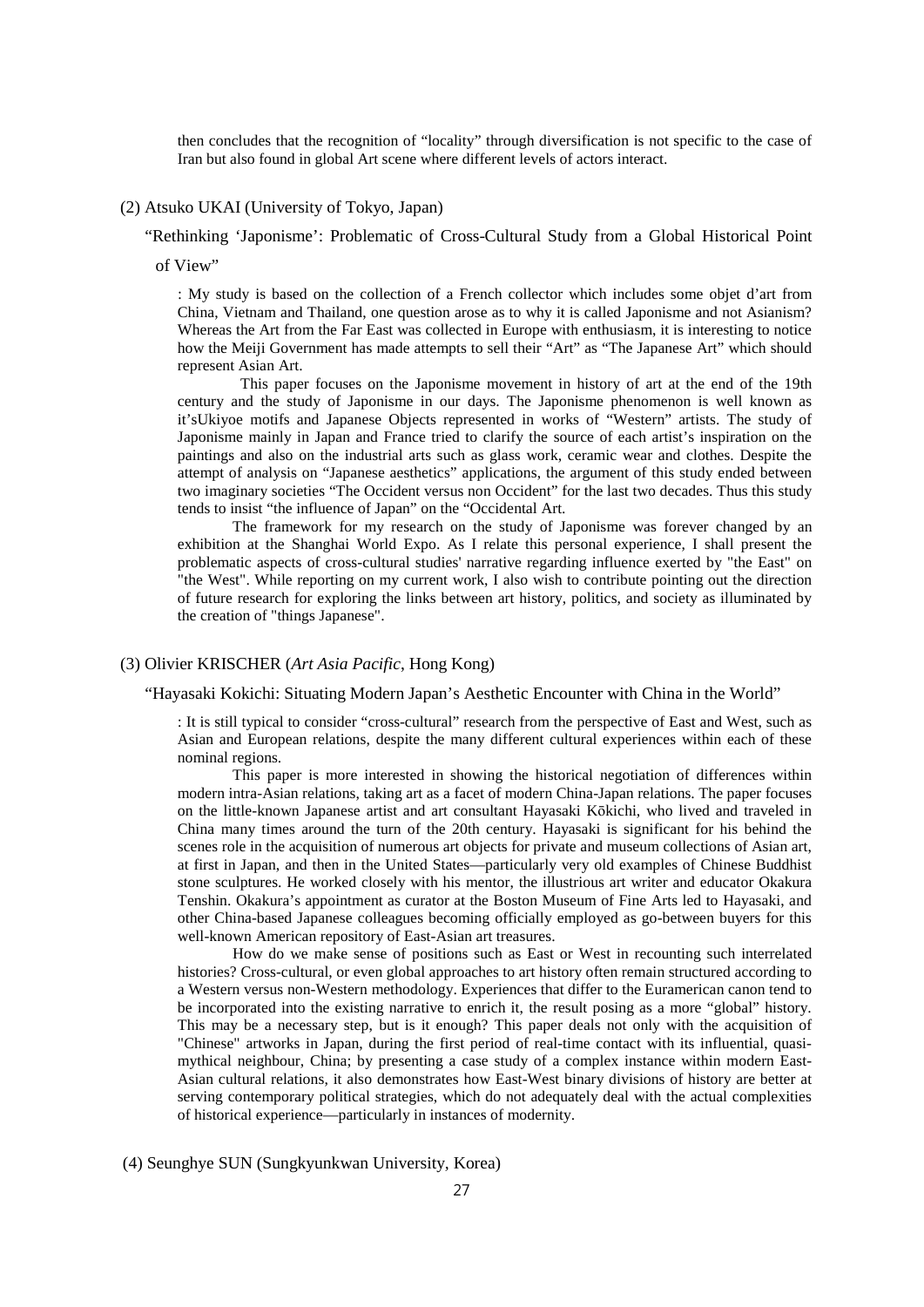## "French Gazing in Asia: The Humanism of Paul Jacoulet (1896-1960)'s Prints"

: Artists can be more enriched by encountering people in other cultures if they maintain a positive attitude toward the unfamiliarity of other cultures. The French woodblock-print artist, Paul Jacoulet (1896-1960), represented how he set Asian people as his artistic subject matter by means of fusing his French-oriented taste an Asian imagery in the beginning of twentieth century.

By gazing at the Asian people around him and depicting them in his art, Jacoulet overcame an emotional loss that he did not belong to France or to Asia. He spent most of his life in the Asia-Pacific region including Korea, Japan, and Micronesia. Jacoulet was born in Paris, 1896 and at the age of three moved from France to Japan when his father became a lecturer at the School of Foreign Languages of Tokyo (presently Tokyo University of Foreign Studies) in 1899. He visited Paris for a short time, but didn't stay long. In 1920 when he was 24 years old, he worked at the French Embassy in Japan, took private lessons for painting and began his art. He started full- scale creation from the 1930s, and produced his major works from the 1930s to 1950s.

Jacoulet is especially connected to Korea. His mother, Jeanne Jacoulet lived in Korea. She remarried a medical doctor, Nakamura Hiroshi (1890-1974, also geographer) at the Gyeongseong Imperial University (presently Seoul National University) in 1929 and 1931. In order to see his mother, Paul Jacoulet visited Korea several times in the 1930s. With great affection towards Korea where his mother was living, he made a number of works with Korea as the subject matter. 'Paul Jacoulet's Woodblock Print Exhibition' was actually held in the Mitsukoshi Department Store (presently Shinsegae Department Store) in Seoul in 1934.

Jacoulet's works are based on the form of Japanese multicolored woodblock prints called ukiyo-e. Jacoulet's works portray the people of Korea, Japan, China, and Micronesia through the eyes of a oversee Frenchman in the early 20th century. He carefully depicted the people from his lifeworld with neat lines and brilliant colors: Japan, his place of permanent residence, Korea, where his mother lived, China, a country of splendor, and lastly, Micronesia where he looked for butterflies. His works transcend nationalities and include a sense of philanthropy, observing people through gentle eyes.

## **▶C6. Representation of Asia and Contractual Experience: History and Photography**

## - Chair: TBA

(1) Xupeng ZHANG (Chinese Academy of Social Sciences, China)

"Postmodernism, Postcolonialism and the Question of Chinese Modernity"

: Postmodernism's critique of modernity raises an alternative perspective to understand the modern times. And it is also helpful to reveal the contradiction and absurdity of modernity. With this critique, one can reflect modernity and release its latent rational energy, as will lead to the reconstruction of modernity.

Although China does not meet a real postmodern situation as the west does, it really encounters many postmodern phenomena in the realm of literature, art, film and even historiography. For some Chinese scholars, modernity is a phenomenon originated from the west. They criticize the westernization nature of Chinese modernity. But the critical theory that they used is not traditionalism but postmodernism, to be accurate, postcolonialism.

This paper analyses the nature and characteristics of the modernity-critics in China, pointing out that they are best called postcolonialists, because the theory they used to critique Chinese modernity is not from Chinese tradition but from west academia. As a consequence, the west, in the deepest part of their minds, is still a model to learn from. Although they cannot find a good way to solve the issue of Chinese modernity, their attitudes to an alternative modernity is really illuminating and constructive.

For breaking away from this dilemma, one should demolish the either/or theoretical frame and realize the tension between universality and particularity in modernity on one hand. And one should use the constructional experience of postmodernism to try to fulfill the liberal function of modernity on the other hand.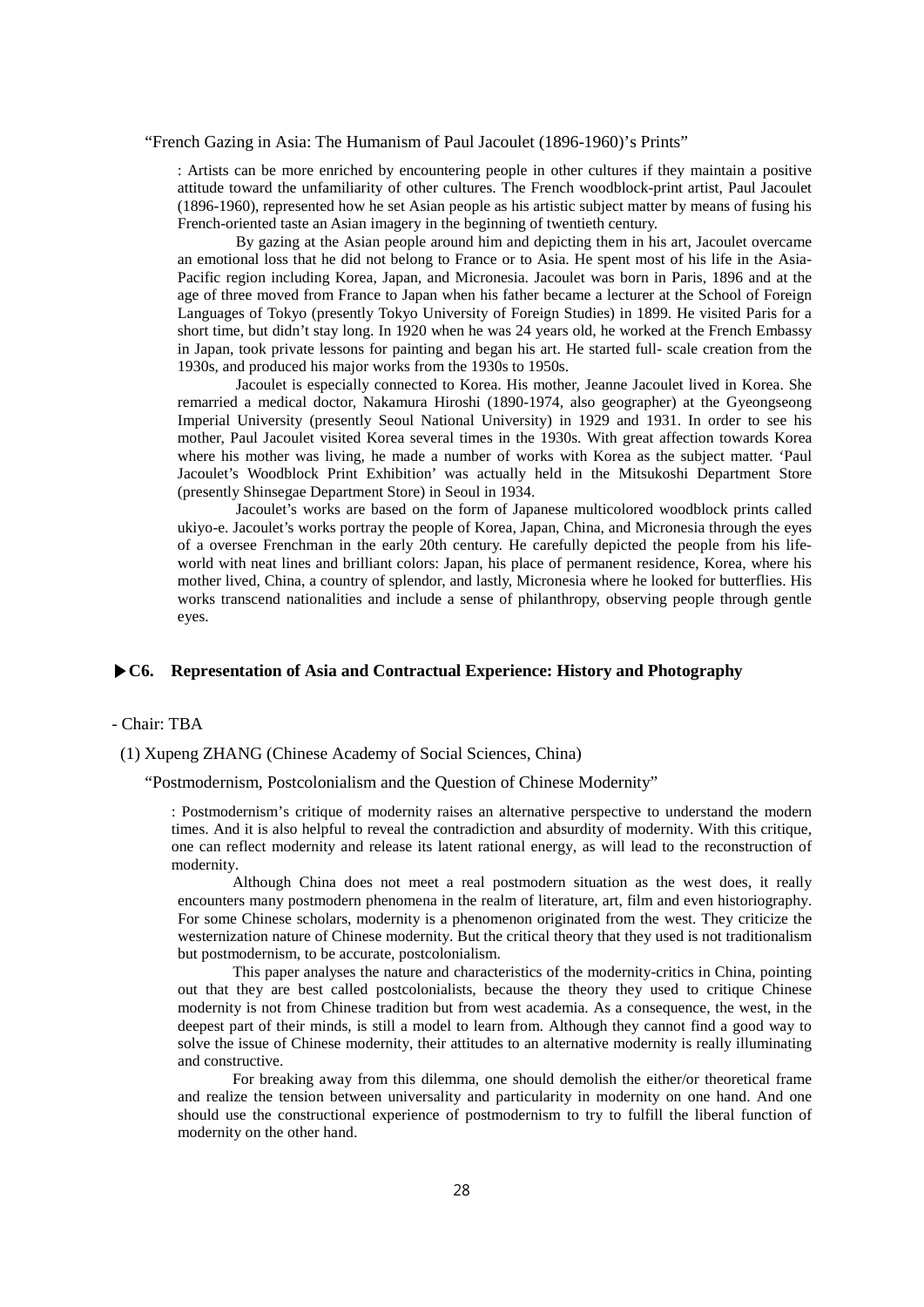(2) Young-Suk LEE (Gwangju University, Korea)

"Arnold Toynbee and China"

: In 1929 Arnold Toynbee travelled around some Asian countries for six months. His itinerary from Turkey to China and Japan was very long. He contributed a series of travel essays to famous magazines such as the Atlantic Monthly, the Contemporary Review and the Economist. After his return to England, Toynbee collected the essays and published a travel book named A Journey to China (1930), which especially focused on Chinese culture and its political situation related with Japan.

Before and after his travel, he was planning A Study of History. In fact, among 10 volumes of his works, the first three volumes was published in 1934, and the next three ones in 1939, and the rest published in 1954. At first, his books were not well-known to the educated readers and scholars. His view and perspective of history did not attract historians' interests because his method of historical studies was very different from that of other historians at the time. Only after the publication of D. C. Somerville's abridgement of the first six volumes, he became popular among English and American readers. But in the academic world, several specialists criticized Toynbee's views and interpretations. As a result, he did not receive any strong attention from specialists and historians.

But nowadays Toynbee is regarded as a pioneer of the world history study and movement. Many world historians are trying to re-interpret his works on world history. Here, his Asian travel covered broad regions which were deeply related to Asian civilizations that later he analyzed in his works. His travel would help for him to plan and write his works.

The purpose of this paper is to investigate his impressions on Chinese culture and situation in his travel essays, and to compare them with his views on Chinese civilization in A Study of History. In doing so, it would be possible to ascertain whether there were some differences between his views and impressions on China in the travel book and his interpretation of Chinese civilization in A Study of History or not.

## (3) Ataullah Bogdan KOPANSKI (International Islamic University Malaysia, Malaysia)

"The Asians Hand-Colored and in Sepia: The Pacific Rim and Indian Subcontinent in the Colinial Photography of the 19<sup>th</sup> Century"

: Walter Lippman wrote in his Public Opinion (1922) that 'one picture is equal of one thousand words.' Until 1839 CE, i.e., the year which separates the pre-daguerreotype centuries from the Age of Photography, all imagines mundi et homini had been manually depicted as supportive illustrations and decorum of stories printed as books. These picturae profoundly shaped historical and cultural imagination of many educated and illiterate peoples, especially in the Christian Occident, after Gutenberg's revolution. But with invention of the photography in the West, new more realistic pictures and portraits of men and women became dominant facsimiles of social, religious and economic life. For sure, in the initial stages of the Industrial Revolution, the photographer and the painter, (often the same person) closely cooperated in the craft of depiction of the world. The clash of historicity and subrealism of photographic scenes is fundament of the author's commentary and pondering on reviewed photographs of 'colonialized', colonial and colonized Asia. The field and studio images of the "exotic Orient" are not only mirrors of the colonialist zeitgeist but also gruesome documents of human cruelty, atrocities, war crimes and barbaric executions.

## **▶C7. Food Ethics and the Problems of Motivation: A Cultural Dialogue**

- Organizer: Raymond ANTHONY (University of Alaska Anchorage, USA)
- Chair: Songho HA (University of Alaska Anchorage, USA)
- (1) Raymond ANTHONY (University of Alaska Anchorage, USA)

"Wide Reflective Equilibrium and the Ethics of Food Consumption"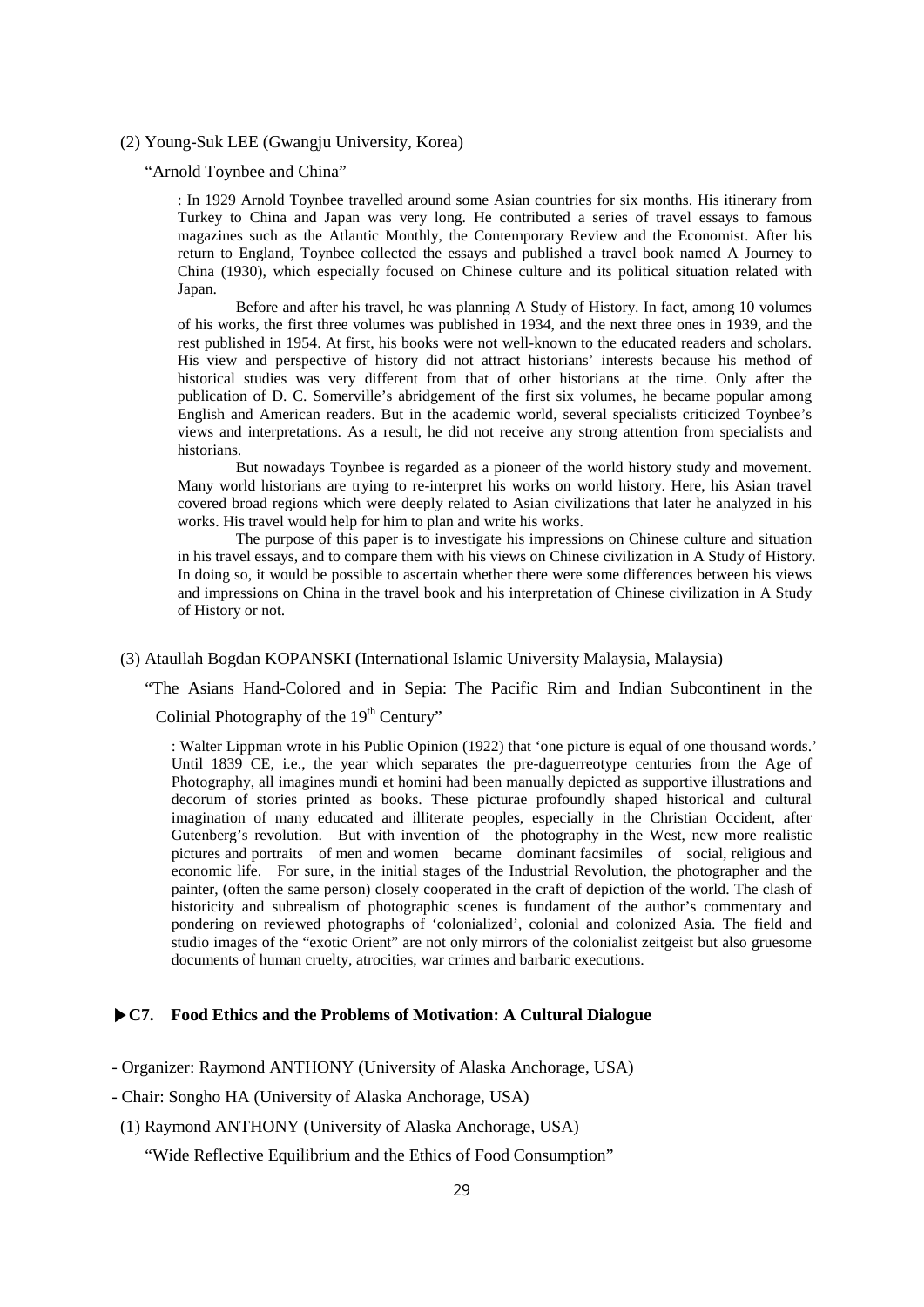: Norman Daniels (1996) suggests a method of deliberation, namely wide reflective equilibrium (WRE), that aims to produce coherence among conflicting sets of beliefs held by a moral agent. The sets include "(a) a set of considered moral judgments, (b) a set of moral principles, and (c) a set of relevant (scientific and philosophical) background theories." Here, I explore the promise and shortcomings of employing WRE to moderate transference of responsibility issues among consumers that have emerged as a result of the industrial food complex. Food ethics issues are a species of "wicked problems." They seem intractable by nature and breed error, ignorance, confusion, and learned helplessness. After delineating motivational impediments to public engagement with the food system, I discuss how WRE might be employed to meet the challenges associated with animal agriculture within the context of deliberative democracy. In particular, I suggest how WRE might be applied to respond to both our evolving relationship with farm animal welfare and social, economic and environmental sustainability concerns. Implications for personal morality and public policy are discussed.

## (2) Kwon Jong YOO (Chung-Ang University, Korea)

#### "On the Historical Background of Korea's Food Culture and Its Meaning"

: Now many Korean specialists are trying to internationalize Korean traditional foods very eagerly. Korean foods have been developed and elaborated for a long time and hence it is sure that the history of Korean foods culture can show a typical and unique context of its own. 'Food culture' means not only the food recipe or cookery alone but also style of eating them, including many kinds of rituals or table manners. The food culture has so wide a range that has to be studied from so many fields of sciences. Cookery includes sources of foods, how to choose them, how to cook them, and so on. The style of eating keeps relationships of a family and social life, which naturally implicate politics and ethics. Therefore, it is natural that a food culture of any nation includes some complex meanings, for example, personal health and harmony of a family, and order of politics or ethics.

From the viewpoint of history, Korean food culture should be a good source of scientific study, because it implicates, in its inside, the complex ways of Korean's typical life. Especially for the time of Chosun Korea Neo-Confucianism had constructed a Confucian style of food culture and its influence on to the contemporary Korean's culture must be so absolute. The influence might be on the family relationship and social relationship as well as cookery. This study will focus on analysis of the historical back ground of Korean's food culture and on evaluation of its meaning and value. The historical background will be limited within the era of Chosun Korea and sources of the study will be taken from many books which recorded foods (recipe) and Confucian manners or rituals. And on the ground of the analyses of foods and manners or rituals, the Korean's sense or standard of value of foods and the political and ethical implications will be discussed.

#### (3) Doug RYAN (University of Alaska Anchorage, USA)

#### "Moral Judgment, Food Ethics and Future Generations"

: Important philosophical questions lie at the intersection of metaethics and environmental issues like sustainable food production. These questions have not received as much sustained discussion they deserve. Two metaethical questions about moral thought that have loomed large in metaethics during the last two decades. First, what function does the practice of moral judgment play? (Blackburn 1998; Campbell 2007; Smith 1994) Second, how are moral judgments related to our reasons for action and our decisions to act on those reasons? (Gibbard 2003; Thomson 2008, pp. 125-164). This paper argues that the most influential answers to these metaethical questions challenge us to rethink the ways in which we describe our obligations to future generations. Our obligations to future people are often discussed in abstraction from the ways we actually think about how to live. An unfortunate consequence of this is that many of us fail to feel their pull. Food ethics and especially sustainable food production gives us a way to tease out the plausibility of some of our metaethical commitments. This paper argues that recent metaethics provides better ways to describe our obligations to future generations, and to rethink the ways in which we should feed the world, ways that harmonize with our ordinary patterns of moral thinking.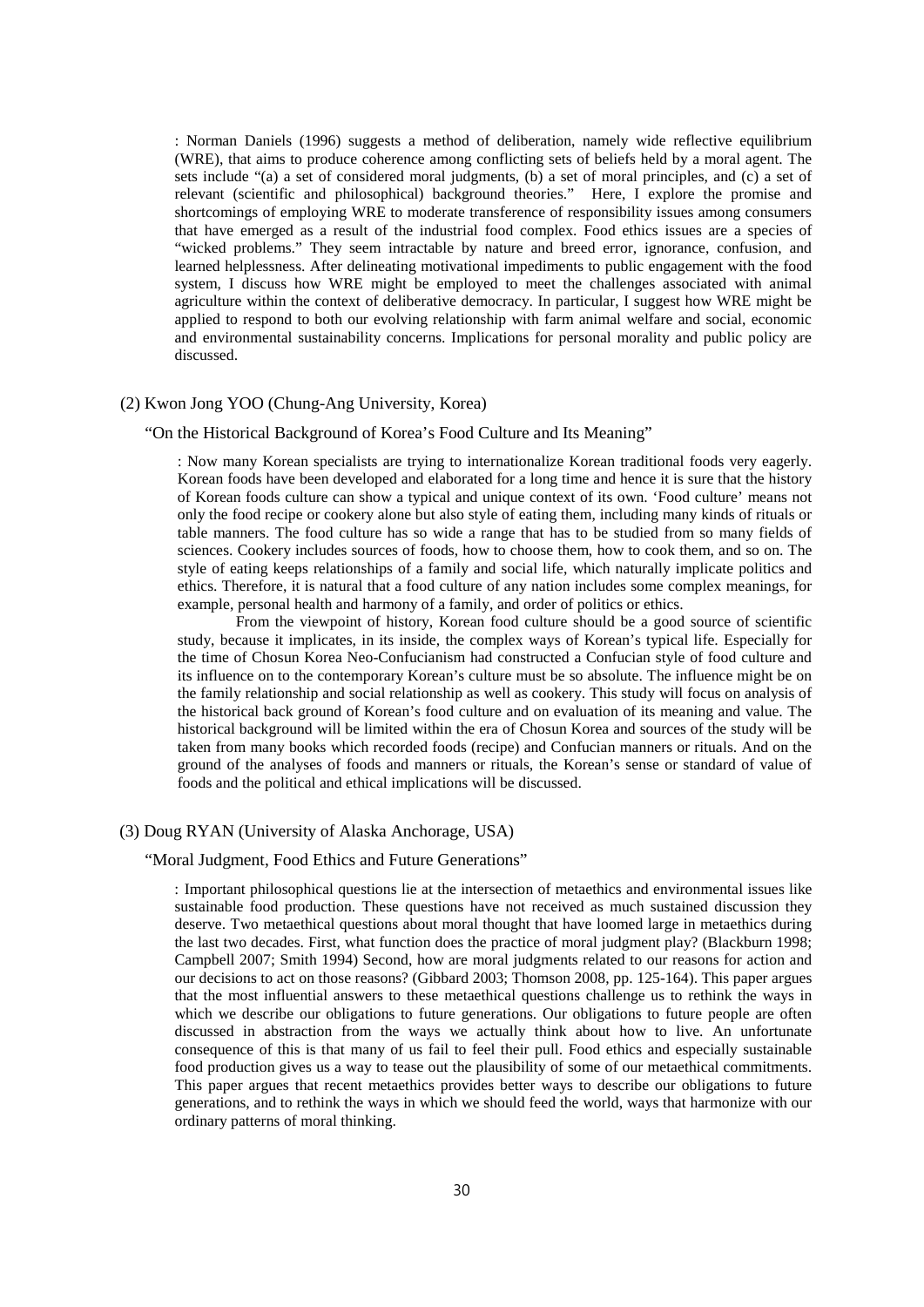# **▶C8. Teaching Asian History in the 19th Century: Practices in High Schools in Japan**

- Organizer: Osamu SAWANO (Kanagawa Prefectural Daishi High School, Japan)

- Co-Organizer: Isao ISHIBASHI (Kanagawa Prefectural Fujisawa Sohgoh High School, Japan)

- Chair: Kristine DENNEHY (California State University, Fullerton, USA)
- (1) Motoshige KANDA (Kamakura Gakuen High School, Japan)

"South Asia in the 19<sup>th</sup> Century"

: In contemporary Japan, I'm afraid, the perception of South Asia, especially of India, is totally out-of -date. The popular perception seems to be something like the prejudice on Japan that "There are still samurais sticking swords in their belt". This is the very topic of this presentation.

The conventional teaching in Japan tells much about Mahatma Gandhi. Of course he left many deeds to be praised. Nevertheless, we cannot attribute the independence of India (even when we argue about the republic of India) simply to his achievements, because more various thoughts and actions contributed to the independence. British colonization is usually explained as follows: "India, once a great empire, declined due to its internal weakness. Therefore the expansion of European Powers became inevitable". Now we know that such an explanation is too simplistic.

In recent years, the presence of South Asia became felt more, mainly thanks to the economic development of India. Then, how should we teach its history so that students themselves can create appropriate images of South Asia? It is the diverse historical experiences that shaped modern India and South Asia. For this reason, my lectures are designed to introduce the historical experiences of 19th century India from various angles. Through the very diversity, students are expected to understand South Asia as a distinctive region.

#### (2) Yasuto SHIBA (Toin Gakuen High School, Japan)

"West Asia in the 19<sup>th</sup> Century: An Attempt to Overcome the Orientalism"

: In the classroom of World History in Japanese high schools, how is West Asia (Middle East) in the 19th century treated? Teachers and students still tend to perceive it as a passive and uniformed region, without wiping out the conventional image derived from the "Orientalism", an ideology of European and American Powers. This presentation aims at introducing an attempt in Japan to free ourselves of the Orientalism by regarding West Asia in the 19th century from the viewpoint of the local people. Through the study of it, high school students are expected to become aware of the multilayered nature of the history.

West Asia in this period did suffer the Great Games between Russia and England, and later the expansionism of German. Yet, many countries maintained independence, therefore could "react" against the "Western Impacts". From this period on, a number of active reforms for modernization were put in force.

It is also noteworthy that "Turkish", "Iranian" and "Arabic" ethnic integrations had already been formed respectively by the 19th century. Nationalist movements against imperialism and feudal systems after the 19th century developed in these frameworks. Combining these with the common feature of Islam, they could cope with the "Western Impacts" in flexible and diverse ways.

## (3) Hiroshi SASAGAWA (Tennoji Senior High School Attached to Osaka Kyoiku University, Japan)

"Manchester Never Imitated Osaka: Similarities and Differences of Cotton Industry between Japan and England"

: Since long, the Industrial Revolution have been taught in Japanese high schools with the conventional explanation that Europe realized the Industrial Revolution or the Industrialization because it had already advanced, and non-European areas, including Asia, couldn't realize the industrial Revolution due to their backwardness. After the World-System analysis of Immanuel Wallerstein was introduced, however, such a naïve explanation is gradually disappearing. England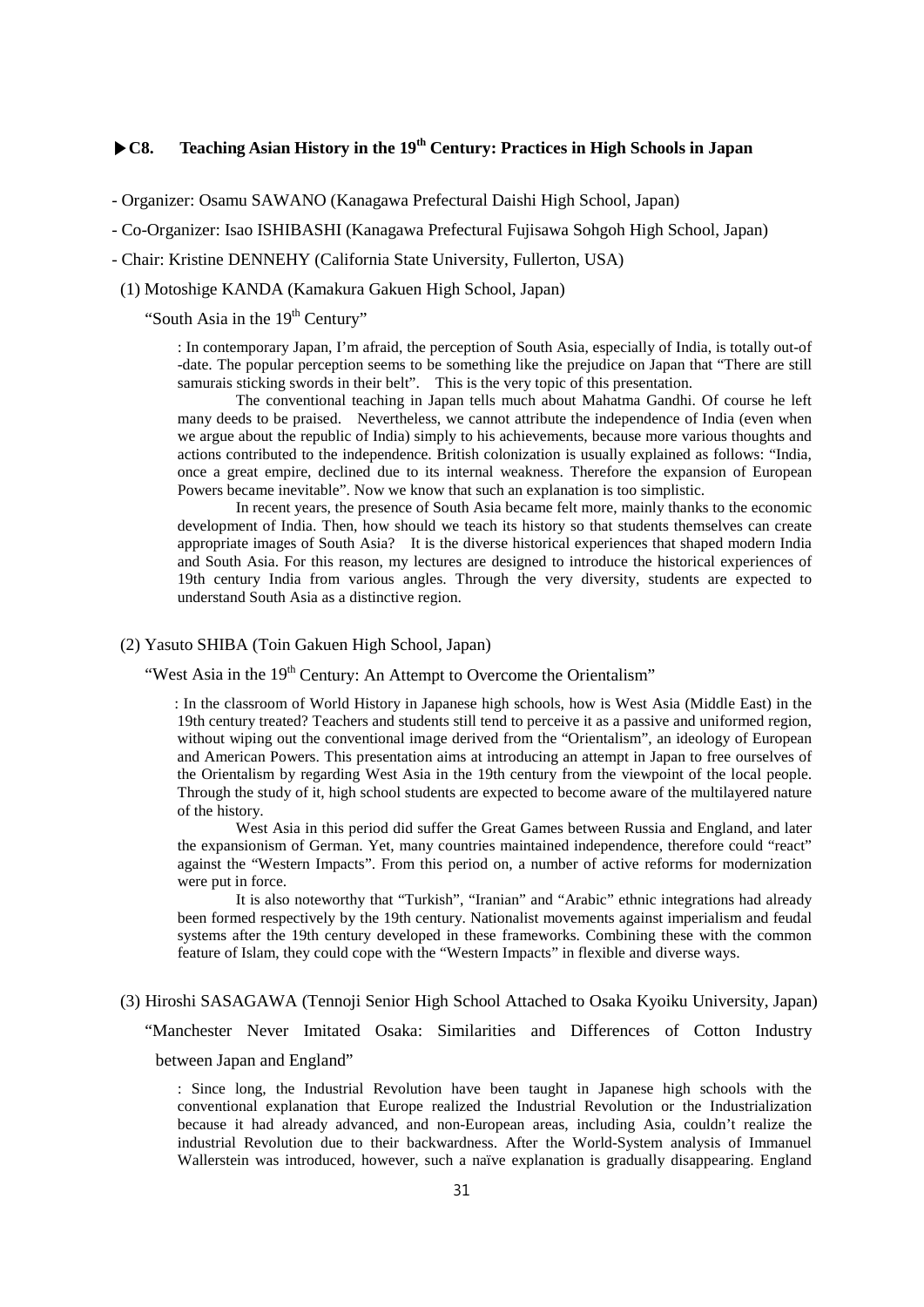did not realize the Industrial Revolution totally on its own resources. Rather, it stood on the sacrifice of the colonies and dependent regions which were underdeveloped by Europeans.

Yet, students' preoccupation is deep-rooted in that they believe Europe had already been more advanced than Asia in the early modern era. In order to upset such a preoccupation, I tried to make students compare Europe and East Asia during the 17th to 18th centuries in my classroom. From the viewpoint of Global History, I suggested two points: (1) In the case of cotton industry, for instance, Japan could supply its own need of raw cotton, so Japan could enforce the seclusion policy. On the other hand, England couldn't help but trade with Asia in order to obtain cotton fabrics. In the process of import substitution, the Industrial Revolution started. Then, is it logical to judge East Asia had already fallen behind? Did East Asia really need industrialization like England? (2)The living standard in the lower Yangtze region in the early modern era was not lower than that in England, while the latter had more favored geographic position to obtain resources indispensable for industrialization (iron and coal). Do these facts lead to a conclusion that Europe was superior and Asia was inferior?

This experiment stimulated further study of students on the Industrial Revolution from global viewpoints rather than conventional Euro-centric viewpoint.

## (4) Seiji GOTO (Hiyoshigaoka High School, Japan)

"The Changing International Relationship in  $19<sup>th</sup>$  Century East Asia: Conflicts between Tradition

and Modernity"

: High school textbooks in Japan of World History have been drastically rewritten in recent years. It reflects recent achievements of historical research, and the paradigm shift of contemporary world due to such changes as the end of the Cold War and the rapid globalization. The new historiography in high school textbooks derives from the interests in such things as (1) the connections between various regions in the world, (2) maritime rather than inland history, and (3) global history rather than national histories.

This report shows my intentions and topics in my teaching of the modern history of East Asia in the classroom of World History. The major ones are: (1) To teach it beyond the framework of national histories, (2) To trace the change of international relations from the comparative viewpoint among Japan, Korea, and China, focusing on the conflict between tradition and modernity, and (3) To seek hints for the discussion on future relationship among these three countries from the revision of modernity in East Asia.

I also would like to introduce the outline of my teaching on East Asia in the late 19th century. (1) The China-centric framework of East Asian international relationship became unstable with the expansion of European and American Powers, because the latter caused collisions between the traditional tributary system and European system of treaties among sovereign states. (2) Japan adapted itself to the European standard quickly, while China and Korea were situated in a dual structure between the tributary system and the treaty system. (3) East Asian history in this period was shaped by the multi-lateral interactions among countries and regions against the background of global trends, in which the interests of European Powers entangled.

- Commentator: Minkyu KIM (Northeast Asian History Foundation, Korea)

Afternoon Break 4:00 p.m. - 4:30 p.m.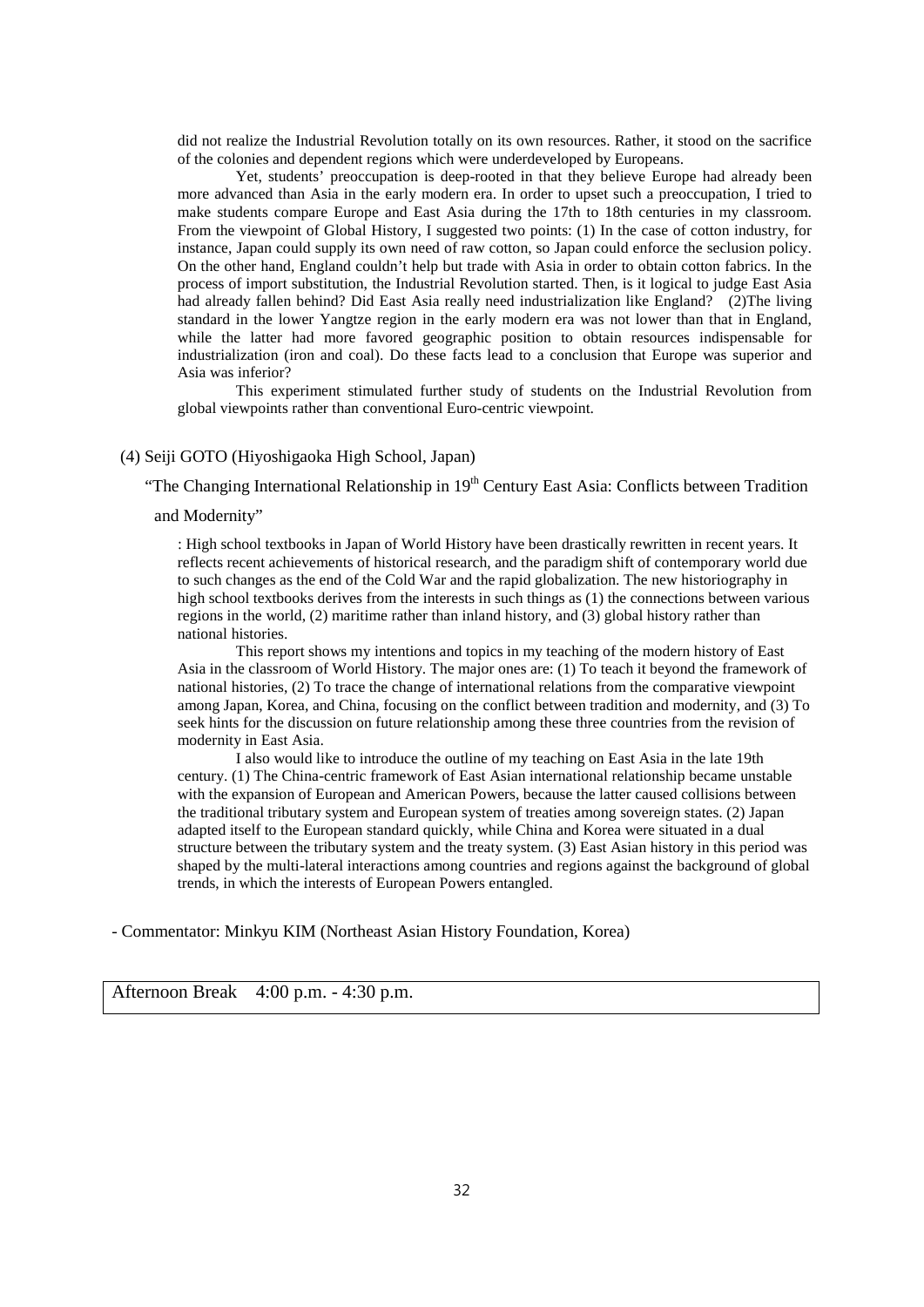## **SESSION D.**

# **4/28/2012, 4:30** p.m. **– 7:00** p.m.

# **▶D1. Commercial Networks in Premodern Asia and Transformations of Material Culture: Commodities in Everyday Life**

- Organizer: Kayoko FUJITA (Ritsumeikan Asia Pacific University, Japan)

- Chair: Anthony REID (Australian National University, Australia)

(1) Shinji YAMAUCHI (Kobe Women's University, Japan)

"Global Distribution of Japanese Sulfur and World History from the  $10<sup>th</sup>$  to the  $16<sup>th</sup>$  Centuries"

: The purpose of this paper is to examine an aspect of the linkage between Japanese history and world history by tracing the transition of global distribution of Japanese sulfur from the 10th to the 16th centuries. The export of Japanese sulfur to China has begun through Japan-Song trade from the end of the 10th century. In Song China, sulfur was mainly used as one of the basic ingredients for the manufacture of gunpowder. In addition, Song China extensively imported sulfur through maritime trade from Southeast Asia and West Asia as well as from Japan. The reason why the sulfur distribution network that formed in maritime Asia centered on China is that the Song practically monopolized the technology of gunpowder production. I would like to name this extensive network of routes for the distribution of sulfur the 'Sulfur Road'. The structure of this "Sulfur Road" trade network gradually changed after 14th century, however. In this paper, I would like to focus attention on the transformation of the 'Sulfur Road' during the 14th to the 16th centuries.

#### (2) Richard von GLAHN (University of California, Los Angeles, USA)

"The Yongle/Eiraku Coin and Changes in Monetary Preferences in East Asia in the 15<sup>th</sup>-

 $16<sup>th</sup>$  Centuries"

: In the twelfth and thirteenth centuries massive quantities of bronze coin issued by the Song dynasty (960-1276) were exported to neighboring countries, and Song coin became the de facto monetary standard in Japan, Vietnam, and Java. During the Ming dynasty (1368-1644) demand for Chinese coin within maritime East Asia remained high, but the Ming abruptly suspended the minting of new bronze coin in the 1430s. Coins issued under the names of the Hongwu 洪武  $(r. 1368-98)$  and Yongle 永樂 (r. 1402-25) emperors were the principal import cargo of official Japanese tribute missions throughout the fifteenth century, and substantial quantities of Chinese coin were also imported surreptitiously into Japan via the Ryūkyū kingdom, the hub of the East Asian maritime trade network at this time. The growing scarcity of standard Ming coin provoked a monetary crisis in Japan, however. By the end of the fifteenth century Japan had become divided into a number of distinct monetary regions, each with its own prevailing monetary preferences. Most strikingly, the daimyō in the peripheral domains of eastern Japan adopted the Yongle (known in Japanese as Eiraku) coin as their monetary standard, while in the more commercially developed regions of western Japan the Eiraku coin was treated as substandard coin (bitasen) and subjected to heavy discounting, if not shunned altogether.

Based on both documentary and archaeological evidence, this paper examines the different demand preferences for the Yongle/Eiraku coin both within Japan and throughout the wider network of monetary circulation in East Asia, including China, Japan, Ryūkyū, and Vietnam. Differences in the valuation of the Yongle/Eiraku coin will be assessed in terms of variations in the physical qualities of coins, the effectiveness of the state's monetary authority, the demand structure for money in local markets, and international trade flows.

#### (3) Hanna UCHINO and Masashi OKADA (Osaka University, Japan)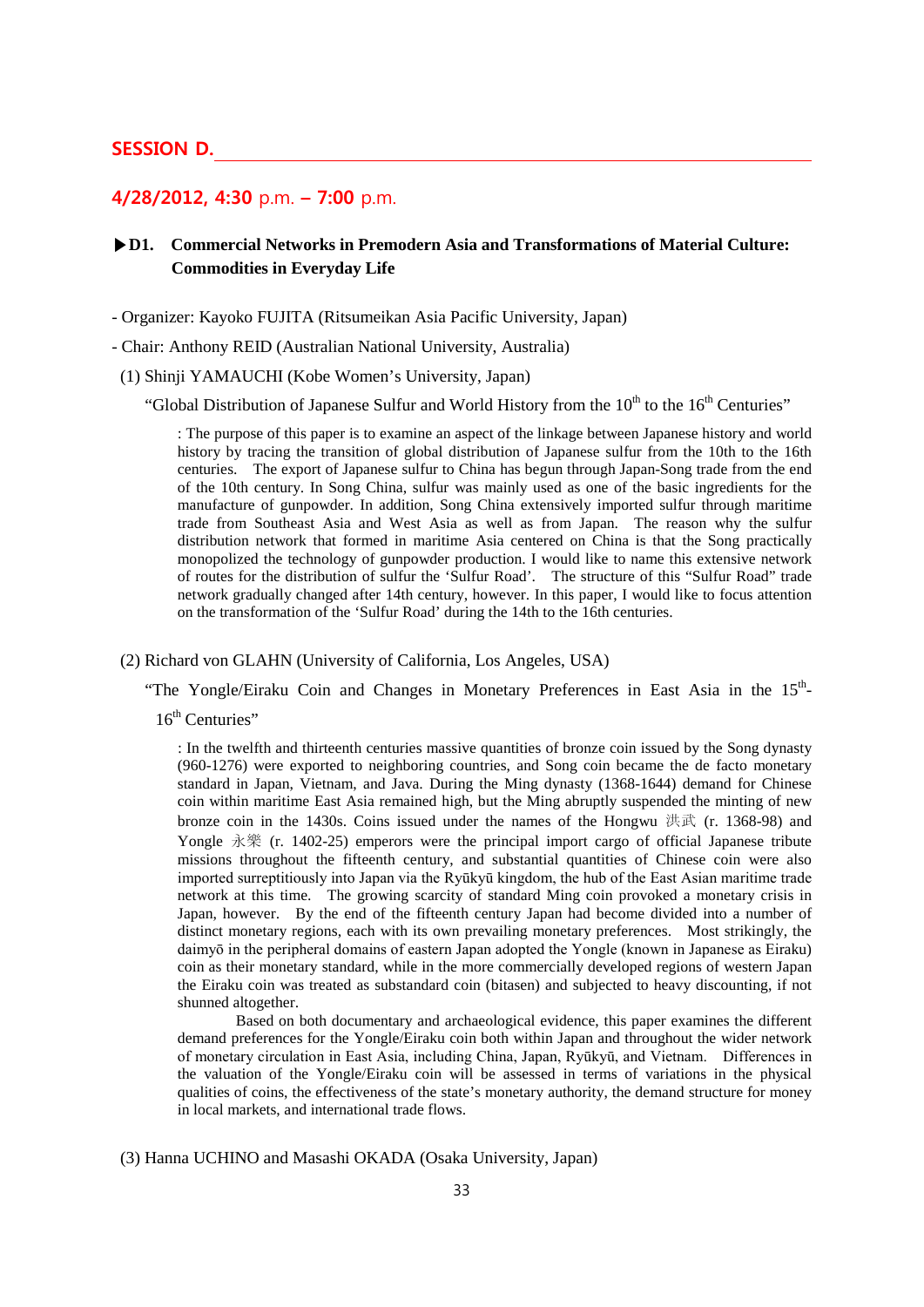"The Trade in Vietnamese Cinnamon and the Circulation of Herbs in Japan during from the  $17<sup>th</sup>$ 

to the  $19<sup>th</sup>$  Centuries"

: The history of cinnamon has run in parallel with that of the herbal medicine. According to notices repeated in herbal medical texts since ancient times, cinnamon is one of the most efficacious herbs for inducing perspiration. In the East Asian traditional medicine field, Vietnamese cinnamon (especially Tonkin cinnamon) is esteemed as being of the highest grade. Therefore, Vietnamese cinnamon frequently was used as a royal gift.

From the 14th century to the middle of the 17th century, Europeans widely used Asian spices and herbs and imported cinnamon from Southeast Asia. However, after the middle of the 17th century, the volume of cinnamon imports to Europe decreased sharply, and the international market for cinnamon shifted from Europe to East Asia.

Cinnamon was also treasured in Japan. Historical records show that the Tokugawa government continuously imported Vietnamese cinnamon of the highest grade as gifts for the shogun as well as one of the common grade for the growing market of medicinal herbs. Because of the high prices cinnamon commanded among East Asian consumers, the Vietnamese government began to manage production and distribution of cinnamon. This led to the rising quality and reputation of Vietnamese cinnamon.

In this presentation, I will examine how the trade shift from European spice market to East Asian herbal market, especially Japan in great demand for Tonkin cinnamon, had an impact on the local political situation as well as the cultural meaning of the product in Vietnam.

(4) Kayoko FUJITA (Ritsumeikan Asia Pacific University, Japan)

"The Maritime Trade in Daily Foods by Europeans and Chinese Merchants and Its Effects on

Consumption: The Case of Japan from the  $16<sup>th</sup>$  to the  $19<sup>th</sup>$  Centuries"

: Food remains a relatively untouched research field in the study of maritime Asian history. In the study of Japan's foreign relations, for example, the export of dried marine food products from Nagasaki to China has received scholarly attention because of its prominence in Japan's export trade and its economic impact on production areas. We also possess a large number of records of imports/exports of food (e.g., rice, wheat, bread, meat, preserved foods, and alcoholic beverages) on a smaller scale from/to the port city of Nagasaki. But a methodological discussion of the ways in which we can effectively incorporate these accounts of the production, distribution, and consumption of foodstuffs into world/global history studies still needs to be conducted.

The port city of Nagasaki offers a unique vantage point for examining cross-cultural interactions through food. The Tokugawa government strictly regulated contact between foreigners and locals, yet the consumption pattern of the Japanese population in Nagasaki was very different from other parts of the Japanese archipelago. Both documentary and archaeological evidence show that meat eating and the use of western tableware (at least in the household of local officials who had easy access to Chinese and Dutch traders) were common practices in this town. At the same time, the daily meals of the Hollanders of the Dutch East India Company on Deshima were very much affected by local ingredients and cookery.

This paper examines the variations in the demand for foodstuffs among foreign traders (e.g., the Portuguese, the Chinese, and the Dutch), the locals in Nagasaki, and consumers in external export markets, based primarily on the archival records of Dutch and Chinese traders. It also aims to investigate to what extent the consumption of exotic comestibles did or did not contribute to the transformation of their consumption patterns and social life.

- Commentator: Anthony REID (Australian National University, Australia)

## **▶D2. US Constitutionalism in Asia**

- Organizer: Songho HA (University of Alaska Anchorage, USA)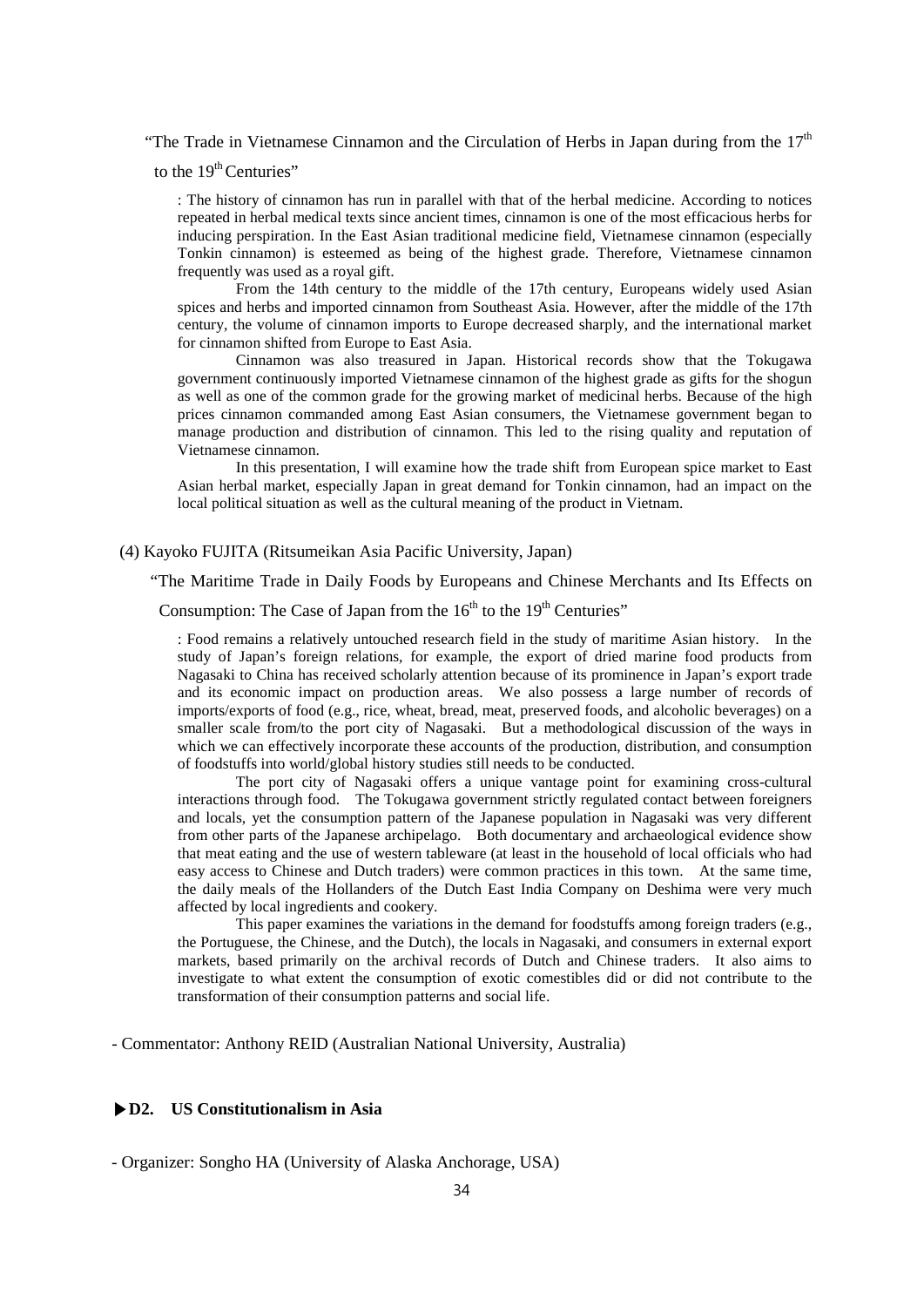#### - Chair: TBA

(1) Donglai REN (Nanjing University, China)

"The US Constitutionalism in the Chinese Eyes: Taking Three Newly-Published Books As

#### Example"

: In later 1990s, in the context of marketlization, rule of law has become a goal of Chinese modernization. This new reality leads the scholars pay more attention on the constitutionalism, naturally, US constitutionalism has been taken as an important reference. The second wave of Chinese interests in understanding US Constitution arrived at the turning of the century. It could be witnessed in the three newly published books. They are: Principle and Compromises: the Spirit and Practice of American Constitution (by Wangxi, 2000, 2005), US Constitution (by Zhangqianfan,

2000, 2011), and US Constitutional Experience:25 Milestone Cases which Shaped the Modern America (by Ren Donglai and Chenwei, 2004, 2005)

Three works shared many similarities, they are authored by professors who has been trained in US, comprehensive survey rather than monograph, based on serious research, reviewed by peers very positively, and sold quite well. At least, more than 50 000 copies were sold. Still there is different focus and targeting of three books: As to scholarship, Principle and Compromises is best one among three. It targets academician intellectuals with excellent research. US Constitution is a text book for law student, looks very professional, detailed analysis of constitutional doctrines. US Constitutional Experience aims to a broader audience, particularly legal students and professional with format of storytelling, so it is the most popular one among the three.

The authors' purposes are not only satisfied for their intellectual curiosity, but also for two practical purposes: Contributing their knowledge to engage in promotion of constitutionalism and rule of law in China, and promotion of the mutual understanding of our two great nations. Though the topic of three books completely concentrated on the American constitutional issues, the Chinese audience can easily find out the descriptions and analysis often with a strong so-called "Chinese concern". Fortunately or unfortunately, the "Chinese concern" determined the author's choosing cases, analyzing the legislations and court decisions, overall valuation of US Constitutionalism, and even tune of descriptions,. They seem always to sympathize with the weak and individuals when case involves the individual against the government. Furthermore, the role of the judicial maybe is overestimated and credited more than it should be preserved. "The Chinese concern" also led the authors ignore the important US constitutional issue such as affirmative entitlement in modern welfare state, which are too complicated and strange to be interesting to the Chinese readers.

It is little surprised that all authors are not genuine law professor, i.e. they didn't get their law degree. Prof. Wang and Ren are historians, though Prof. Zhang is a professor at Beijing University Law School, he is a political scientist. So in the legal professional's mind, perhaps these works are not sufficient professional. However, one should be reminded that the field of constitutionalism is a truly multi-discipline where the historian and political scientist can contribute significantly.

#### (2) Thomas H. COX (Sam Houston State University, USA)

"The Founding Fathers in the Middle Kingdom: Teaching the U.S. Constitution in Chinese

#### Higher Education"

: Although both the People's Republic of China and The United States were created in the wake of revolutions, they chose very different constitutional paths in their formative years. The Chinese Constitution of 1949 relied heavily on statements of political philosophy and economic rights whereas the U.S. Constitution of 1787 featured federalism, balancing of governmental powers, and statement of political rights. Both nations' educational systems have furthermore dedicated significant time and resources inculcating their students as to the constitutional values of their respective country. Significant challenges therefore exist for American professors teaching U.S. constitutional history in Chinese universities. Nevertheless, while serving as a visiting Fulbright scholar at Northeast Normal University in Changchun China during the 2009-2010 academic year I found several strategies which made teaching U.S. constitutional history to Chinese students both effective and meaningful. For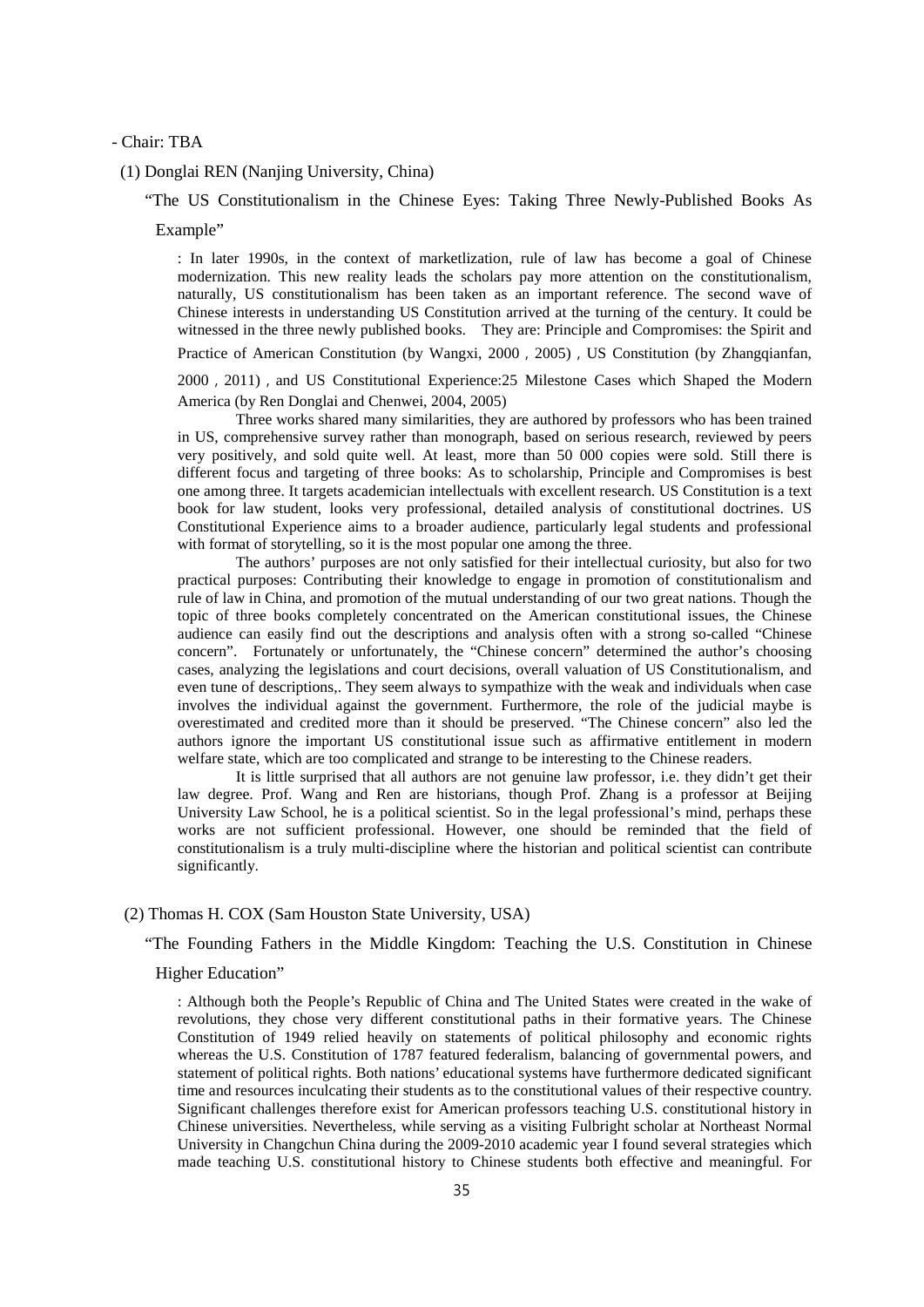instance, mapping out the legal culture of late eighteenth century British North American culture provided my students with an understanding of the complex world the American founding generation functioned in. By likewise comparing and contrasting documents from this period such as the Albany Plan of Union, Declaration of Independence, Articles of Confederation, and Constitution my students came to understand the very real constitutional paths which the young American nation might have taken. Finally, by having students argue the pros and cons of landmark U.S. Supreme Court cases my students gained critical understanding of how courts were used in American history as forums for the resolution of deep seated social issues. By making the past relevant and meaningful to the daily lives of my students I helped them to better understand American attitudes towards constitutionalism, politics, and the rule of law.

## (3) Songho HA (University of Alaska Anchorage, USA)

## "US Constitution in the Land of the Morning Calm: Teaching the American Constitution in

## South Korea"

: In this paper, I discuss my experience of teaching the US Constitution to Korean students in South Korea. As a point of reference, I use my experiences of teaching the US Constitution to American students. Following are the conclusions from my teaching experiences in Korea. First, Korean students were more interested in learning specific aspects of the US Constitution, including its underlying principles, than American students were, because Korean students find the topic new, thus more exciting. On the other hand, most American students tended to think of the topic of the US Constitution as too familiar to be attractive. Second, by the same token, Korean students were very unfamiliar with the basic structure of the American Constitution and various principles undergirding the American Constitution. Third, I thus had to immerse Korean students in American history and culture before teaching the US Constitution, and eventually showed how intimately the US Constitution is integrated not just with the American political system, but with the American society, economy, and culture. Fourth, I argue that education about the US Constitution and American history can make Korean people better understand American society and people. Finally, study of the US Constitution is a way for Korean people to better understand themselves as well, because many aspects of Korean politics, economy, and society are influenced by American models that are based on the American Constitution. In this sense, teaching the American Constitution to Korean students is also teaching them about themselves.

#### **▶D3. Modernization in Asia and "Political Space"**

- Organizer: Atsushi GOTO (Osaka University, Japan)

#### - Chair: James WARREN (Murdoch University, Australia)

(1) Kiyohiko HASEBE (Japan Society for the Promotion of Science, Japan)

"The Process of Political Decision in the Ottoman Empire during the Tanzimat Period (1839-

1876)"

: "Political space" in the Ottoman Empire (ca.1300-1922) had an extreme diversity. Even if we limit to Istanbul, the capital of the Empire from "early modern age" to "modern age", diversities in palaces, Sublime Porte, advisory panels of Sublime Porte, Ministry of Finance, Council of the Military Affair, other ministries and various councils and so on, show diverse color. Moreover, these organizations were not only entrusted with political affairs but also given responsibilities of the administration, legislation, and some times, judiciary administration. Considering the "Modernization" process of all these institutions would be very difficult, hence in this presentation I would rather prefer to discuss the process of political decision in the Tanzimat period (1839-1876) in which many reforms had been carried out, and compare other areas with it to find out some "similarities".

The characteristics of policy making of Tanzimat period lie in the advisory panels of Sublime Porte i.e. Supreme Council of Judicial Ordinances (Meclis-i Vâlâ) and its succession Council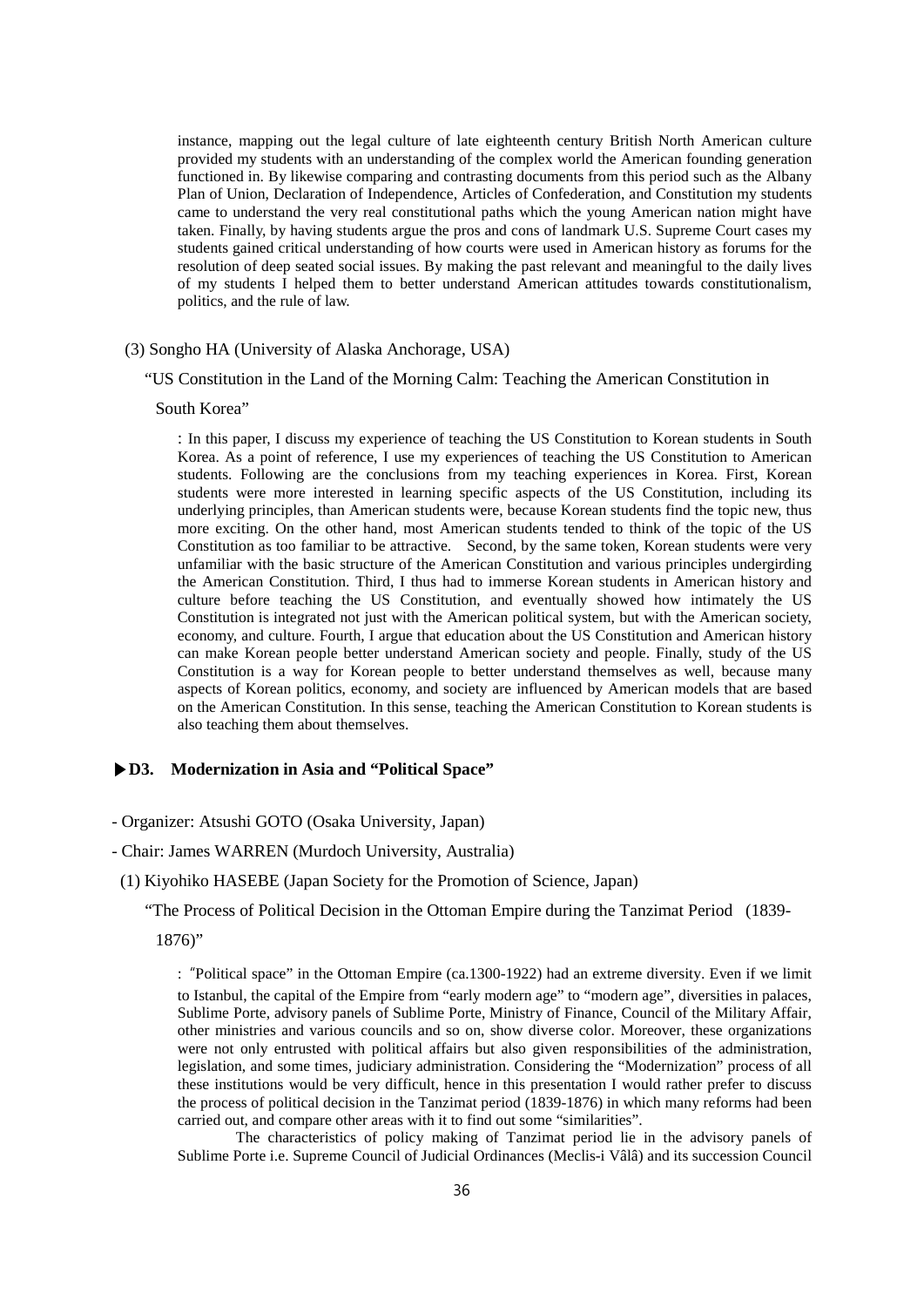of State (Şûrâ-yı Devlet). Of course, the Grand Vezir used to submit his ideas to the Sultan directly, but in some matters he ordered discussion to such advisory panels. Here, we must pay attention that earlier, only Muslims were eligible for the membership of such councils, but later on non-Muslim were also allowed to join. Such reforms were brought by the Gülhane Decree (1839) and Reform Decree (1856) that provided legal equality between Muslims and non-Muslims. In this paper, I would like to discuss the participation of non-Muslims in the process of political decision.

What kind of influence did this drastic change to ensure the equality of Muslims and non-Muslims, leave on the process of political decision in the Ottoman Empire? Such question would be more fruitful if we carry out a comparative study; comparison with Japan in Meiji period which reorganized feudal order and Qing dynasty that has people of various "nation" like the Ottoman Empire.

## (2) Hiroshi KAWAGUCHI (Nagoya University, Japan)

#### "Politics and the 'Political Space' in Siam during the Early *Rattanakosin* Period (1782-1868)"

: This paper attempts to examine the political system as well as the political order in Siam from the late eighteenth to the early nineteenth century, and would also try to find out the changes brought in them during the mid-nineteenth century by the Western treaty system.

During the early Rattanakosin dynasty (1782–1868), the Siamese government distinguished between its relations with the equivalent states of China and Vietnam and with tributary countries, for example, Cambodia, Chiangmai, and Luang Prabang. The Siamese kings considered their relations with China and Vietnam as friendly and exchanged royal letters with their emperors. The royal letters from China and Vietnam were received and translated to Thai by officials of the Phraklang (the Ministry of Port Affairs) and the Alak (the Department of Royal Scribes) and subsequently communicated to the king by reading them out at the palace. At first, Siam had a similar manner of dealing with both treaties with the West and such royal letters.

Meanwhile, Siam's relation with the tributary countries was an extension of the provincial administration. The ministers of Mahattai and Kalahom, who were in charge of the provincial administration, exchanged official documents with the tributary countries. The documents were handled by the officials of these ministries and communicated to the king as per the necessity.

The Franco-Cambodian Treaty of 1863 changed the existing political order and system. Through the treaty, Cambodia broke away from Siamese suzerainty and became a French protectorate. In an attempt to maintain Cambodia as a tributary country, Caophraya Sisuriyawong, the minister of Kalahom, negotiated with the French to conclude a new treaty and dealt with Cambodian affairs. Although King Mongkut (r. 1851–1868) intended to involve politics directly, in reality, Caophraya Sisuriyawong came to play a very significant role in both internal and external policies, which had hitherto been divided among ministers.

#### (3) Atsushi GOTO (Osaka University, Japan)

## "The Tokugawa Shogunate Policy and 'Political Space'"

: It was since the latter half of the18th century that the Tokugawa Shogunate had been asked for commercial relation by western countries. This paper focuses on the foreign policy making system of the Tokugawa Shogunate from late 18th century, and tries to find out that how it changed due to the "Western Impact".

In those days, the foreign policy was fundamentally decided as, (1)Ro-ju, the top Shogunete's officials, had consultation with San-Bugyo, that comprised of principal officials, (2)after getting reports from San-Bugyo, members of Ro-ju discussed and prepared a policy, and sent it for approval, (3) then finally Shogun approved it, although it was a formal approval. After the Opium War (1840-42), San-Bugyo was replaced by Kaibou-kakari, which comprised of specialists on the coastal defense.

In 1853, the East Indian squadron came to Edo bay, which caused a drastic change of "Political Space" of (in) the Tokugawa Shogunate. Ro-ju did not know how to deal with such an unprecedented crisis as large men-of-war had reached to the vicinity of Edo castle. They called for a meeting of all Daimyos or feudal lords from all over Japan, which was also an unprecedented example.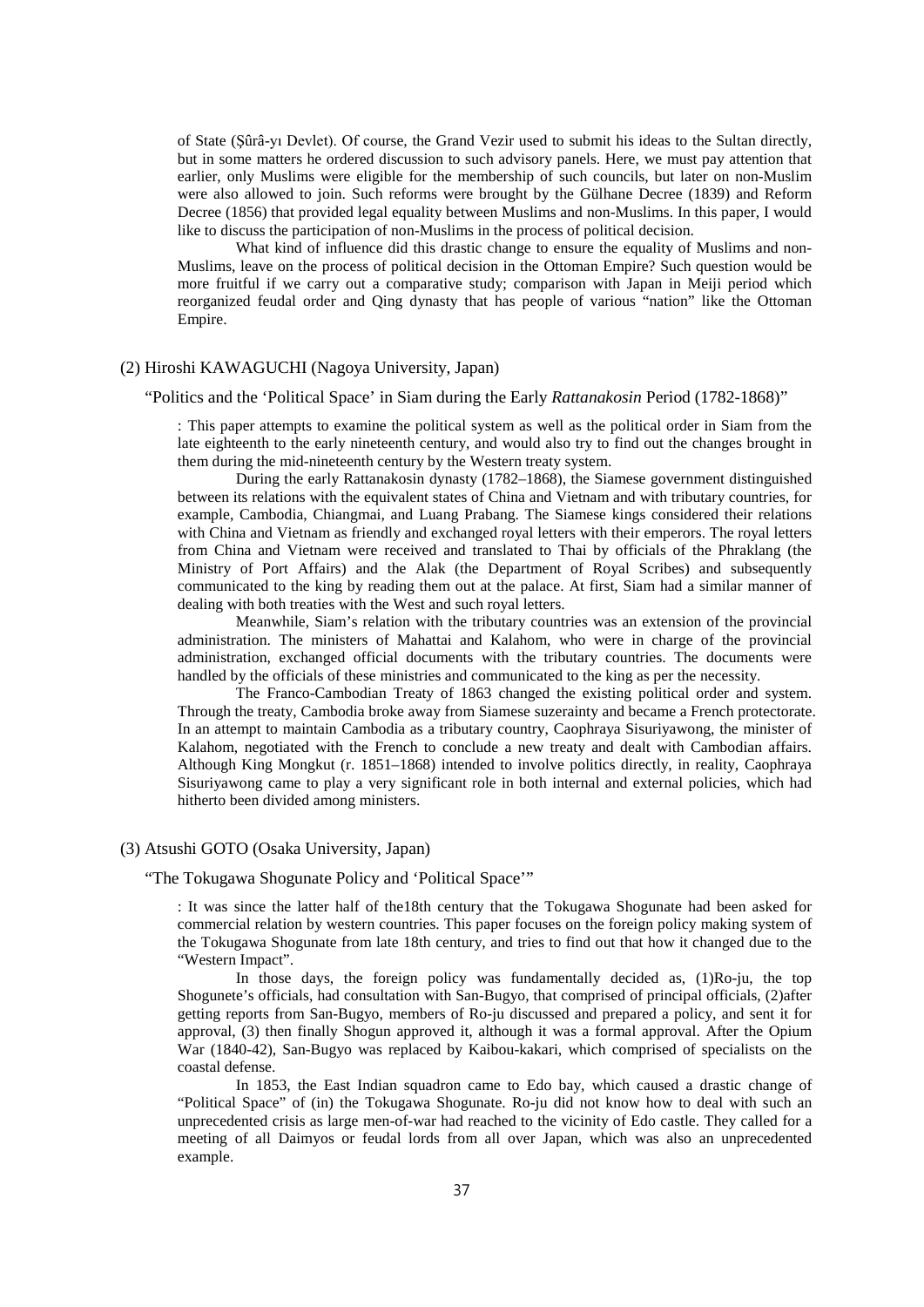After this consultation, the influence of Daimyo increased and many of them started asking openly to the Shogunate for political reforms. Therefore, the Tokugawa Shognate had had to face such difficult challenges from both Western Powers and Daimyos. Failing to meet up with their demands the authority of Shogunate started collapsing, suddenly. As the power of Tokugawa Shognate started to weaken, from 1850s to 1860s, many Japanese people including those who had been of the lower class for a long time, worked to make a new political system which would suit to their ideal mode of "modernization".

## (4) Yoshiyuki OTSUBO (Mie University, Japan)

#### "The Policy Making and 'Political Space' in the Late Qing Dynasty"

: The purpose of this presentation is to explore "Policy Space" in the late Qing Dynasty. The focus would be on the foreign policy making process, particularly, its planning, place of discussion and the participants.

After the Opium War Ⅱ, Qing Dynasty established Zongli Yamen which was the competent authority of foreign policy towards the western countries. This organization has largely been considered to be the first ministry of foreign affairs in modern China. However, Zongli Yamen was different from the modern days Ministry of Foreign Affairs. The structure was same as the Grand Council, the Ministers were basically selected from six Shousho the high authority ministers and Jiro the higher officials, consequently they were not full-time.

We can find a lot of cases that had three stages of policy making, first scheme by prince who played a leading role, Gland Councilors and ministers of Zongli Yamen. The next, an oral report was made to the throne, debated in a meeting during His presence, and then through careful discussions the policy was decided. Consequently, Zongli Yamen expresses a distinct feature of Qing Dynasty, by working as a council system of higher ranked ministers and politics of the throne.

Accordingly, one can find that important consultations were carried out with Emperor (in this case Empress) in the process of deciding foreign policies. In this presentation I will try to explore the process of policy making and also consider their political activity. This presentation is expected to offer key to understand the distinct features and the changes that took place in the process of foreign policy making during Qing Dynasty that was having confrontation with "Western Modern".

- Commentator: Sunwoo LEE (Osaka University, Japan)

## **▶D4. Central Government and Local Rule in Medieval East Asian "Charter Polities"**

- Organizer: Shiro MOMOKI (Osaka University, Japan)

## - Chair: Insun YU (Seoul National University, Korea)

#### (1) Le Huy PHAM (Vietnam National University, Hanoi, Vietnam)

"On Some *Jimi* Provinces from the Tang Dynasty to the Ly Dynasty during the 9<sup>th</sup>-11<sup>th</sup> Century"

: In the winter of 2002, the basal architecture of a complex of palaces and terraces, accompanied with various relics and artifacts, was revealed by excavation in the center of Hanoi City, at the 18 Hoang Dieu site. Vietnamese archaeologists and historians confirmed that this site was the central sector of the Imperial Citadel of Thang Long, belonging to the Ly, Tran, Early Le, Mac, and Restored Le Dynasties from the 11th–18th centuries, and also the central sector of the Citadel of Hanoi belonging to the Nguyen Dynasty in the 19th century. This site was also proved to be a part of the Citadel of Annan Protectorate (the Citadel of Dai La), which was mostly constructed by the Protector General

Gao Pian (高駢、821-887) in the second half of the 9th century.

Beside architectural vestiges, many bricks with Han characters were found among the relics, most of which record the names of army units or provinces that participated in the construction of the Citadel of Dai La or the Imperial Citadel of Thang Long. However, some of them had not been deciphered. From 2011, we had a chance to do research on some of these bricks, and we found one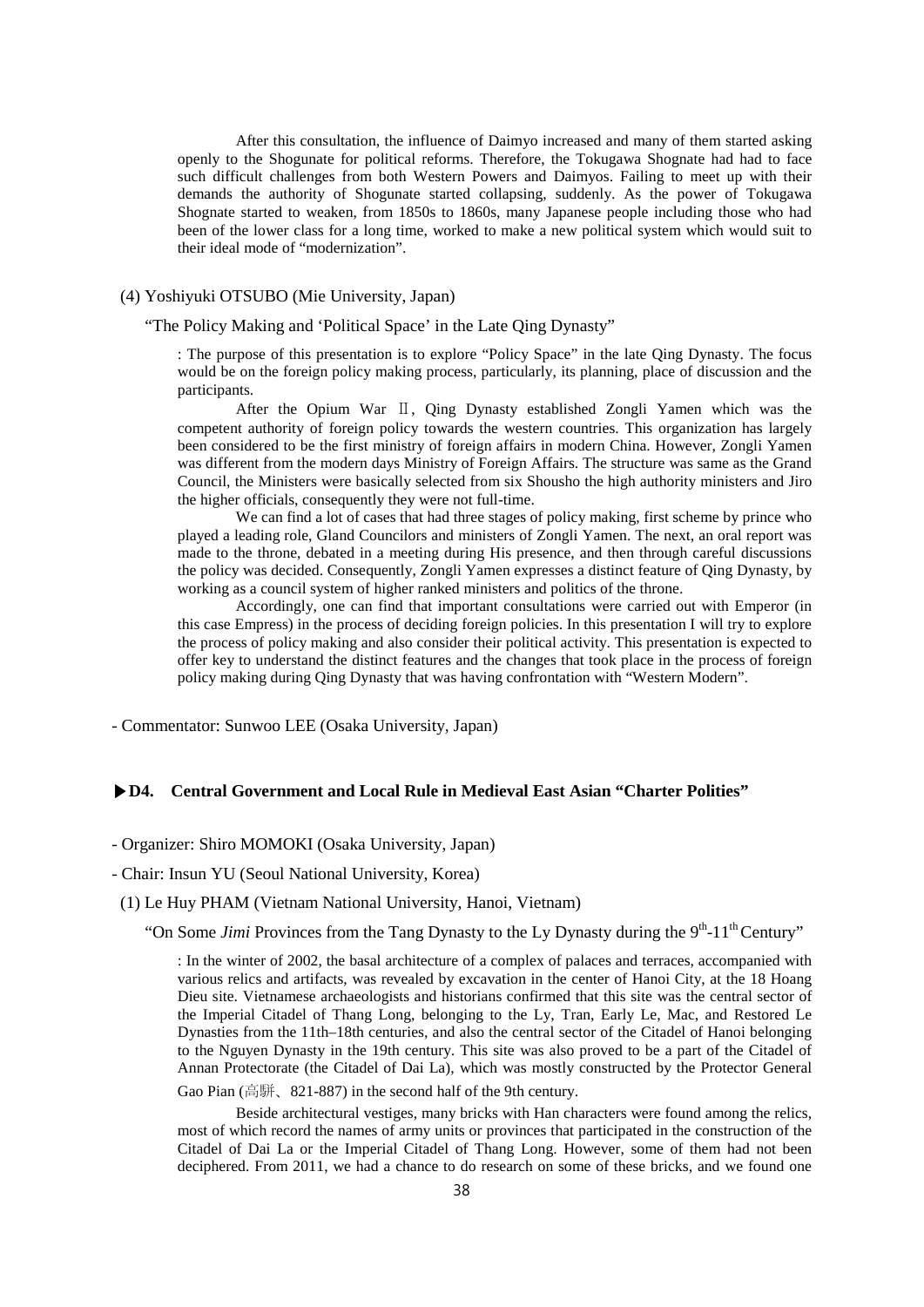with the name of To Mau province. To Mau  $(\mathbb{R}\times\mathbb{R})$  is a province that was established as a jimi province (羈縻州) under the Tang Dynasty, and later became a province of the Ly Dynasty during the 10th–11th century. Focusing on this brick, this paper will use historical documents, especially a document written by a Korean Confucian official, Choe Chiwon (崔致遠, 857-?), to study when and how To Mau was established, and how the Ly Dynasty succeeded to the jimi provinces of the Tang Dynasty and controlled them in the relationship with the Song Dynasty.

## (2) Yuki SATO (University of Tokyo, Japan)

"Territorial Rule and the Rule of *Kenmon* in Early Medieval Japan"

: The influence of the Tang-Song transition in the ninth and tenth centuries on ancient Japan has been discussed with regard to the disintegration of the Tang (China) model's centralized administrative system. However, the territorial rule by the local secretary (zuryō 受領) delegated by the center strengthened from the ninth century. Although Japan systematically introduced the Tang model in the eighth century, this caused a division between the idea of the concentration of power and bureaucratic rule (kuni-gun 国郡 system; administrative districts system) and the reality of the established authority of local officials (gunji 郡司).

In the Tang model introduced in the eighth century, aspects not suitable for the actual situation in Japan declined when foreign pressure decreased. The patron-client relation, which had been restricted by Tang-based centralization, resurfaced since the ninth century. However, a particular aspect of the Tang system was localized and substantialized: the territorial rule by zuryō. Subsequently, local people connected the relation between the Kenmon (権門) (major aristocratic, major temples, etc.) at the capital and the patronage had advanced in rivalry with the strengthening of the territorial rule by zuryō.

This paper discusses the above topic from the legal viewpoint. The political-social change in the ninth and tenth centuries led to the establishment of the principle of jurisdiction based on the patron relation and the principle of jurisdiction based on the territorial rule. Medieval Japanese society was characterized by both decentralization and the concentration of power owing to both the influence of the Tang model and the decline of the Tang Dynasty.

## (3) Kang Hahn LEE (Academy of Korean Studies, Korea)

"Changes in the Sub-provincial 'Mok[牧]' Units of the Goryeo Local Administrative

System: Examination of the Reigns of Kings Chung'seon-wang and Chung'suk-wang in the

: In the 13th and 14th centuries, major changes took place in the lifestyles and thought patterns of the Korean people. The war with the Mongols that continued for almost four decades in the early 13th century left the Korean peninsula in a poor shape. Most of the lands were destroyed, and people were forced out of their home towns. The basic infrastructure for the country's economic functions was destroyed. Facing such grim reality in the aftermath of the war, the Goryeo government had to devise drastic ways to rebuild the economy, while also rebuilding the government under the constant monitoring of the Yuan imperial officials.

In this situation, events started to unfold in a rather unexpected direction, as the Goryeo kings, who came to harbor not only Korean blood but also Mongol blood, started to find ways of 'merging' the Goryeo traditions, Chinese conventions, and also Mongol customs. They designed some rather unique dynastic institutions, and shaped up their own policies in the areas of politics, economy and culture.

One such effort was the attempt to redesign the local administrative system. It appears that King Chung'seon-wang (1298, 1307-1313) intended to realign major local areas in a new fashion, quite different from the inner workings of the previous local network. Yet it is unclear exactly what kind of function the king intended for this newly aligned local

 $14<sup>th</sup>$ Century"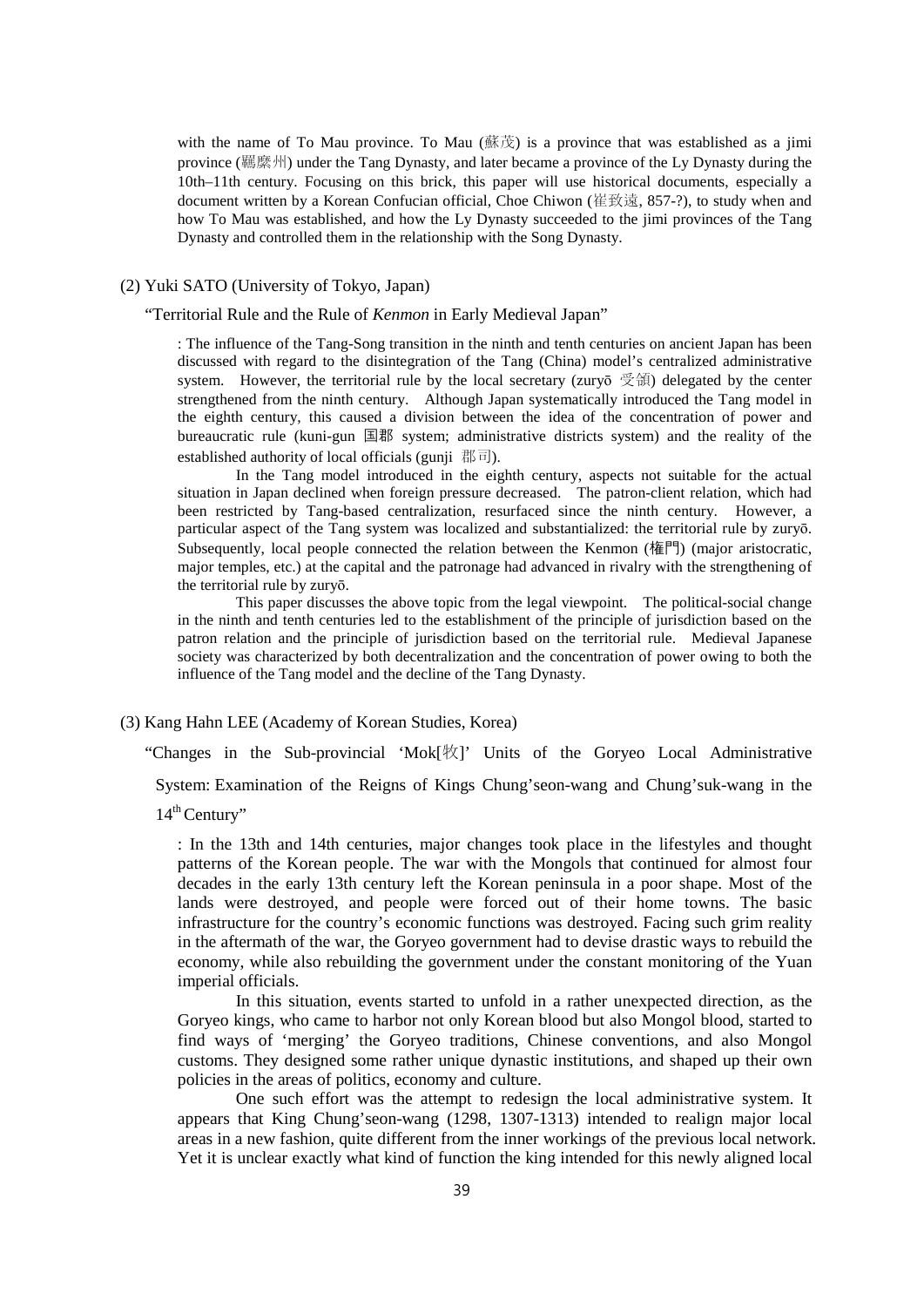system. It could have easily been for either military defense or political control or efficient taxation.

The primary target of Chung'seon-wang's attempt was the sub-provincial "Mok" units. From the early days of the Goryeo dynasty, there had already been several Mok units, yet some of the Chung'seon-wang's Mok units were new ones, and the Mok-related administrative revisions continued until the end of the Goryeo dynasty. In this article, I intend to find out what motivated King Chung'seon-wang to engage such a reform attempt, what were the supposed functions of the realigned Mok units, and what were the repercussions of such drastic overhaul of the Goryeo local administrative system.

## (4) Shiro MOMOKI (Osaka University, Japan)

"Changing Local Administrative Units in Ðại Viêt under the Trần Dynasty (1226-1400):

A Process of Localization of the Tang-Song Modeled Administrative System in an East

Asian 'Charter Polity'"

: This paper attempts to trace the major changes which took place in the system of local administrative units in Đại Việt under the Trần Dynasty, especially in the 14th century. The author is interested in the parallel development of East Asian "Charter polities" (Lieberman 2003, 2009), including Đại Việt, Goryeo and Japan, and how they localized the system of Tang-Song China. Concerning sources, the author tries to exploit inscriptions, many of which became available only recently.

During the Lý Period (1009-1226), the formal centralized administrative system following the Tang (and partly Song) model was in fact maintained with loose personal ties among the kings and local leaders. While a local chief was often appointed as governor of his own locality (the rank of the appointed administrative unit was determined by the appointee's power or prestige), a king's frequent visits to the countryside, a princess's marriage with a local chief (note that, under the bilateral family/kinship system, princesses maintained considerable autonomous power even after marriage) and other factors played crucial roles to create centripetal force. With the threat of the Mongol Empire and the large-scale agricultural reclamation in the lower deltaic regions, however, the Trần Dynasty strengthened its control of local societies through two channels. First, the bureaucratic control of lộ (circuits) on the upper level and xã (communes) on the village level advanced clearly with an expansion of the literati class. Second, Trần princes and princesses (who often enforced endogamy among themselves) often left the capital to management their residences and estates in the countryside, where they sought to establish patron-client relationships with local wealthy families. At the same time, the politico-religious advance of the independent farmer (peasant) class, who would lead the early modern social evolution after the 15th century, was realized through both channels.

## **▶D5. The Evolution of Big History**

- Organizer/Chair: David CHRISTIAN (Macquarie University, Australia and Ewha Womans

## University, Korea)

(1) David CHRISTIAN (Macquarie University, Australia and Ewha Womans University, Korea)

"Big History in High Schools: The Big History Project"

: Big History surveys the past at all possible scales, from the 13.7 billion year scale of cosmology, to the 4.5 billion year scale of planetary history, to the 100,000 year scale of human history and down to the rapid changes of modern society today. By doing so, it links many different disciplines into a coherent and universal account of the past that can help students find their place in space and time. In 2008, Bill Gates learned about Big History and offered to support the creation of a free online course for High School students. That project is now underway and is called the "Big History Project" [ bighistoryproject.com ]. This talk will describe the syllabus we are constructing, the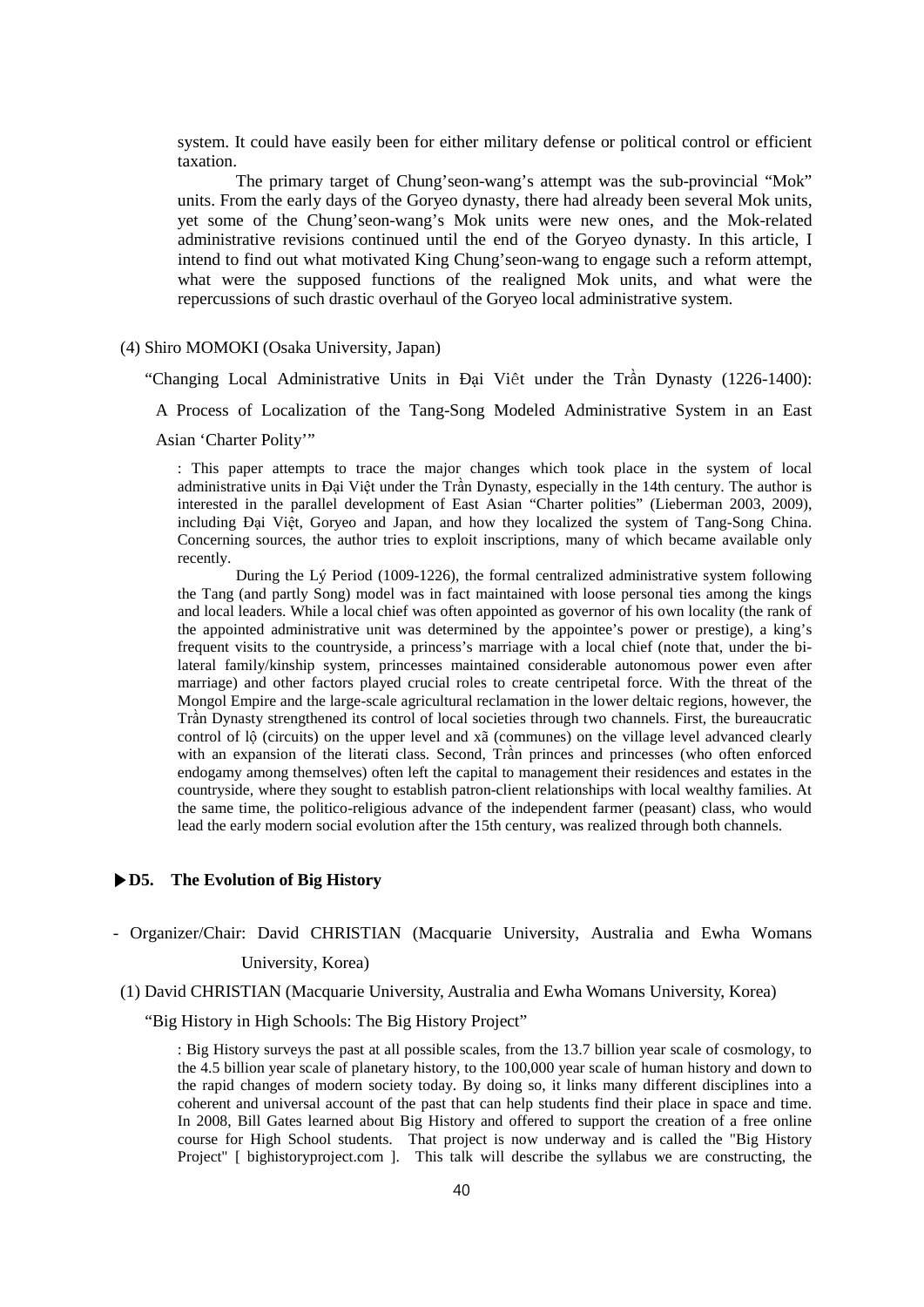projected timeline for testing and revising the syllabus, our hopes for the future of Big History teaching in High Schools.

#### (2) Rane JOHNSON (Microsoft Research Connections, USA)

"Chronozoom: A Timeline for Big History"

## (3) Seohyung KIM (Ewha Womans University, Korea)

#### "Teaching Big History in Korea"

: Big History is historical research on the largest possible scales in both time and space. It expands the beginning of history to the Big Bang, the birth of the Universe, 13.7 billion years ago, and tries to reveal the origin of everything by describing interactions between human beings and the environment, the Earth, and the Universe. Also, big history seeks universality in the Universe beyond human history. It is essential to understand the history of human beings as a whole in order to overcome global problems, such as global warming, nuclear war, and absolute poverty in the global era. Big history emphasizes the large patterns revealed by the fact that human history is only a part of history of the Earth and the Earth's history is also a part of the history of the Universe.

Big History is an approach to history that tries to understand different layers of interactions and the nature of birth of the Universe, the creation of the Earth, the emergence of life and evolution, the appearance of the first human beings and their global migrations, and many other historical events. Also, big history emphasizes convergence between different disciplines, by looking for similarities and commonalities between the histories of human beings, the Earth and the Universe. In this sense, big history is the essence of interdisciplinary research, linking the natural sciences and humanities within a single universal perspective.

In this paper, I will describe big history education in Korea, which is the first country outside the United States and Australia to have participated in the Big History Project. It is very important to understand the importance or necessity of big history education in the situation of education in Korea, and I will investigate the prospect and future of big history in Korean society.

## (4) Yue SUN (Capital Normal University, China)

## "Why Is Big History Neglected in China?"

: The Chinese translation of David Christian's Map of Time: An Introduction to Big History came out in 2007. Yet surprisingly, four years later up until now, Big History has been coldly received in China, with one single paper having been published as sort of introduction and response. This stands in sharp contrast to Ray Huang's China: A Macro History, which is also termed Da Lishi, literally "Big History", eliciting many critical comments. Why is this? This paper proposes several reasons for its cold reception. First, Big History does not solve the problem of uniting historical scholarship, in other words, it still leaves natural history and human history in separate apartments. Second, the natural history part has traditionally been undertaken by (natural) scientists, with many Big History notions elaborated as popular science. Thirdly, history, especially world history, in China occupied itself with significant and practical instead of cosmic concerns. Fourthly, perhaps many historians have not had time to actually read Big History yet. The time lag shows that historical scholarship in China is still safely sealed off from international scholarship. Many simply do not take to heart Big History's philosophically integrative effort to unite human knowledge and to construct a modern creation myth in a fragmented postmodernist age.

## (5) Craig BENJAMIN (Grand Valley State University, USA)

#### "The Historiography of Big History"

: Big History did not spring from out of some historical vacuum. It is a continuation of the great historiographical tradition of universal history, which in its written form dates back to Classical Greece and Han China, and in its oral form to the earliest human communities. The defining elements of universal history – the oral creation myth, attempts to write a 'single reckoning of past events' (as Diodorus Siculus put it), the identification of key themes that run through the confusing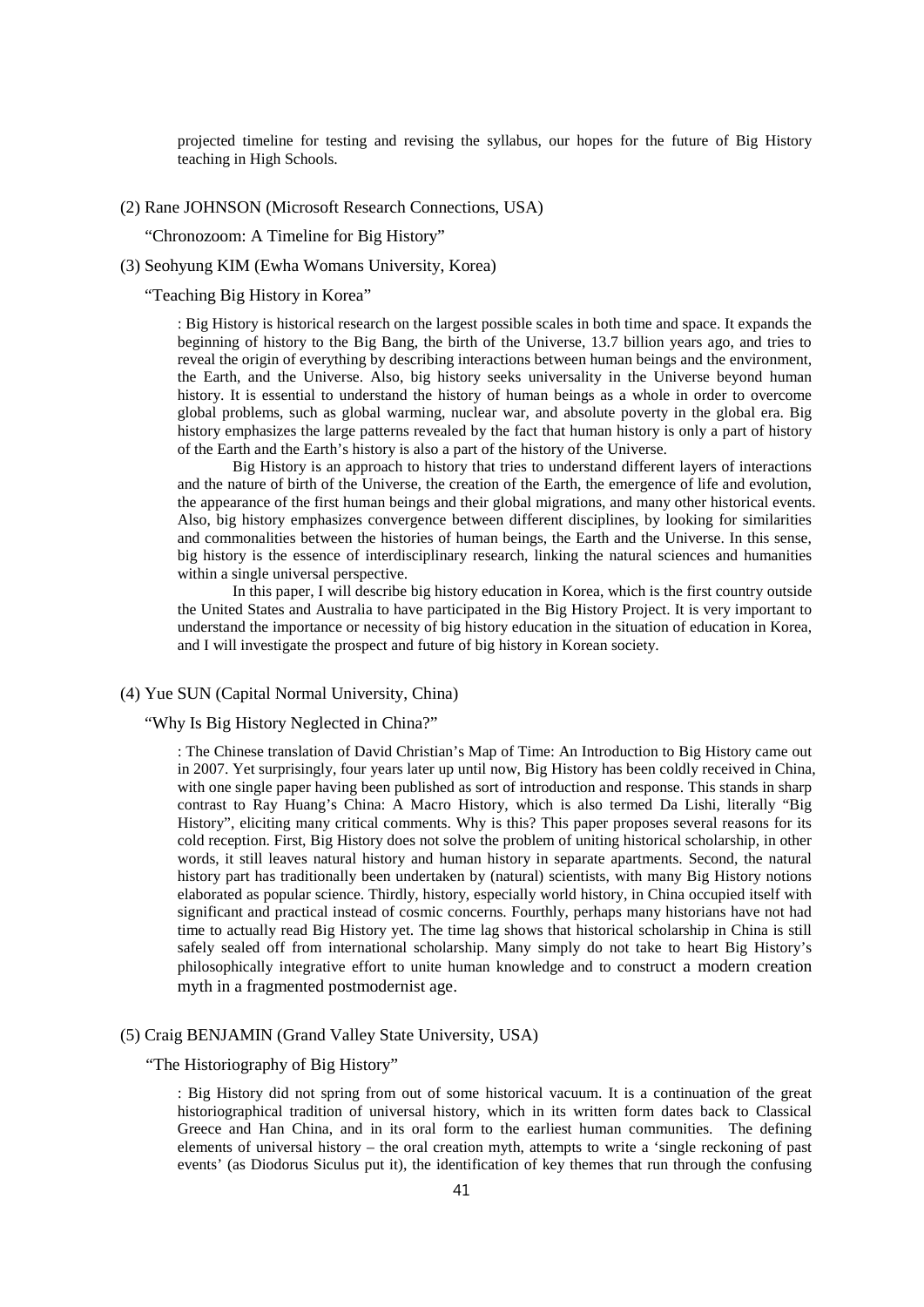morass of world history, and the historicization of science – are at the intellectual heart of Big History today. Like its predecessors, big history uses intensive interdisciplinary research and the most advanced historical and scientific knowledge to unfold the story of the evolution of the cosmos, and of the place of humans within. Because of the extraordinary scientific breakthroughs that have occurred since the 1960s, particularly the discovery of evidence for the Big Bang theory, the solar nebula theory of the formation of stars and solar systems, the principles of plate tectonics, genetic evidence for evolution, and the techniques of radiometric dating, big historians are now equipped with the knowledge and tools to write the most accurate creation story ever devised.

## **▶D6. Transmission of Scientific Knowledge through Asia: Alternative Concepts and Methods**

- Organizer: Yoichi ISAHAYA (University of Tokyo, Japan)

#### - Chair: Ryuto SHIMADA (University of Tokyo, Japan)

(1) Meng JI (Waseda University, Japan)

#### "Scientific Translation and Lexical Evolution in Early Modern China"

: This paper will offer an empirical investigation of the translation of evolution into early modern Chinese in the nineteenth and early twentieth century. Through the exploration of the wide range of historical materials collected in the database, I intend to identify various competing traditions of translation and the socio-cultural variables that have shaped the assimilation and variation of western evolutionary thoughts within the native Chinese and Japanese knowledge body in the nineteenth century (Wright, 1998; Lackner, 2001). A distinctive feature of this study is the comparative perspectives it develops for the circulation of evolutionary ideas and concepts among different linguistic and cultural systems in China and Japan in the nineteenth century. This involves the comparative study of various important lexicographical works emerged in the intensified crosscultural scientific contacts between China, Japan and the West, such as bilingual and multilingual dictionaries in historical and early modern Chin se, Dutch, English, French, German, Japanese. The comparative study notices that instead of creating new terms and expressions in the Chinese translations of western works, many of these hugely influential early translations involved the deployment of native Chinese lexical elements to facilitate the introduction of evolutionary thoughts and concepts into the Chinese native knowledge body. The cross-cultural scientific exchange in China, as illustrated by the case of the translation of evolution, was therefore an extremely complex historical process which entailed the struggles and conflicts, negotiation and reconciliation among various modes and traditions of thoughts and cultural systems (Wang, 2002). A number of prominent historians (Haneda, 2009; Jameson and Miyoshi, 1998) have noticed the limitations of the diffusionist model of the transmission of modern ideas and concepts from the western centre to the nonwestern peripheries. In this study, I will therefore attempt to challenge the diffusionist model and argue for a progressive and interactive model for the modernization of national cultural identity by focusing on the case of the nineteenth century China.

#### (2) Osamu OTSUKA (University of Tokyo, Japan)

"Transmission of Geographical Knowledge in Early Islamic Iran"

: In this paper, I focus on transmission of geographical knowledge into "Islamic World". Though it is considered Islamic geographical knowledge in the pre-modern era has been based on Greek geographer Ptolemy's work, actually their geographical recognition was different somewhat from Ptolemy's one. Before their translating and interpreting Ptolemy's geography, there existed some kinds of geographical recognitions such as Biblical one, Zoroastrian one, Sasanian one, and so on. These elements may also influence on Islamic geography. Through analyzing geographical works & maps written in Arabic & Persian, I intend to bring out how Muslim intellectuals combined their "old" pre-Islamic knowledge with Ptolemy's "new" knowledge and how they created new "Islamic" knowledge.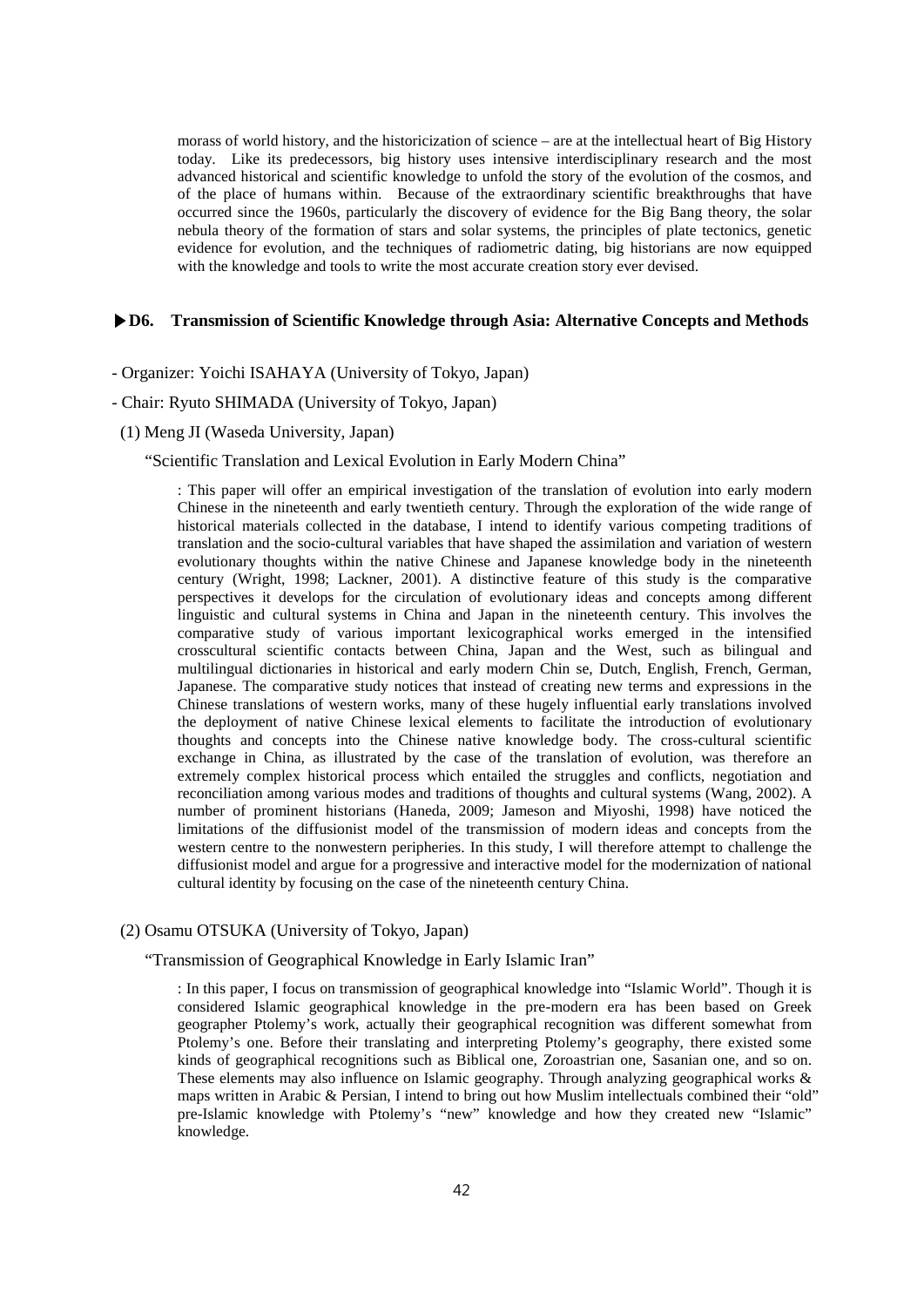In fact for considering world history, "Europe" and "Islamic World" are somewhat problematic terms. However being recognized as a problem, there still existed Europe―non-Europe binary model, especially Europe―Islam binary model for writing world history. With respect to geographical knowledge, we cannot say "European" knowledge was transmitted to "Islamic World" directly. From my study, it becomes clear both "European" knowledge and "Islamic" knowledge contain many elements that cannot be described as "European" and Islamic". History cannot be written, based on a simple model. I therefore reconsider Europe―Islam binary model through a true picture of transmission of geographical knowledge into West Asia: What was "Europe" and what was "Islamic World" for Muslim geographers? In this way, I try a new type of historical writing that will contribute to develop writing world history in such a way as to historiography.

## (3) Yoich ISAHAYA (University of Tokyo, Japan)

"Negotiating with Modernity: Transmission of 'the History of Science' into Nineteenth Century

#### Iran"

: In this study, we focus on the transmission of the history of science - in particular that of astronomy – into nineteenth century Iran. It is possible to identify the notion of "western/modern science" in the works of a number of philosophers and historians in eighteenth century North-Western Europe. "The history of science" was also created around this time on the basis of this notion. In this history, "the origin of modern science" was ascribed into Europe – not geographical, but notional "Europe" (Haneda 2007). This kind of discourse has been continually reproduced even until our time (Huff [1993] 2003). On the other hand, quite a few scholars - particularly the specialists of astronomy in Arabic - have unearthed the lost history, and as a result, we have recently come to understand how far Copernicus (1473-1543) relied on the achievements of Arabic-writing predecessors to construct his heliocentric celestial model, which marked a watershed in giving birth to modern science in the aforementioned discourse (Saliba 2007). However, whereas great contributions of Arabic-writing intellectuals to the so-called modern science have been revealed and trials to reconsider the periodization between modern and pre-modern on the basis of these results have taken place, we have surprisingly left out the viewpoints of the people of the regions, in which Arabic-writing science had previously flourished. They are in contemporary with European thinkers who generated "the history of science," in which the achievements of Arabic-writing science were discarded. This time, we take the case of Iran, which was a center of Arabic-writing astronomy, into consideration. Through astronomical works, they captured "the history of science" from the beginning of the nineteenth century. How did they settle the discrepancy between this history and their heritage, along with accepting modern scientific knowledge? Clarifying a way of negotiating with modernity in Iran would lead to shedding light on alternative modernities in Asia.

## (4) Victoria LEE (Princeton University, USA)

#### "Pure Culture: Brewing and the Institutionalization of Microbiology in Japan"

: This paper traces the relations between tanekoji(koji starter)makers and agricultural chemists in building culture collections and microbial classification in the early twentieth century. After the introduction of microbiology to Japan in the 1870s, sceintists at Tokyo Imperial University's Department of Agricultural Chemistry collected strains from tanekoji makers across the country who produced koji starter for the traditional brewing industry, since koji(*Aspergillus oryzae*, the rice mold necessary for making sake, soy sauce and miso) had been domesticated in breweries for centyries and did not exist in the wild. Their studies attempted to understand which microbe types were 'useful' and 'harmful' for the brewing process, as well as to classify them in accordance with international systems of taxonomy. At the same time, tanekoji makers had held long-established practices of culturing, selecting and preserving 'good' mold types as purely as possible. As these practices were upgraded by research on microbes and Pasteurian practices of pure culture, the ability to produce and sell pure-cultured microbial strains under scientific brand names altered the tanekoji industry. By tracing these transformations in the decades after 1900, the paper examines how the emergence of microbiology within the discipline of agricultural chemistry both incorporated knowledge from and affected the indigenous brewing industries. This created a tradition of research that would later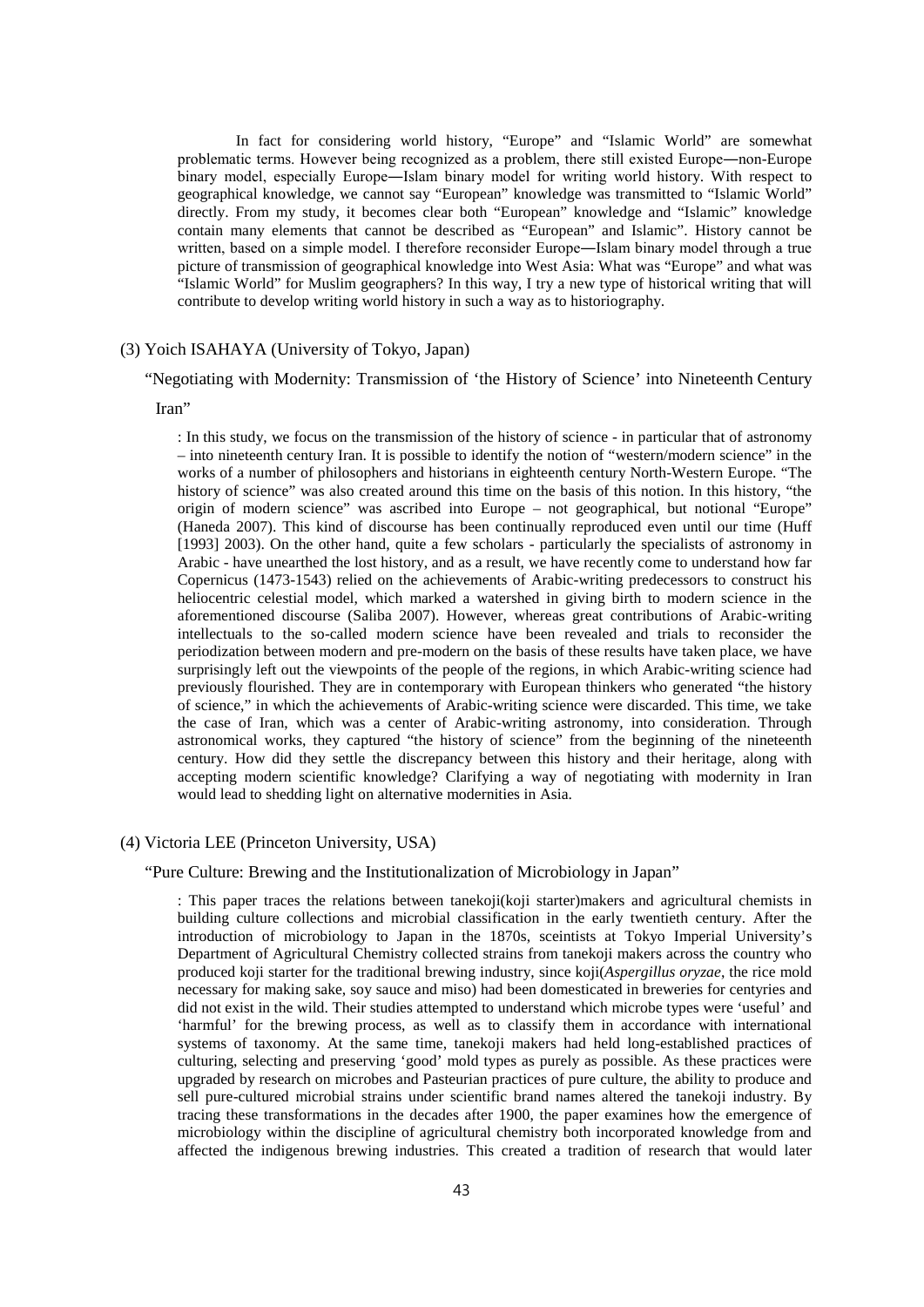contribute to the substantial microbial resource from which the modern Japanese fermentation industries would draw.

The paper makes an original contribution by considering the impact of indigenous industry on the formation of modern scientific disciplines in a non-Western country. It also aims to inverts the privileging of science over technology by historians of science, and to challenge the common separation of science as 'global' and technology as 'local' by examining their close interaction in Japan, where the distinctively local scientific tradition contributed prominently to that country's global technological edge.

# **▶D7. Comparative Examinations of Approaches for Teaching Maritime Asian History: Focusing on Maritime Regions**

- Organizer: Hiromichi OKAMOTO (Osaka University, Japan)

- Chair: Kenneth R. ROBINSON (Northeast Asian History Foundation, Korea)
- (1) Kazuyuki NAKAMURA (Hakodate National College of Technology, Japan)

"Ainu in the Mongol Period and the Sea"

: The indigenous people called Ainu lived in northern Japan, Sakhalin island, and Kuril islands. In Japan, the history and the culture of Ainu are usually taught from the viewpoint of ecology. Thus in Japanese schools Ainu have been described as "people who live in harmony with nature."

I study the history of both the Ainu and Northeast Asia. Ainu appeared as traders in Chinese historical sources of the Mongol (Yuan) period. Ainu and Udehe who lived in the lower Amur River region conducted silent trade in ermine fur on Sakhalin island. Snow-white ermine fur was highly prized at the Mongol court. Ainu performed this role in the fur trade network in the Mongol Empire in the fourteenth century. This fact urges reconsideration of Ainu history.

The routes of Ainu fur trade extended from Hokkaido island to the lower Amur River region through Sakhalin. In Japan, some scholars are now treating the Ainu as "traders in the northern seas." And the history of the Ainu is now being described from maritime perspectives and being embedded in regional histories. From these points, I will introduce a new view for Ainu in history education.

(2) Nobuyuki ONISHI (Chuo University Suginami High School, Japan)

## "'East Asia' and the 'Investiture System' in Japanese History Teaching"

: Japanese history teaching at the high school level frequently refers to the sphere where the foreign relations of Japan occurred in the pre-modern period as "East Asia." And teachers call the logic that governed foreign relations the "investiture system," following the practice of historians. The word "investiture" means that a Chinese emperor bestowed the throne on the ruler of a neighboring state in response to the presentation of tribute.

However, the concept "East Asia" depends upon the single standard of Chinese characters, and the "investiture system" is modeled upon a particular period or region. Research has shown that the term "investiture system" does not have universal application in all periods of history. Therefore, it was found as a consequence of progress in research that these two terms do not have universal applicability. Nevertheless, in Japanese history teaching in high school, these terms continue to be treated as essential concepts for understanding foreign relations.

I have been teaching Japanese history for more than ten years at the high school level. Based on this experience, I will discuss how the historical foreign relations of Japan are described in Japanese history textbooks, how that history should be corrected, and how to explain the foreign relations of Japan in the pre-modern period.

## (3) Hiromichi OKAMOTO (Osaka University, Japan)

"The Ryukyu Islands in the Protohistoric Era and the Teaching of Maritime Asian History"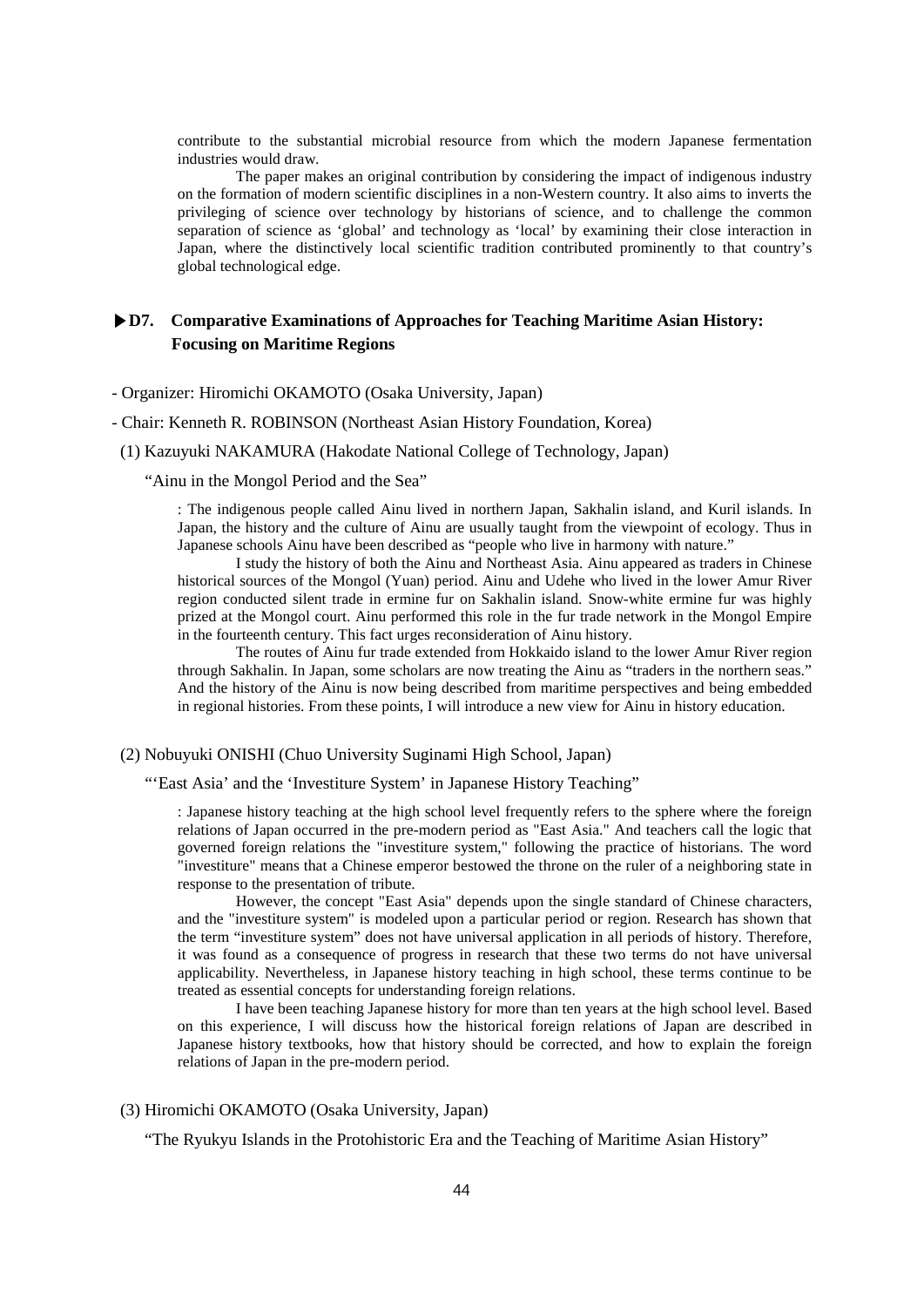: The Ryukyu islands, today's Okinawa Prefecture and south of Kagoshima Prefecture, in Japan, are located in the center of the East China Sea and distant from the Japanese archipelago, the Korean peninsula, and mainland China. State formation in the Ryukyu islands occurred as late as the thirteenth or fourteenth centuries. In earlier periods, the Ryukyu islands were described as an uncivilized area or as a periphery area which remained not well known in places where state formation had already been realized. However, the image of Ryukyu in this period may now be rewritten because of the progress of archeology, anthropology, linguistics, and other fields, in addition to historical research.

In this presentation, I will offer an attempt to teach a history of Maritime Asian interaction with the Ryukyu islands in the protohistoric era, especially from the seventh century to the eleventh century, when not only China and Korea but also Japan progressed in state formation. In the historiography, the Ryukyuan people of these centuries were described as "barbarous" or "warlike." However in the archaeological data, we now find that they were involved in broader trade networks of shells such as heavy frog conch, cone shell, turban shell, and cowrie. Furthermore, in these new findings from prehistoric anthropology we can see their food-gathering system and how they adapted to the island ecosystem.

Through these multifaceted aspects of the protohistoric Ryukyu islands, I also will consider how to teach a maritime Asian history that spreads beyond a national history, and how to provide a comparative perspective on land-oriented history.

## (4) Jinhong ZHANG (Fujian Normal University, China)

#### "Fukien and the Maritime Asian History: An Approach of Missology"

: The province of Fujian(formerly Fukien) is located in the Southeast of China, separated by mountains from the inland in the Northwest, and facing the sea in the Southeast. Because of the huge population and lack of land suitable for agriculture, the Fukienese have a tradition of earning their livings overseas, therefore Fujian have communicated with the maritime Asian countries for many centuries, and is considered as an area with conspicuous marks of ocean culture. Up to now, the research and teaching of Fujian history mainly focus on the internal historical experience of this province. Of course ,this is what the scholars should devote to; however, as the comprehensive history of Fujian concerned, it should be explored with multifaceted consideration from the outside world too.

Since the Age of Exploration, Catholic orders, such as the Society of Jesuit, Dominican, Franciscan, Paris Foreign Missions Society etc. ,and the Protestant missions, such as C.M.S. and M.E.M. etc., came to the maritime countries in Asia, such as Korea, Japan, India, Philippine, China etc., to spread the Christianity. The Orders and the sects had formed different kinds of multinational mission networks in these countries. By means of the spreading of Christianity, there had been formed a multinational Christendom in Asia. Fujian was part of it comparatively earlier for its maritime location. This report intends to introduce my consideration of how to view and teach the history of Fujian, especially the Christian history of Fujian in a maritime Asian history context by an approach of missiology

## **▶D8. The Reform of Tradition and the Long Term Trend of Urbanization**

## - Chair: TBA

(1) Masami KITA (Soka University, Japan)

"The Impact of Western (British) Powers on Asia in the Late  $19<sup>th</sup>$  Century and the Response of

China, Korea and Japan"

: It is well known that there were two stages of Western approach to Asia in 16th century of Great Navigation Era and in the late 19th century of formation od steamers networks to Asia in 19th century.. When facing Western powers, there were different way of response to them among Chia ,Korea and Japan.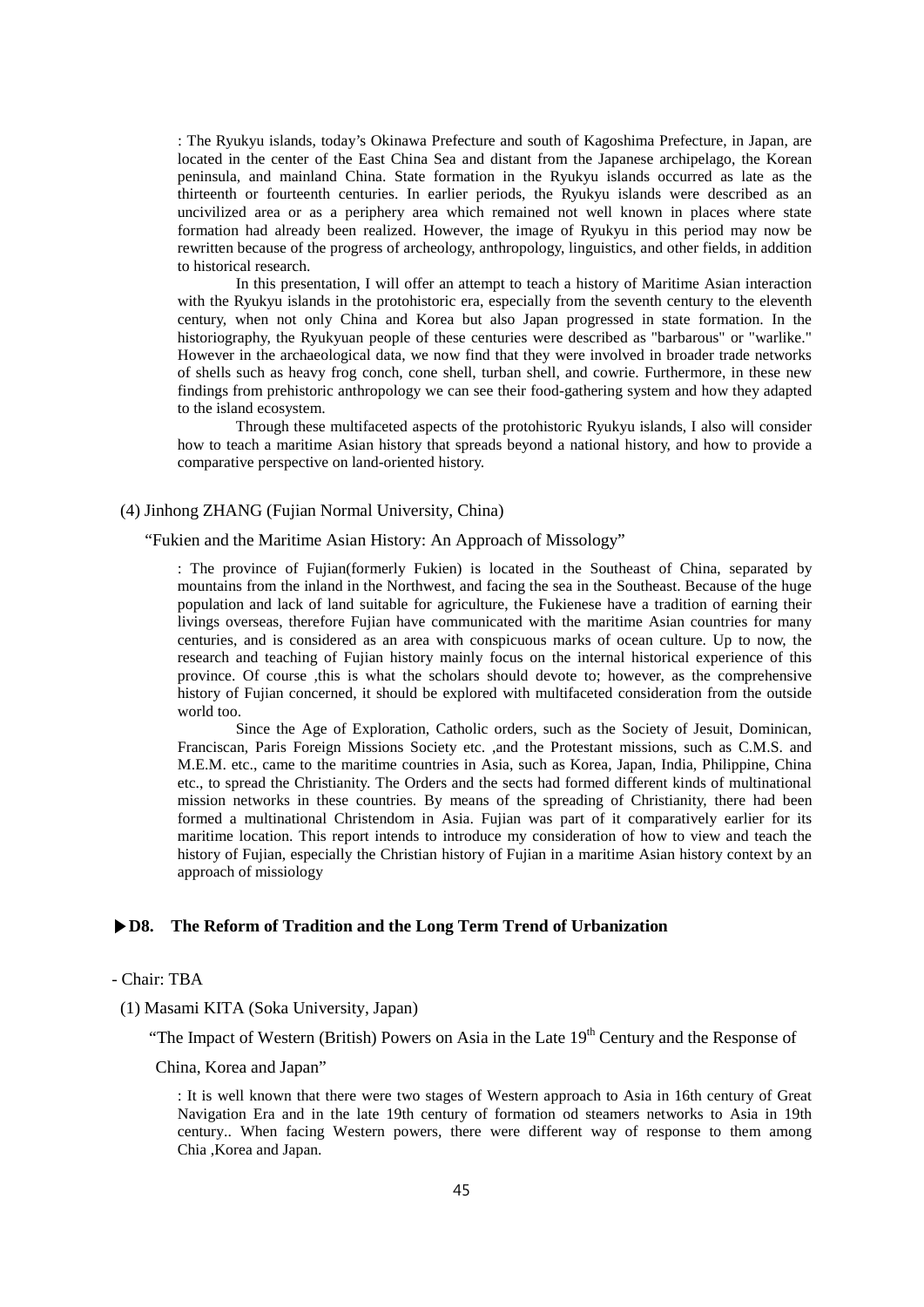Firstly, I wonder why and how Japanese could cope to industrialize and modernize the nation in this serious international environment and secondly, why were not happened with Korea and China at that time. Then, I would like to approach this matter in term of technological transfer from Western world to Japan.

At the same time, even among Westerners to Asia, there were characteristic of dynamic movement of British( Scottish) diplomat, missioner, engineer and teacher to Asia. Behind Scottish Diaspora to Asia and the World,

Scotland was traditionally poor and was obliged to accept the Union in 1707 when Scottish parliament was abolished and offered the exchange rate of pounds one twelve to that of England. But there were four university of St. Andrews, Glasgow, Aberdeen and Edinburgh in the medieval period when only two universities of Oxford and Cambridge in England. The characteristic of Scottish university education was practical work to get jobs. This education became fruitful when the time of the Industrial revolution.

In the middle of 19th century, Western Scotland became the mecca of heavy industries of the world. Glasgow was called the Capital of railway, shipbuilding and mechanic industries. A the same time, the first institute of banking was established in Glasgow to promote exchanges among nations.

Then, I would like to deal with the different response among China, Korea and Japan and British(Scottish) Influence to Asia.

#### (2) Arshad ISLAM (International Islamic University Malaysia, Malaysia)

#### "Shah Wali Allah Dehlavi (1703-1762): Philosophical, Meta-pragmatism"

: Shah Wali Allah Dehlavi was a distinguished scholar of Islamic Civilization in South Asia. He was an Islamic reformer, a philosopher, a Sufi, a theologian and above all a political pragmatic. Unlike the other Sufis, he did not withdraw himself to his hujrah (cell). Things were demanding to be said, and he felt that he was the person to say them. Sufism and practical needs, he tried to reconcile them. He was a product of his time and was also ahead of his time who wrote not for eternity but for his own time. The eighteenth century was one of the most difficult periods in the history of Muslims in the Indian subcontinent, during which they lost much of their political influence there. Shah Wali Allah sensed the danger ahead and tried to instill an intellectual awakening among Muslims not only in their socio-religious and economic fields but also inculcated Islamic ethos in their daily life; with power slipping from them to the Sikhs in the north-west and to the Marathas in the south-west, the Shah tried to awaken the Muslims from their political torpor. He was an intellectual and sensible reformer who had his unique ideas on the transformation of Muslim society. His philosophical thoughts are found in his magnum opus Hujjatullah al Baligha in various chapters particularly in Shariah, Adalah (justice), Irtifaqat (social evolution), khilafah, ijtihad and jihad. Largely based on Shah Wali Allah's Arabic and Persian writings, including secondary works in Urdu and English, this paper examines his philosophical thoughts.

### (3) Reiko HAYASHI (National Institute of Population and Social Security Research, Japan)

#### "Long Term Population Trend and Urban Structure in East Asia"

: The world historical population has been estimated by various authors but most of the estimations are based on scanty evidences. The only exception is that of China where the institution of household registry and its compilation is well documented in the official historical documents continuously from 2 AD.

In any part of the world, city population figures are much more abundant and based on more or less objective and numerical data. Also, different researchers found out that there is a regularity of urban population structure, which can be explained by such as rank-size rule or central place theory. According to the UN data, the urban population of the world increased sharply from 29% in 1950 to 47% in 2000 against the total population, but when we define urban population as top 10 city population, the rate is stable (2.7%) during the same period. Applying this relationship to Chinese historical population, it is found that the sum of top 10 city population is stable around 2% of the total population for the period of 2 A.D. to 1900 A.D.

The data of Korea and Japan is less complete but it can be observed that the Korea's urban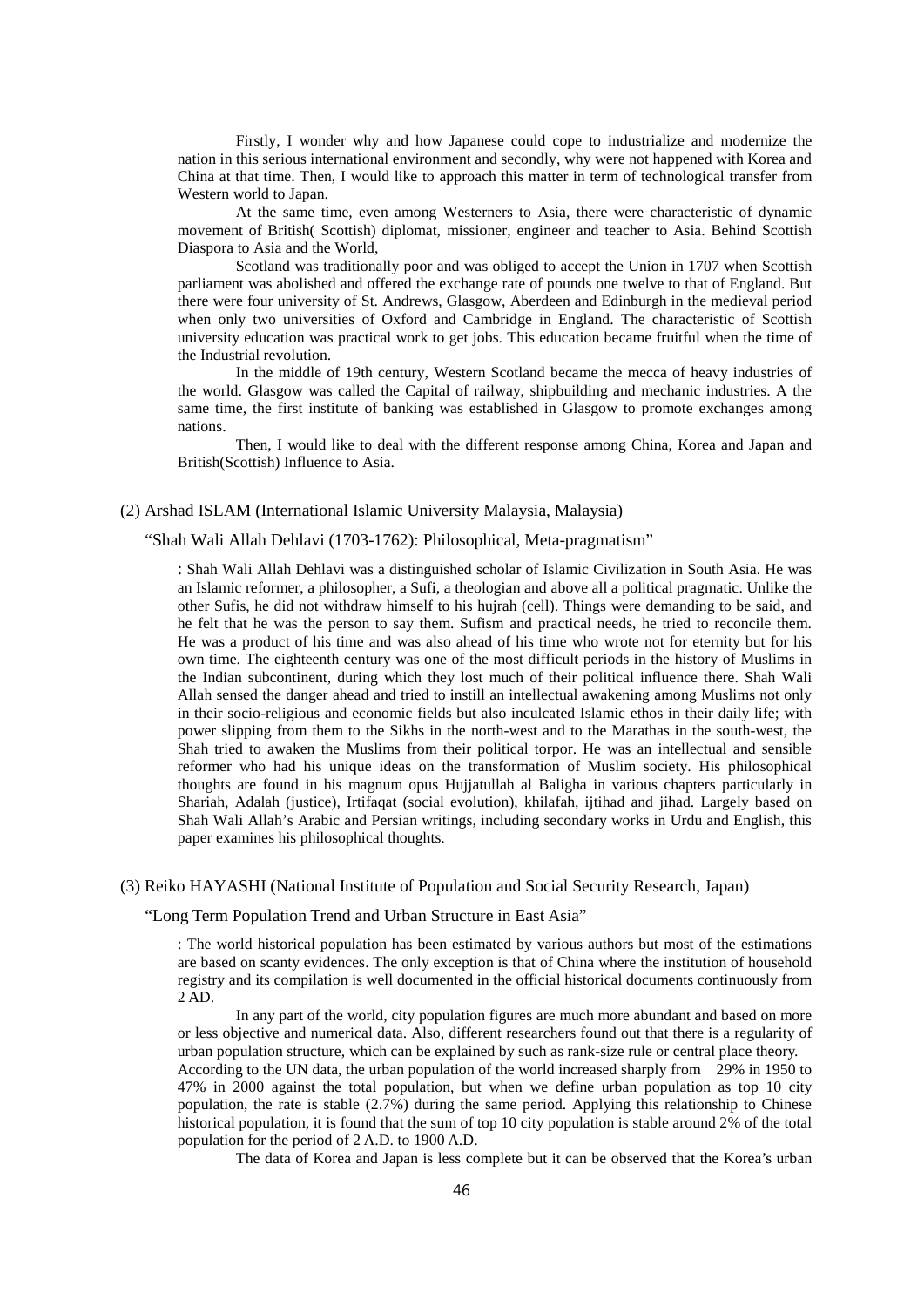structure is stable before the early 20th century and Japan has a significant change at the year 1600. The region of East Asia as a whole shows a stable urban structure which can imply the integrity of the region for a long period of time, but the change of urban structure within the region can be explained by the shift of city distribution.

## **▶D9. Impact of Asian Knowledge and Ideas on African Societies**

- Organizer/Chair: Peter F. ADEBAYO (University of Ilorin, Nigeria)
- (1) Peter F. ADEBAYO and Ismaila Oteikwu Onche AMALI (University of Ilorin, Nigeria)

"The Role of Indian Teachers in the Educational Development of Nigeria"

: The realization of the paucity of science based teachers in post –primary institutions in Nigeria that will be needed to lay the foundation for the promotion of scientific and technological development of education as is done in Asian countries., made the Nigerian Government shortly after the attainment of Independence in 1960 to recruit large number of Indian expatriate teachers to teach in post-primary institutions in both the northern and southern part of the country respectively. The Indian teachers recruited complimented the few indigenous science based teachers in various secondary schools in the country from the 1963-1988s. The performance of the products of the Indian teachers in various secondary schools in the country were reflected in the improvement in of grades of the west African School Certificate Examinations in the aforementioned years of 1963-1988. This paper discusses the role of the Indian teachers in the teaching and learning of science education in post primary institutions in Nigeria. It is contended here that in comparison to the current years when the declining rate of interest of students in science subjects have lead to a slow development of the country in its quest for scientific and technological development. This perspective is anchored on the slow in-depth knowledge of the tools and language of science subjects in post-primary institutions in the country.

Based on oral interviews and ethnographic survey conducted in some schools in both the north and southern part of the country as well as a copious review of relevant literature, the study concludes that the usage of the Indian teachers has not only promoted educational cultural exchange program between Nigeria and India but more importantly laid the foundation of fostering the development of scientific and technological development which is highly desirable in Nigeria. It is hoped that the study will contribute to Asian diaspora and global studies.

## (2) Raimi Adebayo OLAOYE (University of Ilorin, Nigeria)

"Technology across Borders: Lessons from Asians"

: The world today is a global village. As a global village, border barriers are collapsing by the day. Accordingly, countries are becoming more connected on issues of common interest. One phenomenon that is of interest among the nations of the world today is technology. Since technology is the yardstick by which a nation's development is judged, most societies world-wide, are embracing programmes that ensure the attainment of technology development. Nigeria and some Asian countries have enjoyed good bi-lateral relations over-time. It was Nigeria at independence in 1960, for instance, that gave palm-nut fruits to Malaysia for its agricultural project. But while Nigeria remains agriculturally backward, interestingly enough, Malaysia today is the largest palm-oil producing country in the word. It is, therefore, worthwhile for Nigeria to study the technology adopted by Malaysia to achieve the lofty goal. Indeed, the bulk of Nigerian imports today come from Asian countries of South Korea (rice, automobile etc); Japan (electronics, automobiles etc); China (computers, cell phones etc). These countries have become producer nations due to their level of technological development. The thrust of this paper, therefore, is to explore how Nigeria can seize the advantage of globalisation for a border crossing to understudy the Asian countries for the purpose of developing sustainable technology.

## (3) Bashir Olaitan IBRAHIM (University of Ilorin, Nigeria)

"Asians and Industrial Development in Nigeria: A Case of Kwara State, 1967-1999"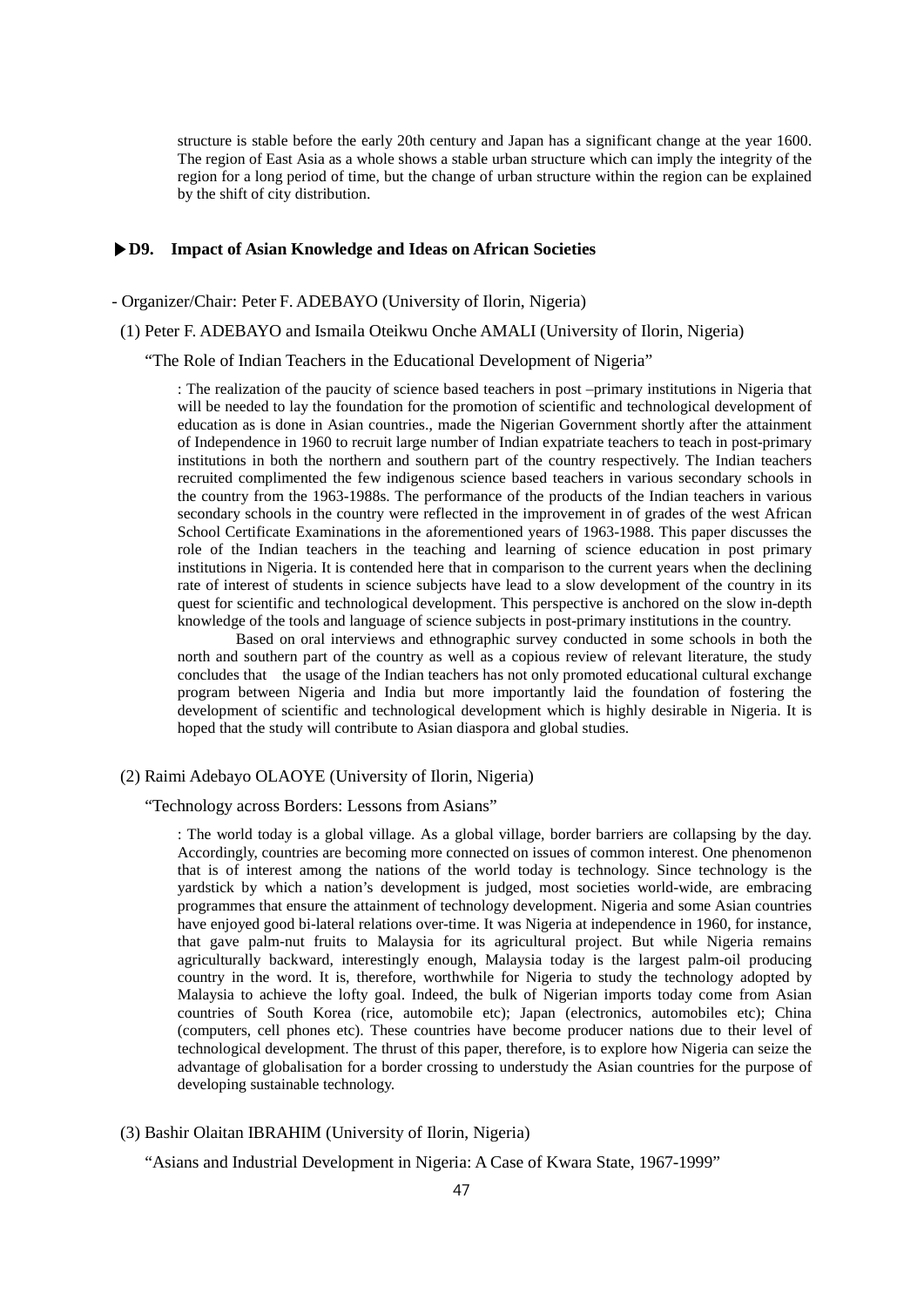: This paper discusses the impact of Asians in the industrial development of Nigeria especially Kwara State in north central part of Nigeria. Indeed, Asians participation in industrial development of Kwara State predated the creation of the state in 1976 as will demonstrated in this paper. It focuses on the role played by Asians in the industrialization of the state through the creation of many industries. The methodology adopted for this paper included the use of primary and secondary sources. The primary sources covers the wide variety of oral interviews conducted in Asian companies throughout the state coupled with a scrupulous review of existing literature on industrial and economic activities in Nigeria especially Kwara State.

## (4) Lemuel E. ODEH (University of Ilorin, Nigeria)

"Cultural Similarity between Asia and Africa: A Study of the Chinese Influence on the Nigerian

Society"

: There is ample evidence of early Asian Contact with African Continent is the medieval period. Some of these contacts were recorded by the great Moroccan Scholar Ibn Batuta. Most of these contacts, however were mainly trade related, but they however, formed the basis for some socio-cultural influence on the African Society. The Chinese courteous method of greetings seems to have greatly influence also the African society particularly the Yorubas of Western Region in Nigeria, whose respect for the elderly is legendry like the Chinese. These papers seeks to explore some of these similarities and other influences and how it has shaped the African society over the years.

## (5) Mary Alaba Yetunde LEWU (University of Ilorin, Nigeria)

"United Nations High Commission for Refugee (UNCHR) Funding: A Comparative Study of

#### African and Asian Refugees 1960-2010"

: It is an open secret that the United Nations High Commission for Refugees (UNHCR) is at the vanguard of bringing succor to refugees globally. Many studies have been carried out on UNHCR funding on refugees but not much comparative work has been done on UNHCR funding in Asia and Africa, hence the need for this study. This paper contends that UNHCR funding of refugees in Asia surpasses that of Africa despite the fact that the needs of African refugees are equally high. Indeed, in June, 2008, it was observed that UNHCR funding was about 70% in Asia while that of Africa was 20%. Could this disparity be due to the politics of funding, or are there other determinant factors? These and many other questions will be addressed in this paper. The study adopts the use of primary and secondary sources. Primary sources are obtained from extensive oral interviews of UNHCR officials in Lagos and Abuja including some African refugees in Nigeria , while secondary sources are obtained from the critical appraisal of UNHCR documents as well as relevant literature on funding in Africa and Asia. This study will add to existing literature on refugee studies as well as serve as a reference to subsequent research on this topic.

Board of Directors Meeting 7:00 p.m. - 9:30 p.m.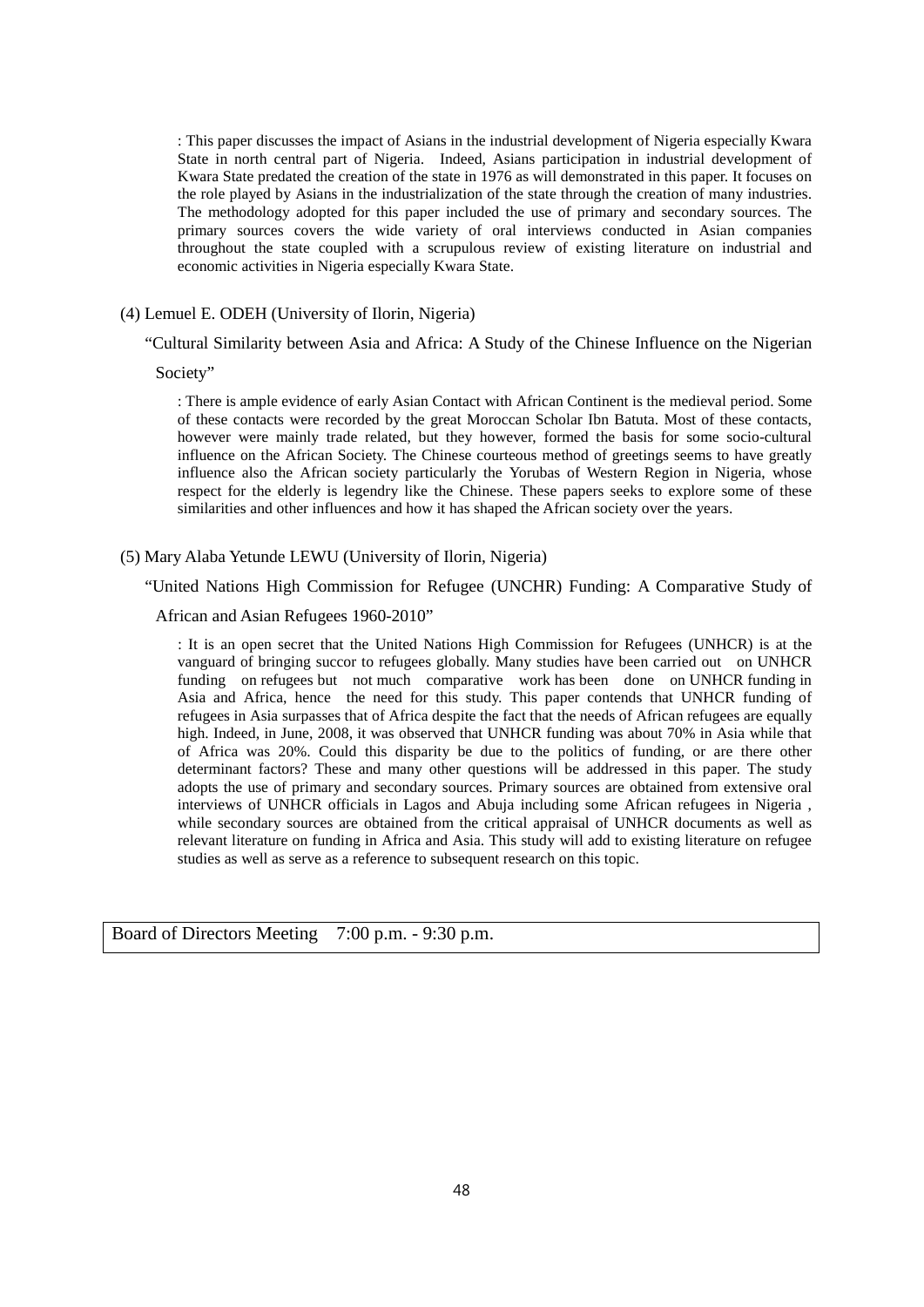# *Sunday, April 29th*

# **SESSION E.**

# **4/29/2012, 9:30** a.m. **– 12:00** a.m.

#### **▶E1. [Roundtable] Creating a Global Historical Data Resource**

: The problems in global society—in governance, socio-economic change, health, and human interaction with the environment—stretch across regions and disciplines. The social sciences, though sophisticated in analysis of contemporary societies, continue to work within regional and disciplinary boundaries. Advances in social theory and information technology bring a substantial opportunity to develop data and theory at global scale and in the substantially long run, over several centuries. The interdisciplinary Collaborative for World-Historical Information & Analysis (COWHIA) works to combine untapped social-science resources with historical data to create new knowledge and global scientific institutions. The Collaborative is working to create a resource that will generate systematic and continuously growing historical documentation of human society and engender analysis up to the global level; it will apply the power of emerging information and spatial-temporal-analytical tools to grand challenges in the understanding of global social dynamics.

The Collaborative's objectives are i) to link social sciences to each other and to the principal problems in human society, at scales from the local to the global over the past four centuries and into the future; ii) to encourage a culture of data sharing among social scientists; and iii) to develop a global, integrative repository and analytical framework supporting specific research projects on four domains of social life: human-natural interaction, development, governance, and social structure. Collaborative research will narrow the gap in global historical knowledge among these domains by linking four main categories of activity: i) the acquisition of data through solicitation, digitization, and documentation of existing collections; ii) the organization and integration of data in a distributed archive; iii) analysis via computation, modeling, and data mining; and iv) visualization of the temporal and spatial dynamics of analytic results.

In practice the Collaborative, made up of institutional affiliates, is led by an Executive Committee and a Director. Individually and in association with each other, the affiliates work to pursue the objectives of the Collaborative. Charter affiliates are those affiliated as of June 2011; other affiliates are welcomed as they meet the criteria for affiliation. Current work includes six overlapping projects: solicitation of additional affiliates and collection of major datasets along with the affiliations; creation of a research collaboration network to sustain connections among affiliated; the creation of a "demo" version of the archive through collaboration of the University of Pittsburgh and the Dataverse Network at Harvard University; a project linking health, environmental and demographic data for the United States from 1892 to 2000; ongoing discussion at the University of Pittsburgh on unification of social-science theory; and development of an academic journal focused on the project of creating world-historical information.

- Organizer: Patrick MANNING (University of Pittsburgh, USA)

- Chair: Bin YANG (National University of Singapore, Singapore)

Patrick MANNING (University of Pittsburgh, USA)

"The Collaborative on World-Historical Information & Analysis: A Plan of Action"

- Commentators: Bin YANG (National University of Singapore, Singapore)

Shigeru AKITA (Osaka University, Japan)

Sang-Hyun KIM (Hanyang University, Korea)

Anthony REID (Australian National University, Australia)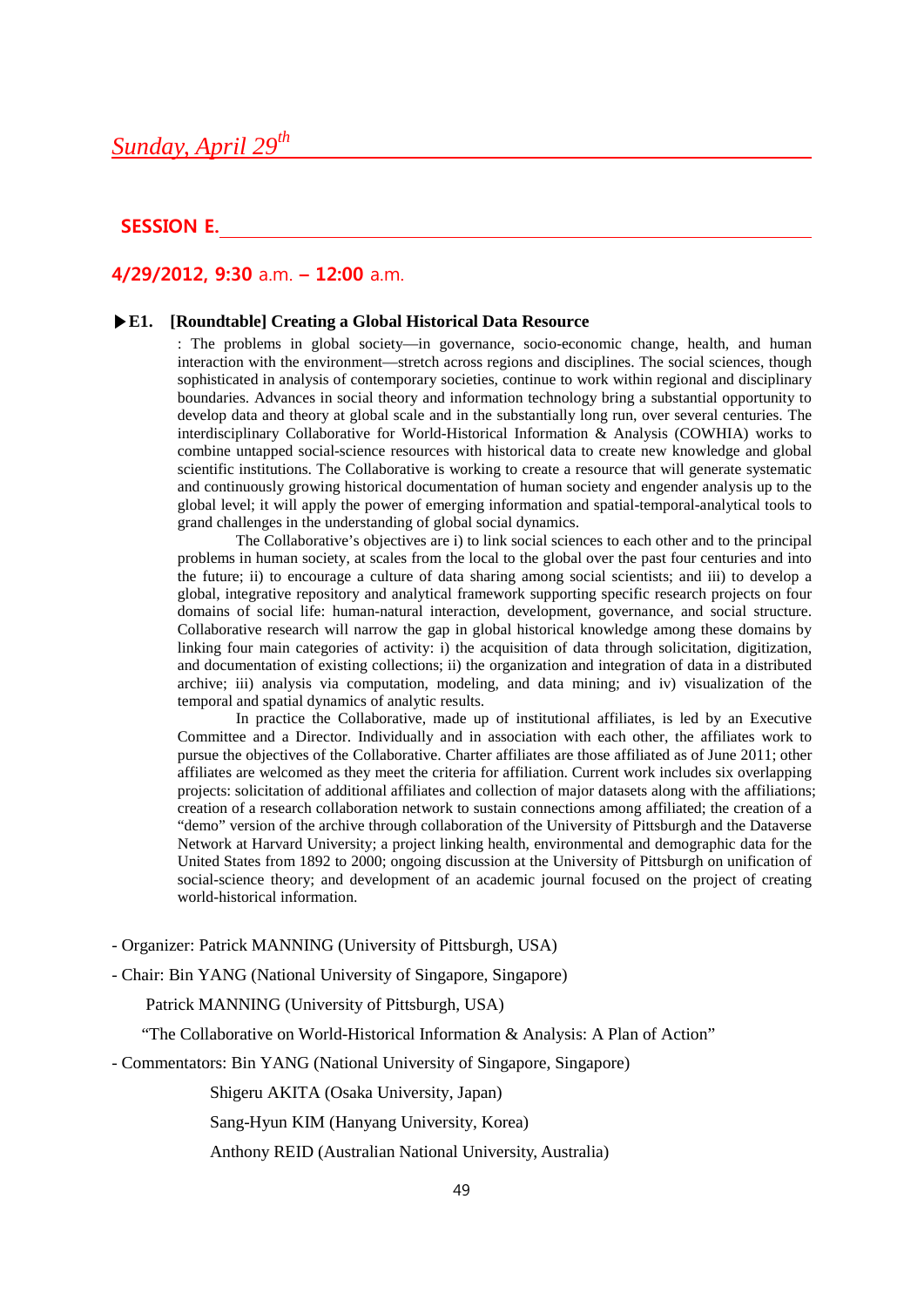## **▶E2. The Divergent Paths of Modern Engineers**

## - Organizer/Chair: Deok-Ho KIM (Korea University of Technology and Education, Korea)

- (1) Deok-Ho KIM (Korea University of Technology and Education, Korea)
	- "A Search for the Identity of the American Engineer: Between Professionalism and Business"

: The 1850 Census in the United States recorded that the number of civil engineers was roughly 2,000. After the Civil War however, America witnessed the so-called Second Industrial Revolution and an enormous increase in engineers. While there were only 21 technical and engineering schools in 1870, the number had risen to 110 in 1896. And the number of engineers had multiplied more than 19 times between 1880 and 1920. In a sense, this quantitative increase contrasted sharply with the relative scarcity of engineers in Great Britain and France. This case of an excess of engineers, I think, becomes a pivotal factor which could disclose the distinctiveness of the American engineer.

The second factor in considering the character of American engineers could be their relationship to big business or, to corporate capitalism in America. The relationship between the American engineers and corporate business was a big problem for the engineers. They had always conflicted with big business in how to get along until the end of the 19th century. As Daniel Calhoun insisted, in the last sentence of the book <The American Civil Engineer>, "a corporate America supported the engineer, sustained the engineer, and quite early defined his character."

However, some elite engineers were against this way of thinking. While Maurice L. Cooke(1872-1960) was a mechanical engineer, a Taylorite, and had worked for the secretary of the ASME for a long time, he played an important role in "the revolt of the engineers." Although he accepted elitism among engineers, he asserted that the division between engineer and business should be respected. He also maintained that engineers must be independent from the interests of big business. He believed that engineers should not be dependent on business, that they be professional in terms of being autonomous, democratic, and ethics-minded. Even though he suggested his ideas to these 'founder' societies, his action was in vain. He finally became actively involved in the American Association of Engineers(AAE) which was founded in 1915. Most members of the AAE came from rank-and-file engineers. With Frederick H. Newell (1862-1932) he helped to strengthen the AAE's activities.

The pivotal point is the balance between business and professionalism. If the engineer is a real professional he/she must be in a position which allows him/her to decide things independently. Unlike lawyers or doctors, the majority of the engineers in America were the employees of big business. In other words, they were industrial engineers. Because of the diverse strata of the engineering groups, the more they wanted to disclose their identities the more the conflict among them grew. Thus, American engineers had maintained their status of a "fragmented profession" as Monte Calvert asserted.

# (2) Eunkyoung LEE (Chunbuk National University, Korea)

"Imperial Telegraph, Domestic Electricity: the Growth of Electrical Engineers in Britain and the

#### Government"

: This paper aims to argue that different governmental approaches to telegraph industry and electrical industry in Britain in the 19th century resulted in the retarded emergence of electrical engineers in Britain. Britain is said to lag behind other countries in electrical industry. The Electricity Act in 1882, which placed restrictions in electrical power industry at its early stage, was often mentioned as a reason for it. This paper agrees that the 1882 Act had an effect to discourage the electrical power industry during the 1880s and consequently the emergence of electrical engineers. But it also argues that the successful submarine cable enterprise had its impact on the retardation of electrical industry.

First, telegraph engineers in Britain dominated the profession dealing with electricity much longer than in other countries due to the successful submarine cables. With strong support from the government which needed efficient communication with the colonies, British companies led the world submarine cable market until, at least, 1914, absorbing a lot of human and financial resources. British telegraph engineers established the Society of Telegraph Engineers in 1871. Reflecting the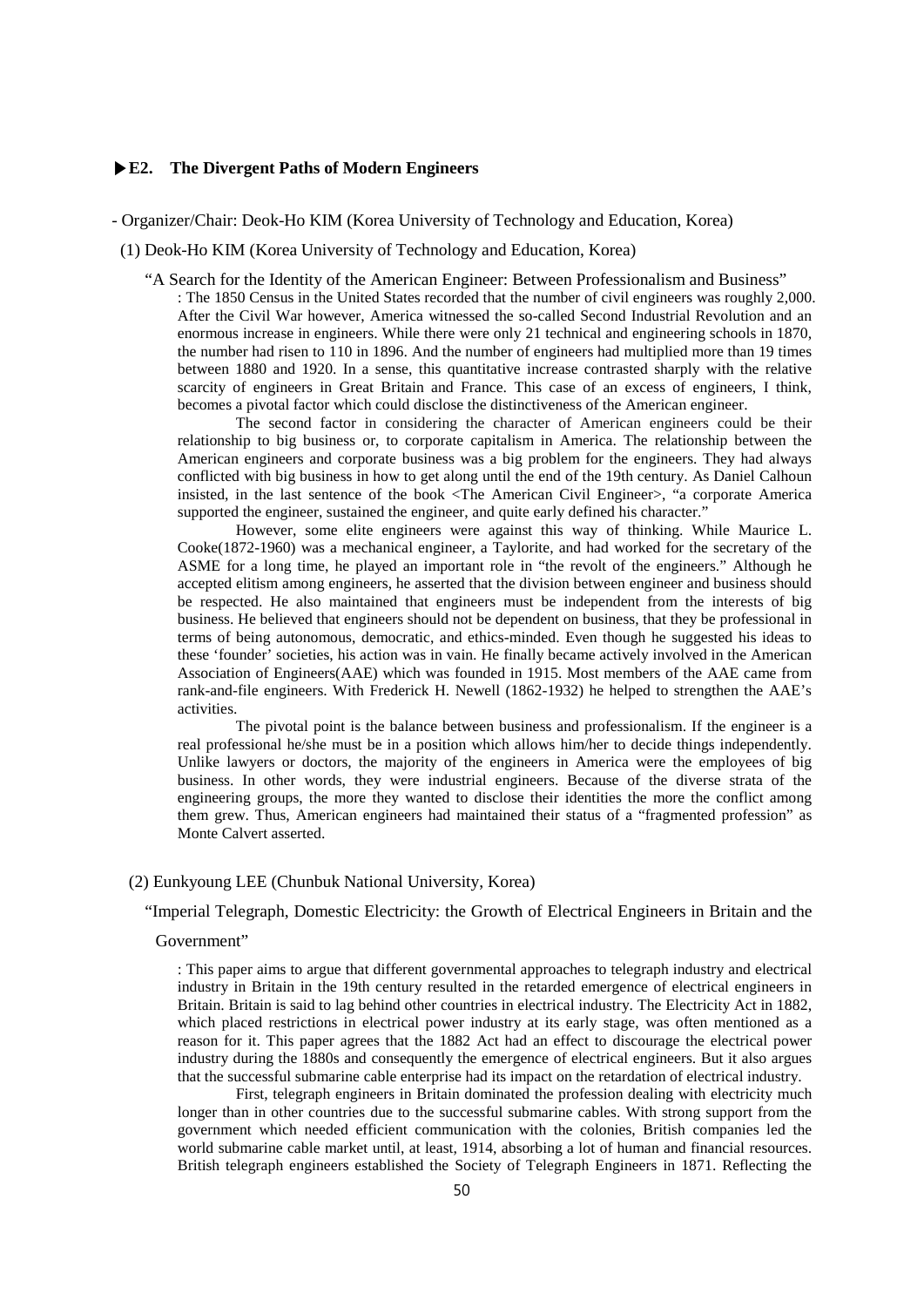interest in science of electricity among its members, they changed the title into the Society of Telegraph Engineers and Electricians in 1880. However, except a few scientists, most of STEE members were telegraph engineers trained through the pupilage or apprenticeship.

Second, the 1882 Act did not allow monopoly or oligopoly in electrical power supply because electrical power was regarded as a public utility like gas. As a result, British companies in electrical industry were small and less lucrative than submarine cable industry before the Act was amended in 1888. Engineers working in electrical industry recognized themselves as professional but different from telegraph engineers. But it was difficult for them to make themselves fully represented in the society even after the title was changed into the Institute of Electrical Engineers in 1887; they were relatively young and a small group compared with many established telegraph engineers who dominated the IEE; only a few universities began to provide electrical engineering education during the 1880s.

It was only after 1896 when electrical engineers could participate in the Council that IEE became a professional organization for electrical engineers. It was due to the rapid growth of electrical industry and accordingly electrical engineers since the revision of the Act in 1888. Increasing higher education in electrical engineering also contributed the formation of electrical engineering as a profession. As a result, 80% of IEE members were working in electrical industry like power and electrical traction in 1911; contrastingly, in 1890, 80% of IEE members were from telegraph and telephone.

## (3) Kwan Soo LEE (Dongguk University, Korea)

#### "Changing Meanings of "Science": Chemical Engineering in America"

: Some recent literature shed some new lights on the history of engineering and technology., hence science technology relationship. David Edgerton emphasized that engineering is primarily not about innovation but about maintenance, repair and improvement. Leo Marx related that "technology" came to have current meaning only at the late half of  $19<sup>th</sup>$  century.

These enable critical assessment on many American technologists' aspiration for "science" from the early  $19<sup>th</sup>$  century. Roughly speaking, "science" of the Ante Bellum era seems to denote some knowledge of nature which is advanced, organized (systematical compiled) and *useful*. Justifications of R.P.I., Franklin Institute and even the vision of Henry Morton (founding president of Stevens Institute) exemplified this tendency. In this meaning, "science" does not prefer "shop culture" or "school culture". Elite mechanics, many of whom were shop owners, were indeed "philosophical" as Bruce Sinclair once called.

Robert Thurston's drive to thermodynamics and many speeches denoted new turn toward "school culture" and new interpretation of "science". Compared to the interpretation of his father's generation, the later meant more mathematical, abstract and given from without (away from shops, from *Europe* and from science labs.).

However, famous American contributions of the early  $20<sup>th</sup>$  century seem rather different from Thurston's drive. Taylor's Scientific Management and *American* discipline of chemical engineering. Frederick Taylor was the protégé of Sellers family and the prince of shop culture old boy network. His Scientific Management was resulted from systematic analysis of shop practice. In the same light, A. D. Little and W. Walker's unit operations and new chemical engineering education system was based on systematic analysis of many (not just chemical) industrial practice rather than the advancement of chemistry.

If these observations stand, we should pay more detailed attention to the subtle differences of the meanings of "science" and "technology" in comparative histories.

# (4) Jin Hee PARK (Dongguk University, Korea)

"The high industrialization and the status of electrical engineers in Germany 1880-1920"

: With the development of electrical industries during high industrialization, the whole number of electrical engineers grew rapidly and a differentiation of social status of engineers was observed. More and more electrical engineers were employed by electrical utility and electro-mechanical companies. While most of civil engineers served in the states before the 1880s, the major group of electrical engineers found their jobs in industries. The share of engineers who were employed in public offices of states had been decreasing during this period. As a result, it was not unnatural that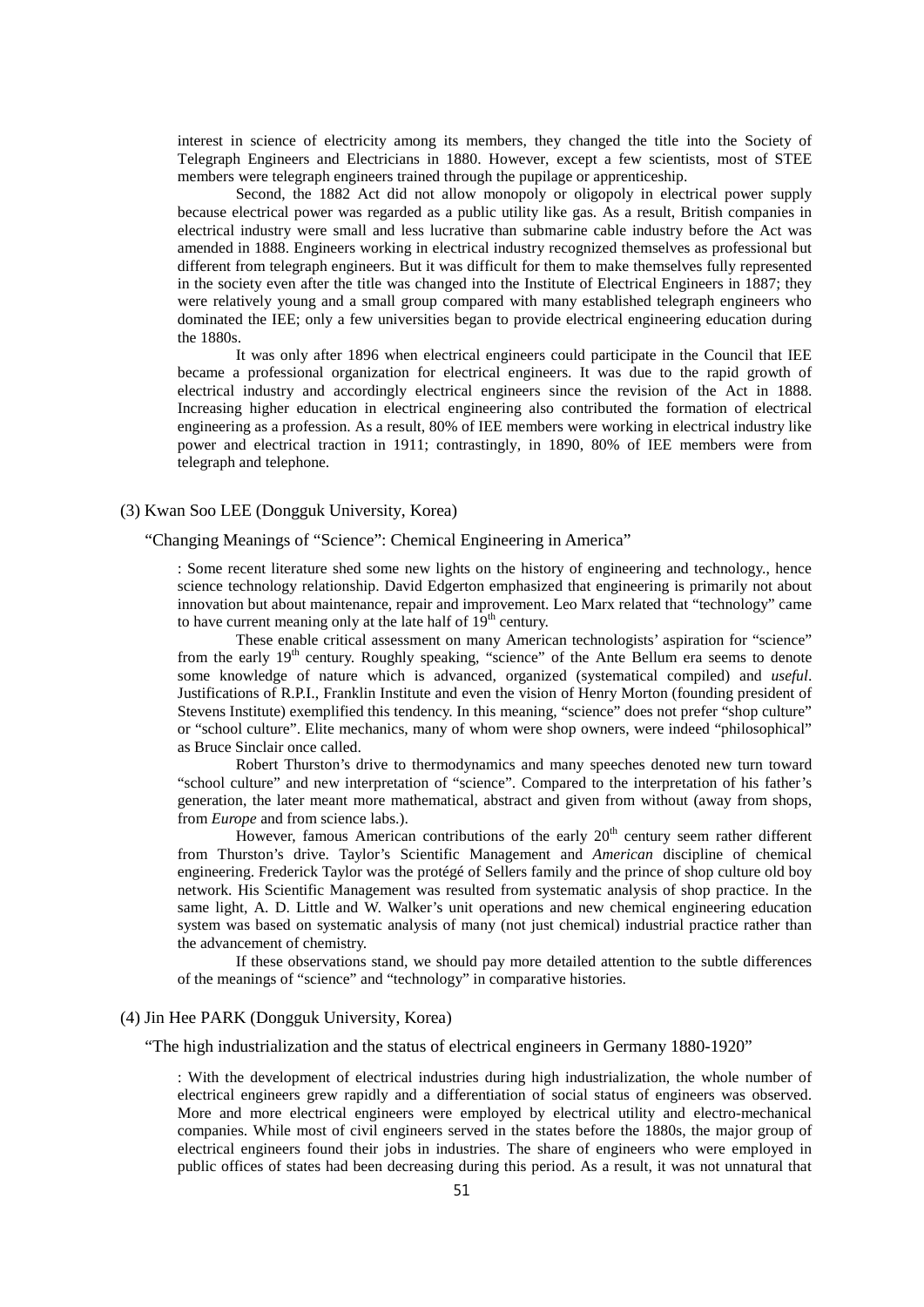the electrical engineers identified themselves with an industrial engineer and an employee.

The analysis of obituaries in the journal of Elektrotechnische Verein showed that 199 electrical engineers worked in private industries from 1880 to 1914, while only 47 engineers were recruited as a public official. According to one survey, 41.4% of 1668 engineers employed in electrical industries of Great Berlin took theoretical courses of electricity in Technische Hochschule(TH) or graduated THs. During this period, ca. 2500 engineers who were trained in TH occupied the position of industrial engineer in electrical companies. The share of electrical engineers who graduated universities among the whole electrical engineers was low. With increasing number of electrical engineers, the academic title of Doctor or Diplom made the social status of engineers different. The electrical engineers with the title of Diplomingenieur could be paid more than those without the title

The education of engineers in TH had put more attention on practices than on theory, which could be attributed to rapid development of electrical industries in Germany. The important duty of professors in TH was put on transferring new knowledge and practical experiences in electrical industries to students. To prepare the Diplom-examination, students in TH were obligated to take one year practice in factory. Since the 1890s professors with industrial careers were more preferred in TH, because their experiences could help students to be more adaptable in the fields of electrical industries. For the purpose of industrial engineer training, THs should be equipped with electrical laboratories where students could get field experiences. In this way, THs could provide industries with reliable engineer powers.

What made the german engineer school system different from that of other countries was the dual education system. With the response of criticism to higher theorization of TH, the states founded Technische Mittelschule which were intended to train students as field engineers. The courses of TMs were structured more practically in comparison to THs. The advancement of electrical industries in Germany was attributed to this dual education system.

## (5) Nae Joo Lee (Korea Military Academy, Korea)

"The Growth of Modern Engineer in Britain, 1870s-1920s: Focusing on the Field of Chemical

#### Engineering"

: The purpose of the paper is to survey the early history of chemical engineering in Britain in term of how and why chemical engineering emerged as an independent modern profession and how chemical engineering settled in the higher education level as an independent discipline from the late nineteenth and the early twentieth centuries(up to about 1922). It also deals with its relation with chemistry and the influence on its growth of industrial demand. For the fulfillment of the purpose the position of chemical engineering in public discourse at Imperial College is discussed, together with the process of the creation of the Institution of Chemical Engineers in 1922.

The paper particularly draws on findings from the response and role of some key actors such as George E. Davis(1850-1907) and J. W. Hinchley(1871-1931) within the interest groups - chemical industry, university and government- in relation with the development of chemical engineering. In short, it is an introductory work to investigate the early historical process of professionalization and academization in the field of chemical engineering in Britain. It will be shown in the conclusion that the developmental dimension of chemical engineering in Britain is different from those of other industrial countries such as Germany and the United States.

In the field America and in particular Germany achieved rapid development. For America chemical engineering relatively easily became the formal education curriculum of university level and began to produce professional manpower for the industry, mainly through the active support of industrial community. For Germany the federal state made a key role to develop the field of chemical engineering since the late 19th century. With the state's support the chemical industry could be kept a close inter-relationship with the academic field.

Why was Britain so slow in professionalizing and academizing the field of chemical engineering even though she was the first starter? For Britain there were little co-relationship among the related interest groups and above all the lack of the governmental support exclusive of the wartime period. As a result, in Britain the field of chemical engineering had been developed through the devotional efforts of small number of individuals such as Davis and Hinchley. In some sense it might reflect the traditional character of the British society which emphasized the importance of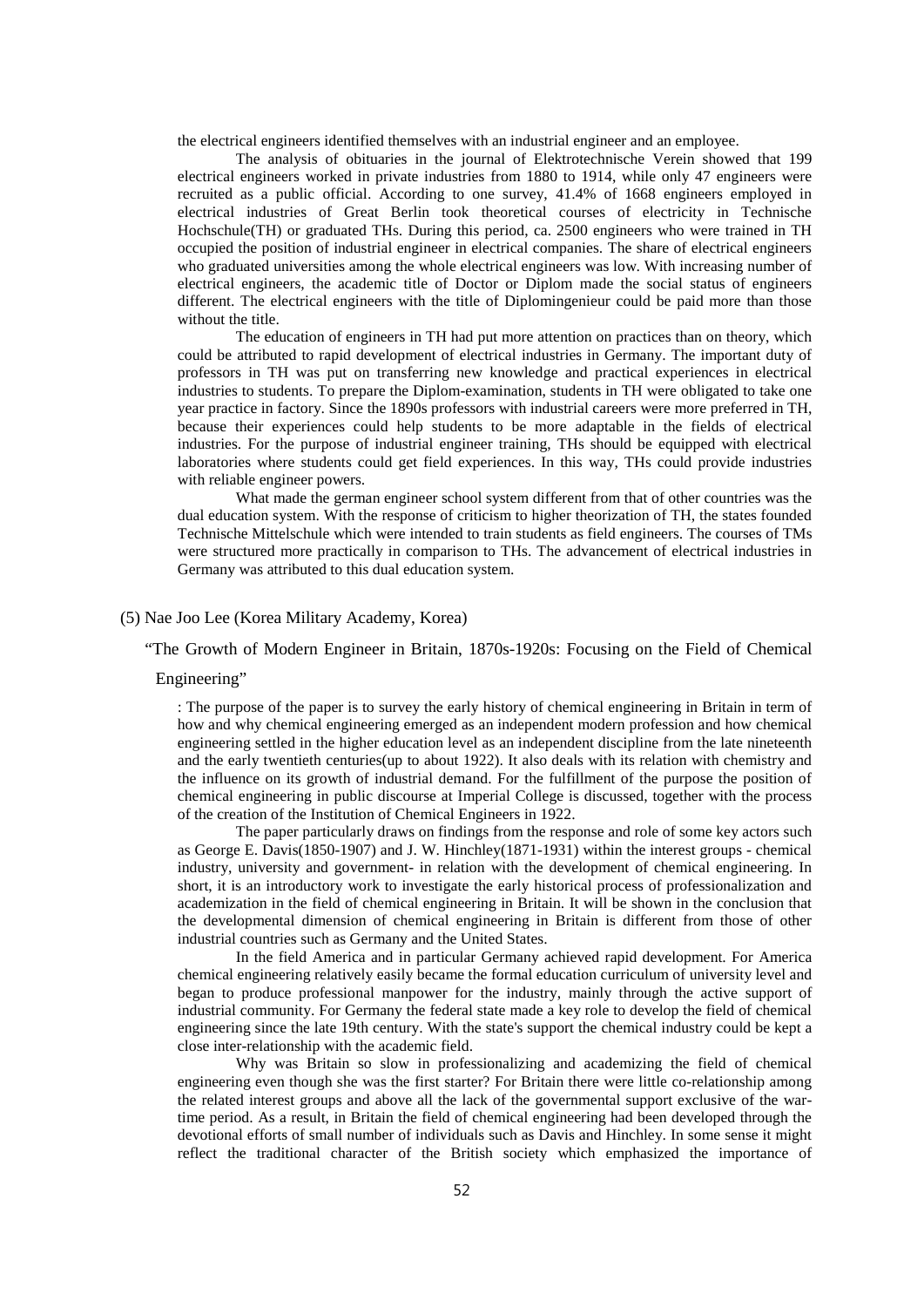individualism rather than collectivism.

# **▶E3. The Roles of Trading Diasporas Combined with World Religions in the Proto-global Exchange Network of Pre-modern Eurasia**

- Organizer/Chair: Eivind Heldaas SELAND (University of Bergen, Norway)

(1) Eivind Heldaas SELAND (University of Bergen, Norway)

"Christianity and Diaspora Trade on the Indian Ocean before Islam"

: The role of religion as an identity marker and a cohesive element in the formation of trading diasporas along the maritime and overland trade routes connecting Asia, Africa and Europe has been demonstrated with regard to Islam, Buddhism and Judaism. In this paper I will argue that Christianity played a comparable role in the western Indian Ocean and in western Asia before the rise of Islam in these regions. The pattern of Christian communities around the Red Sea and Indian Ocean in this period closely resembles the pattern of known trading connections based on the monsoon winds. Missionaries, religious officials and Christian laymen figure as travel companions of long distance traders, and early Christian literature sheds light on otherwise poorly documented trade in late antiquity. That faith followed trade is hardly surprising in itself, but the material also points toward merchants being part of Christian communities at a time when Christians probably still constituted a minority in the Mediterranean. Here I suggest that the establishment of Christian (and other) trading diasporas on the Red Sea and Indian Ocean the pre-Islamic period, can be interpreted as organisational solutions to the challenges of safety, information and credit connected to long distance maritime trade.

(2) Mie NAKATA (Kansai University, Japan)

"The Creation of New Buddhism Principle in Tang China and the Diaspora of Central Asians during the Latter Half of the Eighth Century"

: Central Asians from areas such as Sogdiana, Tokharistan, and Kapisi began moving East due to oppression by Islamic power, which had gradually approached Eastern countries, and they finally arrived in Tang China in the middle of the 8th century. Eunuchs who grasped political initiatives in the Tang empire merged these immigrants from Central Asia as well as non-Han people from Hebei, Hexi, and Shuofang into the Imperial Guards that they controlled in order to strengthen their military influence. In addition, there were non-Han people who merged into the Buddhist circle in Chang'an, which had connected with the eunuchs and Imperial Guards. Under these circumstances, the eunuchs, Imperial Guards, and Buddhist circle were receivers of the non-Han people in Chang'an city after the An Shi Rebellion. This group of people operated the translation of the fan-ben liu boluomiduo jing sutra. In order to compete with Tibet, the Buddhist circle endeavored to outfit itself with the newest Buddhist principles with support from the eunuchs and Imperial Guards. By doing so, it attempted to offer protection to the nation through the magical power of Buddhism, in addition to that of the army through physical military force. Moreover, the group of eunuchs and the Imperial Guards had won many Nestorians over to their side since the An Shi Rebellion. The translation of the hu-ben liu boluomiduo jing sutra that had operated before that of the fan-ben reflected such religious situations within the groups of the eunuchs and Imperial Guards.

## (3) Bo JIANG (Chinese Academy of Social Sciences, China)

"Mazu: The Goddess of Maritime Trade in Eastern Asia"

: Mazu (March 23, 960- Sept 9, 987) was born at Meizhou Island located in southeast China. After she was died in the age of 28, she was worshiped as the guardian angel of the fisherman in Fujian area and maritime trade ships departed from Fujian ports.

With the blooming of maritime trade and the development of powerful Fujian trader group, Mazu had been giving the honor titles conferred by the emperors since 12TH century. In 1156 A.D,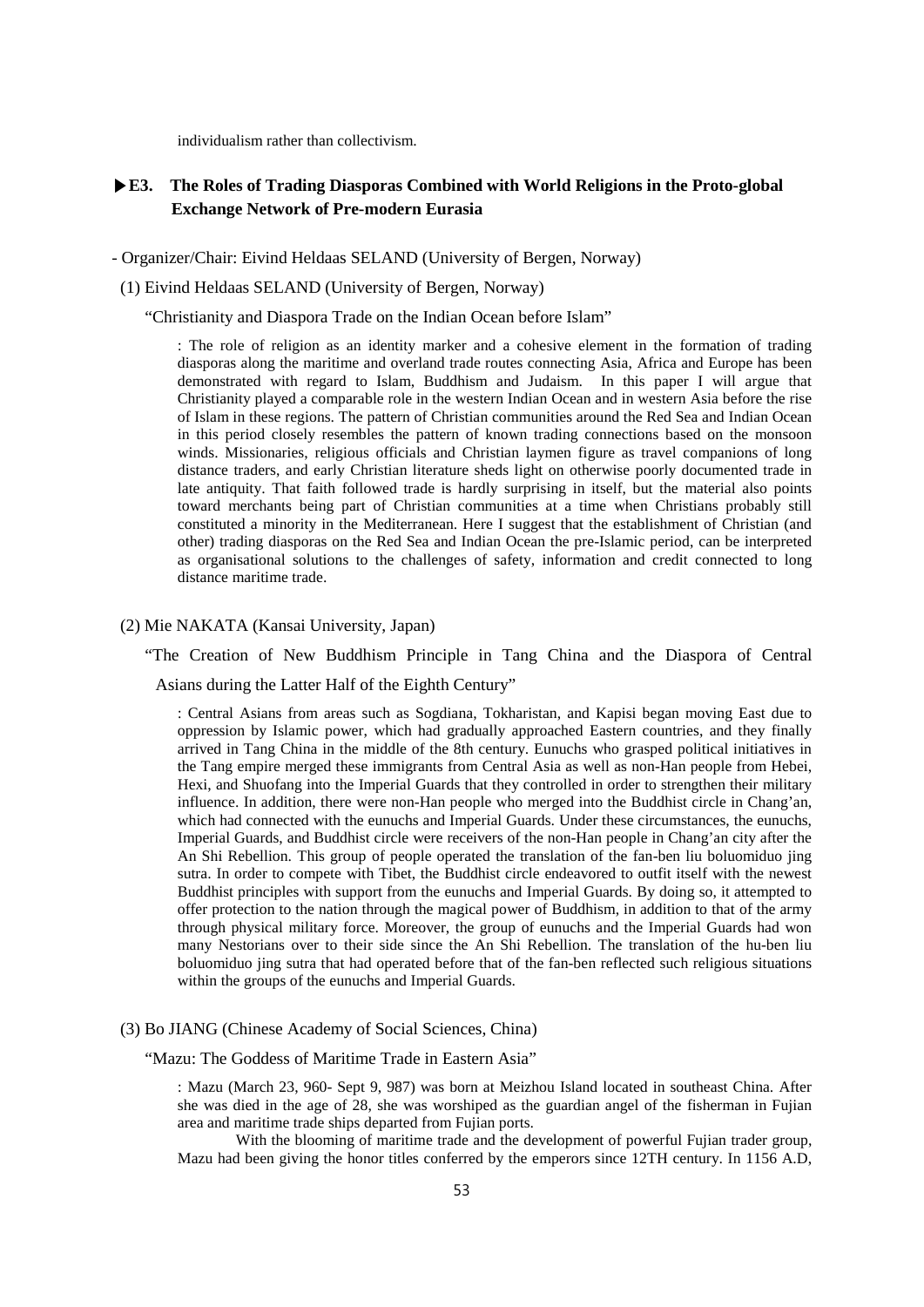Mazu was firstly given the title as "Deity Lady" (fu-ren) by Gaozong Emperor of Southern Song Dynasty. Then, she was successively awarded the titles like "the Concubine of the Sky" (tian-fei), "the Empress of the Sky", and finally, "the Sacred Goddess of the Sky" (tian-shang sheng-mu), by the follow-up dynasties of Yuan, Ming and Qing empires. The worship of Mazu gradually developed from provincial ritual practice into state-level ceremony. With the movement of Fujian trader groups, this worship gradually spread from the original Fujian port cities and islands to the whole coastline of China mainland, firstly reached the port cities of southeast China, then up north to port cities like Dengzhou. Particularly, with the flouring of overseas trade, the Mazu worship spread even further to southeast Asia (Vietnam, the Philippines, Indonesia, Malaya, etc.) and northeast Aisa (Japan). At the same time, there existed a ceremony called fen-ling (means "separating temples"), which was held by the overseas traders at their hometown Mazu Temples aiming to invite Mazu from the hometown temple to the new ones established at the colonial port cities.

Based on the archaeological investigation of Mazu temple sites in Meizhou, Quanzhou, Macao, Penglai, etc. we can trace back into the history of Mazu worship and the movement of the Fujian trader groups. This study will shade new lights on the research of maritime trade activities.

## (4) Masaki MUKAI (Osaka University, Japan)

"Supra-regional Contacts and the Diaspora of Hybrid Muslims in the South China Sea during the

 $10^{th}$ -15<sup>th</sup> Century"

: In this paper, I will discuss the role of "widely dispersed but mutually interconnected communities" of hybrid Muslims using the concept of "trade diaspora" (or "diaspora"). This concept can enable us to understand the communities of hybrid Muslims that include Arab and Persian descendants who were partly mixed with Han Chinese and other indigenous populations, and historically originated from the region surrounding the South China Sea through commercial migration and voluntary conversion. In contrast to the popular usage of "diaspora," I do not emphasize their negative motive of persecution or desire to return to their homeland, but the continuity or successiveness of their widespread cultural tradition. During the early period, Arab and Persian traders were active and subsequently, Chinese traders became prominent. However, it is too simple to view these shifts as a result of the scrambles for a hegemonic position among rigidly distinct groups. Rather, it seems more like a gradual transition among mutually overlapping groups. During the Song period, Arab and Persian sea traders were active. Their offspring, Pu Shougeng, expanded their influence from the late Song to early Yuan dynasty. At the same time, the Western and Central Asians entered the coastal region and both of these groups mixed with the Chinese and generated "hybrid Chinese Muslims" whose knowledge and skill was used by Zheng He in the early Ming period. It can be said that this trans-periodic succession of the trans-regional groups during the long period from the 10th to 15th century was a continuous process of extending the maritime trade network and it paved the way for establishing the Asian trade system of the early modern period.

- Commentator: Wu GUO (Chinese Academy of Social Sciences, China)

# **▶E4. The Diversity of Interregional Exchanges in Southeast and East Asia during the Age of Commerce**

- Organizer: Kenji IGAWA (University of London, UK)

- Chair: Birgit M. TREMML (University of Vienna, Austria)
- (1) Kazuki YOSHIKAWA (Osaka University, Japan)

"Foreign Trade of Vietnam during the  $15<sup>th</sup>$ -17<sup>th</sup> Century"

: Most scholars studying Dai Viet (modern Northern Vietnam) from the fifteenth century to the seventeenth century, have underestimated the importance of its foreign trade, and consequently regarded Dai Viet as a unique exception among the commercial oriented polities of Southeast Asia in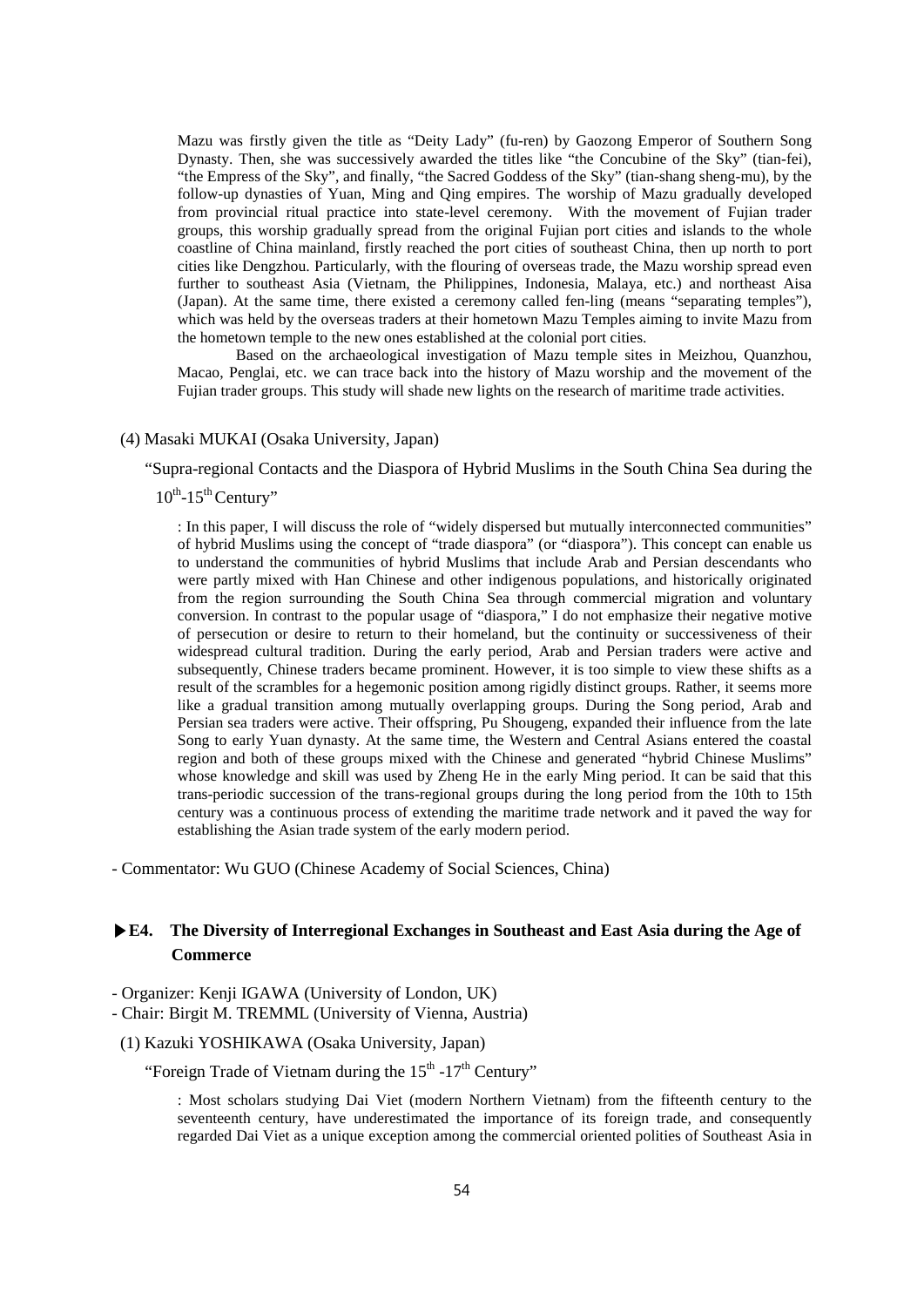the Age of Commerce. The purpose of this presentation is to challenge this conventional view, by reexamining the influence of foreign trade of Dai Viet during this period.

The foreign trade of Dai Viet is divided into two elements: a) maritime trade with South China, Japan and Southeast Asian archipelago b) overland trade with Southwest China and mainland Southeast Asia.

Vietnamese handicrafts such as silks and ceramics were exported via the maritime route to Japan and Southeast Asian archipelago during this period. Vietnamese high-quality ceramics such as blue and white were exported as far away as Egypt and Turk in the west. In the seventeenth century, because the Japanese and the Europeans came to present-day Vietnam to trade so frequently, Vietnamese foreign trade became dramatically active. For example, Vietnamese silk was in large quantities exchanged for silver from Japan. A constant inflow of Japanese silver contributed the development of Vietnamese commercial networks.

Through overland trade during this period, Dai Viet has constantly imported copper from Yunnan. Copper was crucial for Dai Viet to make guns and cannon, which enabled successful military campaign to Champa in the south (1471), and to Lan Sang in the west (1479). Additionally, during this period Dai Viet experienced the shortage of copper cash. In order to mint copper cash, copper from Yunnan was necessary for Dai Viet.

Thus, from the fifteenth to the seventeenth century foreign trade of Dai Viet was so active and its influence cannot be ignored on commerce, territorial expansion and monetary system of Dai Viet.

## (2) Kenji IGAWA (University of London, UK)

#### /Proxy Reader: Csaba OLAH (University of Tokyo, Japan)

"The Conditions of Regional Exchanges between Southeast and East Asia in the  $16<sup>th</sup> -17<sup>th</sup>$ 

#### Century"

: In the 17th century, we can image extensive trade exchanges from East Asia to Southeast Asia easily. Japanese Shuinsen, trade ships sent from Japan, had been to Southeast Asian towns to trade, bringing the permission of Tokugawa Shogunate. Wokou, pirate groups consisted of several ethnicities, was still active in circum China sea region, and the Society of Jesus had kept their network centering Macau even after the Edict against Christianity in Japan. The Spanish governor in Manila had sometimes planned to trade with Japan or others in this region.

On the other hand, in this period, the Chinese maritime bans system had been in force. In the first half of 16th century, Portuguese ambassador was rejected to begin public commercial relations with the Chinese court. Japanese tributary envoys had sometimes been unable to get access to the imperial capital because of their regulation for the tributaries. Ryukyu had driven wokou from their territory, and the Jesuit Luis Frois wrote that people in Korean peninsula had killed the crew of a Portuguese ship. Although Frois concluded that it was because they were barbarous, it does not express the essence of this incident. Obviously for some reasons, it happened because of the maritime bans system of this period.

Then, how was this contradiction, between the exchanges and maritime bans, solved? Strictly speaking, the regional exchanges themselves were not axiomatic in this period. The answer to this quite complicated contradiction will be given by focusing on Japan in the middle of 16th century.

## (3) Birgit M. TREMML (University of Vienna, Austria)

"Spanish Manila in Interregional Relations in Southeast Asia in the  $17<sup>th</sup>$  Century: Multi-linguistic

Challenges and Responses"

: It is a commonplace that pre-modern interregional traders adapted quickly to the challenges of communication by developing working languages. However we have no reliable knowledge on how communication challenges were met in other areas, for example in the administration of a multilinguistic trading environment.

Manila, as one of the major port cities in seventeenth-century Southeast Asia, became such a multi-linguistic environment after 1571 – thanks to flourishing trans-Pacific and South China Sea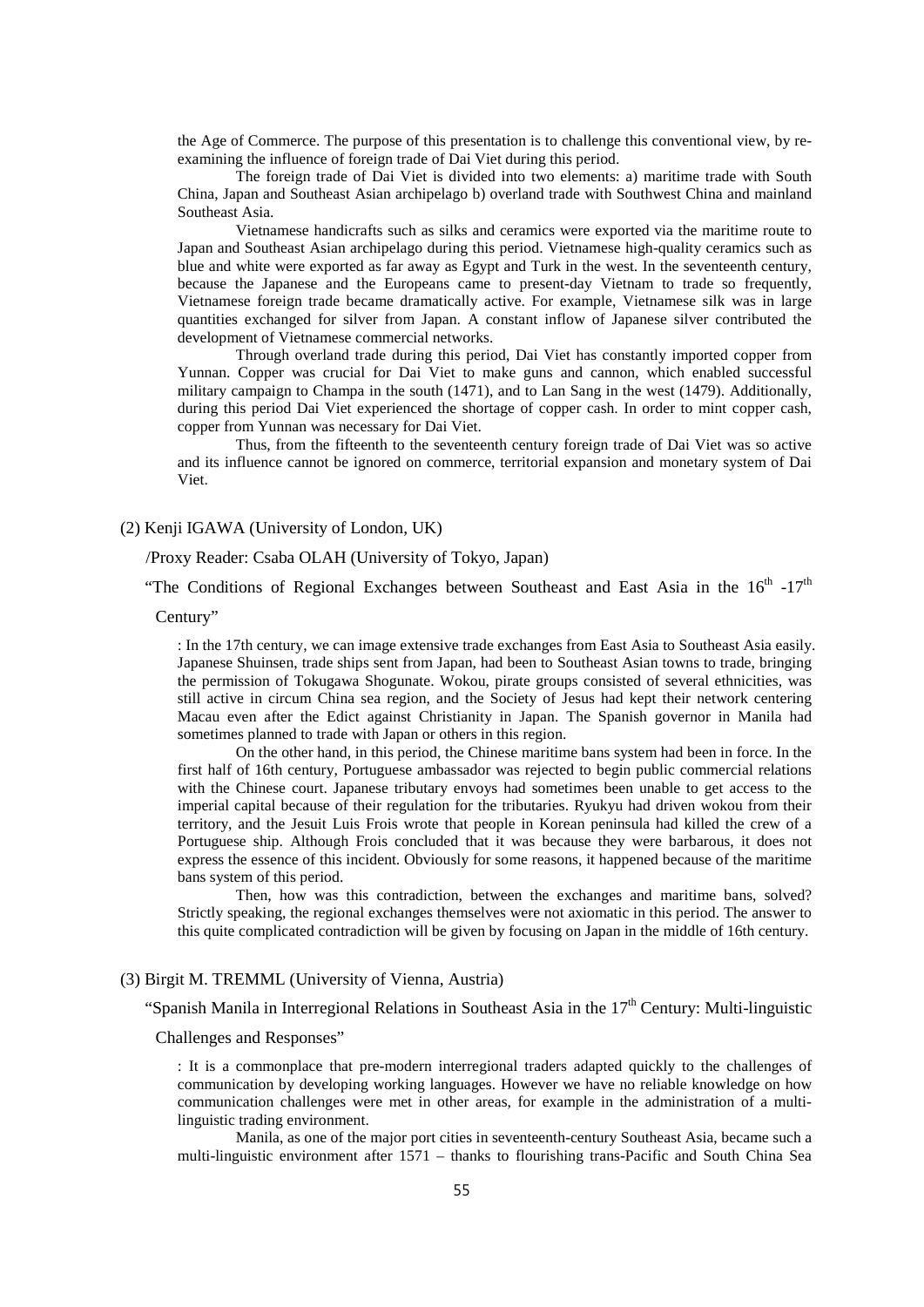trade. Therefore it serves as the perfect spot for studying intercultural communication patterns in which global players had to find ways to negotiate beyond familiar cultures and languages.

Our task here is to reach an understanding of the various levels of language use and communication problems in light of complementary and competitive interests for hegemony and trade monopolies in the South China Sea. In doing so we also have to take into account that we are dealing with a period when language came to play a crucial role in the imperial design of the Castilians and the East Asians likewise. Hence, this topic allows us to re-visit the role of the Spanish, Chinese and Japanese on the Manila market during the first half of the seventeenth century. To extensively sketch the impact of language on their connected histories we have to read relevant primary sources of early modern foreign relations against the grain. Rather than simply contrast the competing narratives of misunderstanding versus cultural empathy and appropriation, this presentation seeks to re-evaluate early modern reality.

## (4) Susumu AKUNE (Kyoto University, Japan)

"The Society of Jesus and the Kingdom of Laos: A New Propagation Field in  $17<sup>th</sup>$  Century

Southeast Asia"

: In 1614 the Tokugawa government began a nationwide persecution against Christians and expelled European missionaries to Macao and Manila, aiming at establishing a non-Christianity nation. In this situation, from 1615 until 1646 the Japan Province of the Society of Jesus undertook a new enterprise in the following seven Southeast Asian regions, in chronological order: Cochinchina, Cambodia, Siam, Tonkin, Hainan, Laos and Makassar.

This presentation aims to solve how various people in Laos of the Theravada Buddhism kingdom reacted against Christianity, a new European religion, and what kind of strategy the Jesuits exercised in its propagative activities.

Taking a brief look at the preceding studies, we notice that the Jesuits' unpublished, Portuguese written reports which treat their propagation in 17th century Southeast Asia have not been utilized fully despite their substantiality. In this presentation I intend to solve the problem by utilizing this sort of documents. I also try to depict the propagation, mentioning political and religious situations, and foreign policies both in Laos and in the adjacent kingdoms.

Through negotiations between the Jesuits in Tonkin and the King of Laos in the 1630s, the propagation opened in 1642 and continued until 1648. During this term, despite accommodative strategies, such as editing Catechism in Laotian language, the Jesuits achieved little success, encountering denouncements by the Buddhist priests who regarded the Image and Catechism harmful to their Kingdom. In the early 1650s several Jesuits desired to resume the activities under the politically and commercially good relationship between Tonkin and Laos, however, this desire could not be practiced because of an announcement by the new King which forbade the infiltration of Christianity into Laos.

What I will show in this presentation will contribute to the comparative study on the Jesuits' activities in 17th century Southeast Asia.

## **▶E5. Transactions and Cross-Cultural Understanding**

- Organizer/Chair: Meung-Hoan NOH (Hankuk University of Foreign Studies, Korea)

(1) Hyong-In KIM (Hankuk University of Foreign Studies, Korea)

"Differences and Similarities in Cultural Patterns of Korea and U.S."

: This paper intends to search whether there are any similarities and differences in cultural patterns of the U.S. and Korea. My previous research aimed to find more of differences in the characteristics of the two countries' culture. In the process of research I have done, I found that there are some commonalities that we easily bypass in the fabrics of the two culture. This paper tries to analyze what they are and why that happens looking various historical events that pertain such qualities.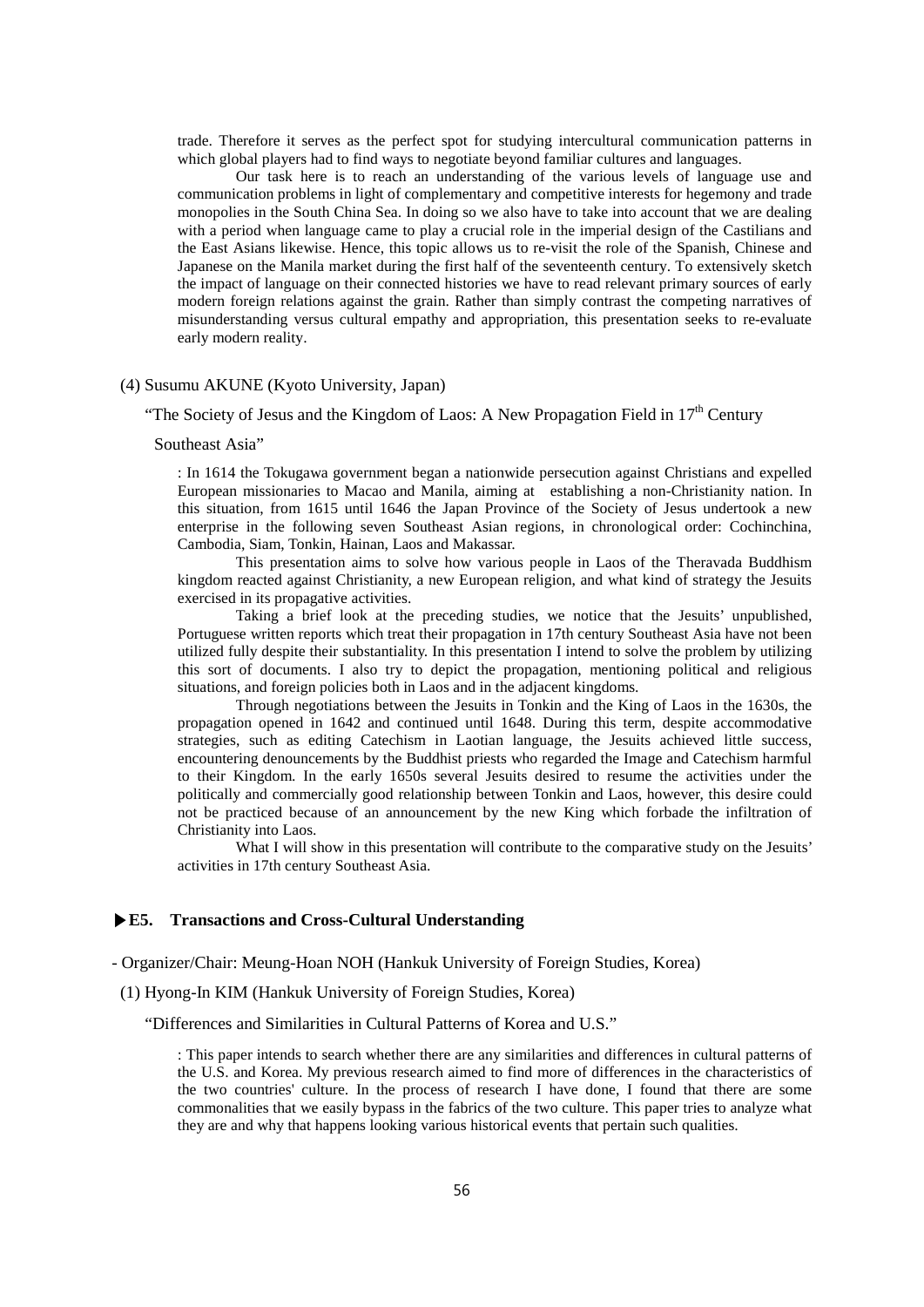## (2) Ji Young KIM (Sogang University, Korea)

"The Activity and Situation of the Ethnic Germans in Hungary during the First Half of the

## Twentieth Century"

: The topic of this paper is the activities and situations of Germans in Hungary during the first half of the twenty century.

The settlement of Germans in Hungary consists of three phase. First, during the era of King Arpad, Germans or so-called 'Saxons' coming from various parts of Germany to the foothills of the Southern Carpathian Mountains, in the area known as Barcasag. The second phase of settlement is the one that was initiated by the Viennese Government after the cessation of Turkish occupation; the Turkish era of devastation which left vast territories uninhabited and uncultivated in southern Hungary, in Transdanubia, and in the area surrounding the capital city. In these uninhabited areas the Austrian Government settled several hundred thousand Germans from the Schwarzwald (the Black Forest), from the Rhine bank, and from Alsace. The third phase is that German settlers slowly drifted into Hungary from the neighboring Tyrolean, Carinthian, and Styrian regions of Austria. They were usually called "Schwabians" (or as the Hungarians spell it "Svab") but they also had their own local names which varied with the area. According to the 1920 census data, there were 551,600 ethnic Germans living within the Hungarian limits as set by the Treaty of Trianon. Under the leadership of Transylvanian Saxon Dr. Gustav Gratz, the 'Ungarlandisch-Deutcher Volksbildungsverein Transylvanian Saxon Dr. Gustav Gratz, the 'Ungarlandisch-Deutcher Volksbildungsverein (German-Hungarian People's Educational Association:U.D.V.)' was formed in 1924. This organization first worked in the interest of developing a German-Hungarian understanding and also promoted culture and professional knowledge. It insisted upon the revisions of the peace treaty until it fell into the clutches of the Third Reich in the early 1930's. The German press at that time wrote about the oppression that the ethnic Germans were subjected to in Hungary.

I will discuss about the third phase of German migration into Hungary in this paper.

#### (3) Ji-Bae PARK (Hankuk University of Foreign Studies, Korea)

"Russian Exports and Imports, 1800-1825"

: Many scholars thought that Russian entry into European-World Economy occurred only after Peter the Great's ruling. It is true, in the early eighteenth century when Peter governed, Russia enlarged its volume of exchange in goods with Europe enormously and systemized its government structure following European style. Nevertheless, certain amount of its exchange with Europe had existed before the Peter's Age. This paper examines physical and cultural exchange between Russia and Europe during the period from the late 16th to the early 18th century and, thus, tries to demonstrate how much Russia had entered into the system of Western Europe-World economy before the age of Westernization appeared under Peter in the 18th century.

Firstly, I would trace back historical events that Russia had contact with Europe. Although Russia was occupied by Mongols, its connection with Hanseatic Alliance centered around Novgorod had continued. As Hanseatic Alliance began to be weakened and Northern European nations gained power, Russia came to contact Western Europe through such Swedish ports like Riga and Narva. Russia also pursued trade with England and Holland directly through Arkhangelsk, the port opened in the area of the White sea.

Secondly, I would examine which items Russia traded with Western Europe in the 16th and 17th century. Russia mainly imported such European things as wine, wool, and books and in the early period it exported mainly fur but gradually hemp and wood for ship stores. By examining such activities closely, I could hopefully find what kind of material exchange was done between Russia and Western Europe.

Lastly, I would examine what kind of culture and things Russia accepted from Western Europe. Russia had traditionally a strong interest in military matters. It acquired new military techniques in the process of fighting against with the nomads. Besides, it accepted various kinds of court culture as the nation progressed. Way before the Peter, Russian court was exposed to Western style banquet. I would also examine to a certain degree how Western food and American crops harvested landed to Russia. Especially the introduction of potato into Russia contributed greatly to the increase of its population.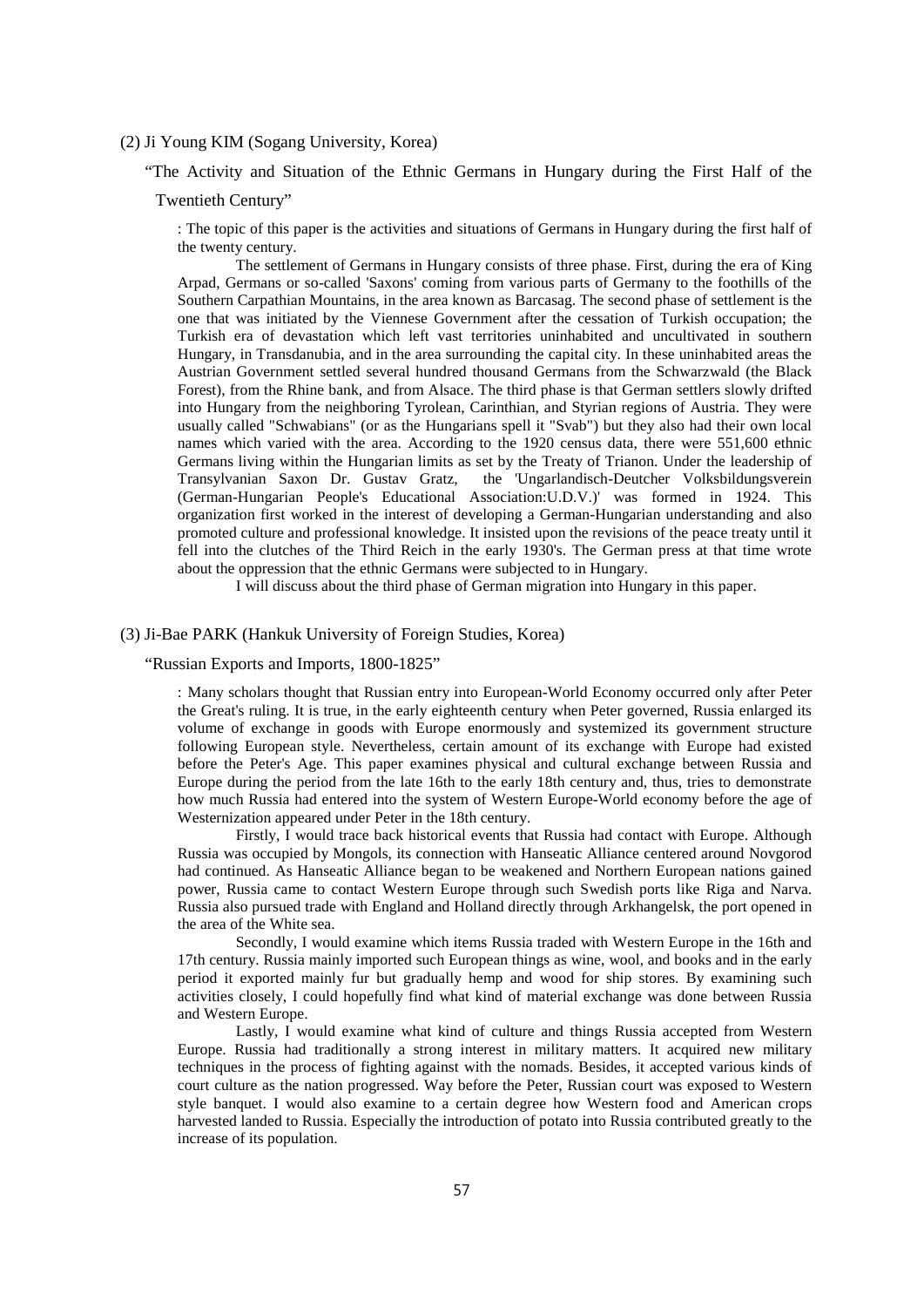#### (4) Klaus DITTRICH (Korea University, Korea)

#### "Europeans and Americans in Korea, 1882-1910: A Contribution to a Social History of

## Globalisation"

: With the conclusion of diplomatic and economic treaties between Korea and European and American states, nationals of these countries started to settle down in the capital and the newly created treaty ports from the early 1880s onwards. They came as diplomats, experts, merchants and missionaries. Doing so, they profited from new transport infrastructures, such as steamships, and were integrated in imperial power hierarchies in East Asia. This contribution addresses these individuals in the light of a social history of globalization. Based on English language periodicals such as The Independent, The Korean Repository and The Korea Review as well as various monographs, three crucial characteristics of the European and American community in Korea will be highlighted. Firstly, these individuals made up a truly transnational community. They came to Korea from far. Additionally, most of them had already spent some time in China or Japan and thus had experience in large parts of the East Asian region. They also came from diverse European and American backgrounds but had to live together in the foreign settlements in Korea. Secondly, Europeans and Americans in Korea formed a bourgeois community. As representatives of rather privileged social groups they showed off their status through specific forms of everyday practices and social intercourse. Thirdly, the migrants' perspective to Korea and the Koreans will be discussed. Whereas a certain feeling of superiority vis- $\ddagger$ -vis their surrounding was omnipresent, many of them also developed forms of allegiance with the Korean state.

#### (5) Meung-Hoan NOH (Hankuk University of Foreign Studies, Korea)

"Exchanges and Cooperations between West Germany and South Korea on Unification Policy:

Centered on the Cultural Differences and Understandings"

: There is documental evidence that the Embassy of the Federal Republic of Germany (FRG: West Germany) collected, inspected, and reviewed information regarding Korean South-North relations with diligence and caution. The embassy reported this information very promptly to the FRG Foreign Ministry in Bonn, where it was given immediate attention by the headquarters of the foreign services. They described the cultural differences between Germany and Korea. The Korean visitors to West Germany left the documents and writings about the cultural differences in relation to the unification task.

On the basis of these sources I will conduct the research of this title.

## **▶E6. Practicing Colonialism**

**-** Organizer/Chair: Michael KIM (Yonsei University, Korea)

(1) Michael KIM (Yonsei University, Korea)

"The Census Registration of Koreans in Manchuria: The Politics of Porous Borders and

Overlapping Sovereignties"

: Most Koreans who migrated to Manchuria during Korea's colonial period (1910-1945) were never officially registered in an official census anywhere. Therefore, they were not legally recognized entities in any nation-state, because they had migrated away from Korea before the creation of a modern state with the capacity to conduct a comprehensive census. Most Koreans in Manchuria had either declined or were denied registration with Qing China and the Northeast

Chinese government, but the situation changed rapidly after the establishment of Manzhuguo in 1932. Koreans had maintained their extraterritoriality status in Manchuria until 1936, when all Japanese and Koreans residents were required to naturalize. However, when forced to nationalize, Koreans had to prove that they had registration in colonial Korea otherwise they could not register with the Manzhuguo government and be eligible to own property and work legally. The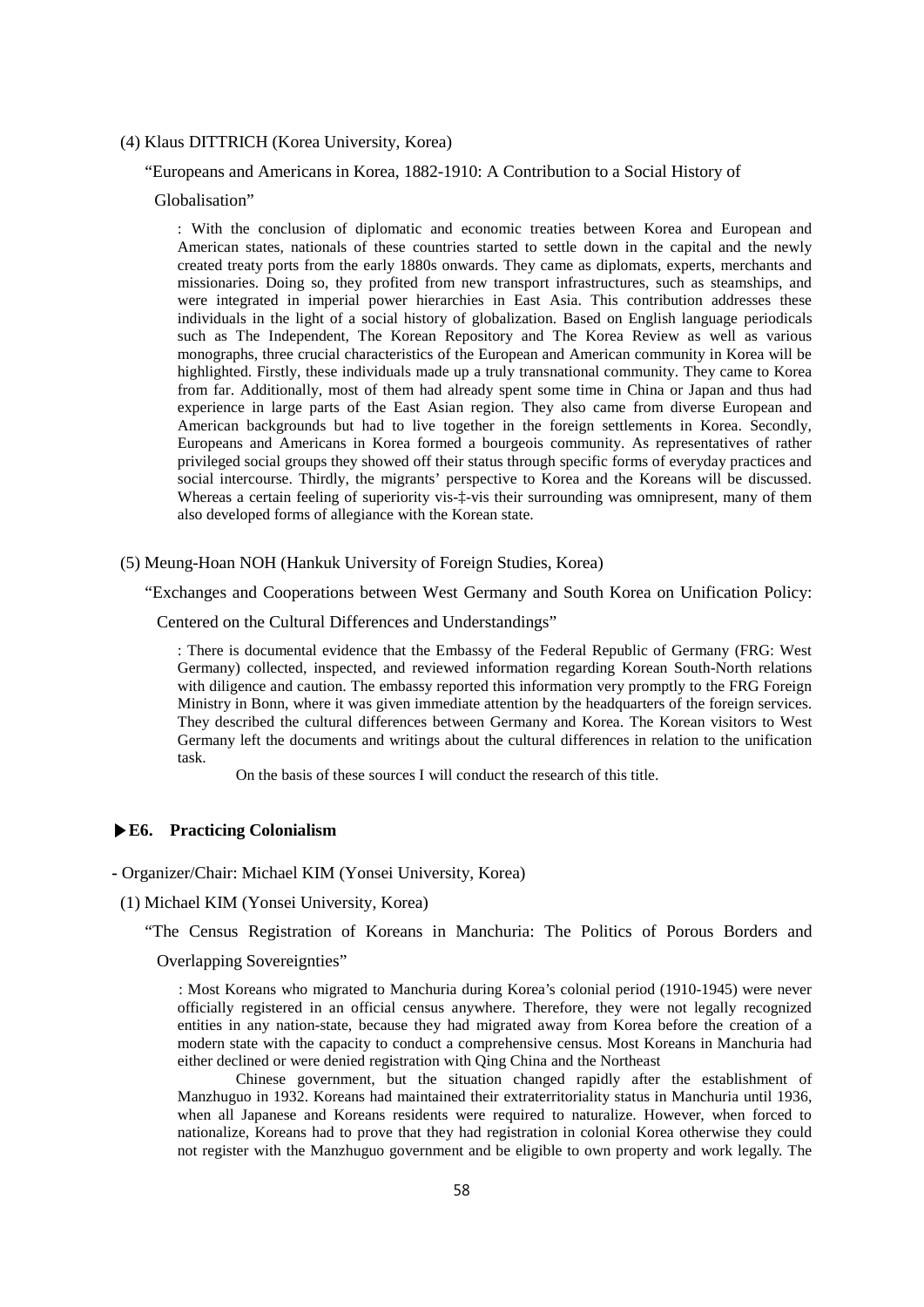registration of Koreans brought up numerous political tensions and problems in both Korean and Manchuria, which ultimately required the Japanese colonial government in Korea to undertake a complex overhaul of the colonial legal system and nationality laws. Through an examination of the legal status of Koreans in Manchuria, a fascinating window into colonial governance in Korea can be opened to reveal many of the essential practices of colonial rule that had to be modified to accommodate the overlapping sovereignties and jurisdictional authorities that emerged along with the rapid expansion of the Japanese empire in the 1930s and 1940s.

# (2) Paul TONKS (Yonsei University, Korea)

## "Colonial Knowledge and the Writing of World History: Patrick Colquhoun's *Treatise on the*

## *Wealth, Power and Resources of the British Empire*"

: This paper examines the shaping of global modernity through the lens of British colonial state formation and governmentality. It focuses on the later eighteenth and early nineteenth centuries, which saw the shift, in E.P. Thompson's famous phrasing, from a 'traditional' framework of 'moral economy' to the world of 'political economy' and the 'modern' relations of market capitalism. Specifically, it examines the writing of world history by the Scottish statistician and political economist Patrick Colquhoun. The paper seeks to evaluate how colonial discourses and forms of knowledge, particularly those centred on Asia, shaped British metropolitan understandings and experiences of global modernity.

The paper argues that studying the historiographically neglected commentator Patrick Colquhoun illuminates contested notions of progress in this revolutionary era for the emergence of the 'modern' world system constructed around 'free' markets and globalisation. Colquhoun achieved considerable prominence and renown in his homeland of Scotland. His subsequent career as a magistrate, campaigner and prolific writer based in London's commercial heartland of the East End, where a new urban working class shaped by the industrial economy and colonial trade presented huge challenges, spurred him to make a significant contribution to the theory and practice of policing the problems of poverty during the early historical development of 'modern' market capitalism. His ideas of progress and historical understanding of the world order contributed to crucial debates about both domestic and imperial policy in the late eighteenth and early nineteenth centuries.

## (3) Chad DENTON (Yonsei University, Korea)

## "Japanese Colonization *à la française*: Building a 'Model Village' in New Caledonia, 1892-1941"

: In 1913, a Franco-Japanese professor-turned-businessman by the name of Robert Charles Fouqué authored a guidebook for prospective Japanese emigrants to the French island colony of New Caledonia. Written in Japanese, the compact book argued that New Caledonia's climate, economy, and history made it an ideal location for Japanese settlement. Indeed, 3000 Japanese migrant laborers already lived there. Fouqué provided a detailed strategy based on the lessons of French imperialism for how the Japanese could establish a more permanent foothold on the colony: by encouraging trade, by sending Japanese women, and—most surprisingly—by sending Japanese missionaries. In so doing, Fouqué hoped that if "a Japanese model village [were] built in New Caledonia, the Australians and New Zealanders, who have been thinking that the Japanese are barbarous and warlike people, and have therefore excluded Japanese migration, might accept the real value of Japanese people and welcome them." Subsquent Japanese consular officials continued to report on the fortunes of this community throughout the 1930s.

This paper examines the origins, development, and ultimate failure of the Japanese government's attempt to build a "Japanese model village" in New Caledonia from 1892 to 1941. A bibliographic survey of the French-language literature on colonialism available in Japan at the turn of the century shows the source material available for men like Fouqué. A close reading of his guidebook, as well as others like it, show how these models were put into practice. Finally, the consular reports in the interwar period reveal the mixed results of this policy.

- Commentator: Sei Jeong CHIN (Ewha Womans University, Korea)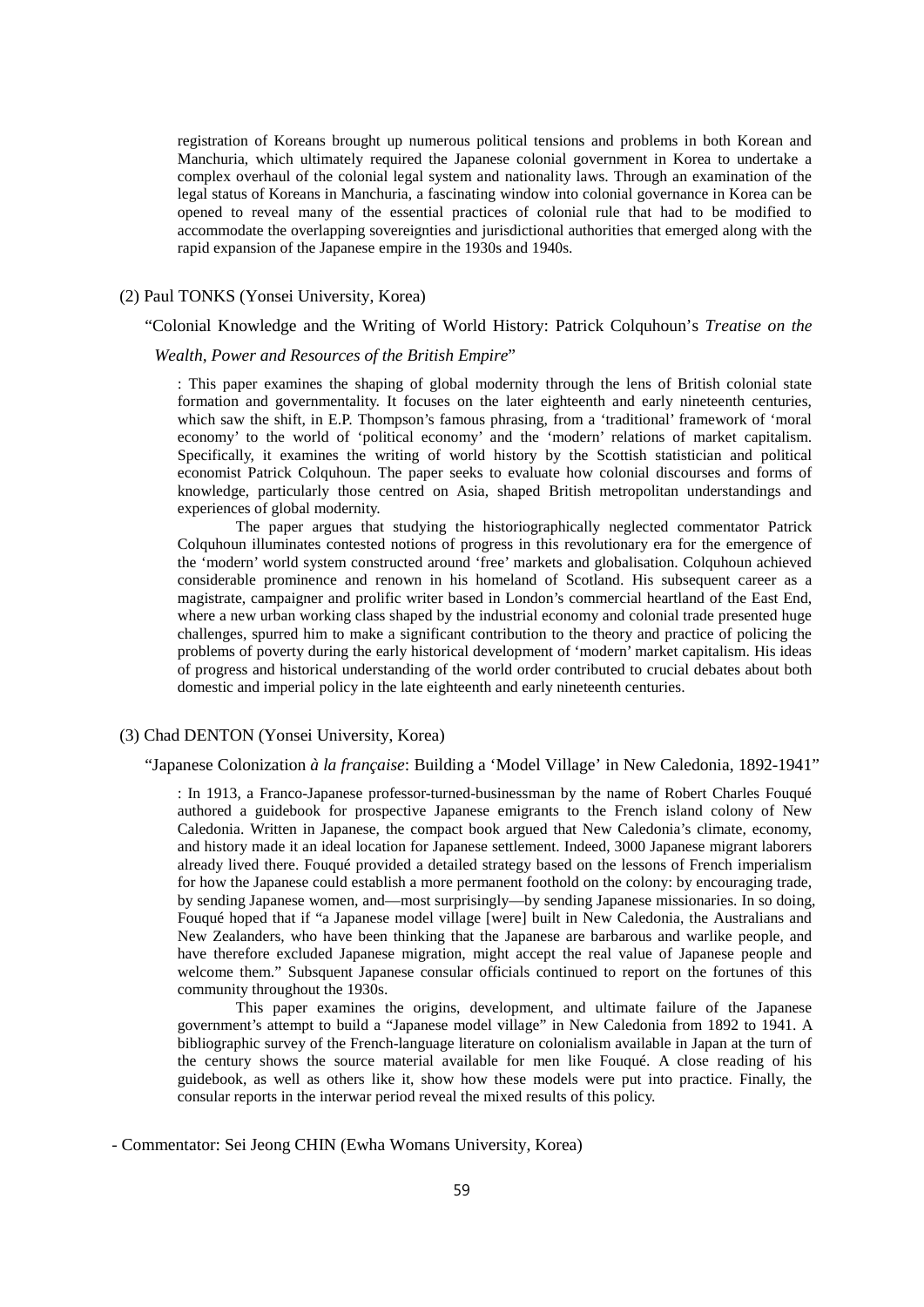## **▶E7. Frontier, Ports and the Space of Interaction**

- Chair: Rila MUKHERJEE (Institut de Chandernagor, India)

(1) Emmanuel Olaniyi IBILOYE (Osun State University, Nigeria)

"The Dynamism of African/Asian Interactions on the East Coast of Africa in Historical

Perspectives"

: Scientific as well as historic explanations to the origin of man agreed that Africa is the cradle and possibly the source of dispersal of all mankind. Since the gradual dispersal of the original specie to other parts of the globe, economic imperative have made human interaction inevitable. Consequently, African and Asian have been interacting at economic and social level from ancient time resulting in mutual benefits to all and great advance in knowledge and ideas to less developed African society on the east coast of the continent. Arab, Indian, and Chinese merchants have being visiting the east African coast since the 13<sup>th</sup> century BCE bringing their wares to exchange for African products. At the peak of the trade, cultural exchanges in form of knowledge and ideas could not but be mutually bought and sold resulting into what later became the glorious Swahili civilization along the East African Coast of the Indian Ocean. The civilization has endured the passage of time and residual knowledge and ideas borrowed from Asian remain a permanent feature of cultural norms on the east Coast of Africa. The paper is of the view that the benefits have surely been overwhelming and a matter of give and take.

(2) Jianxiong MA (Hong Kong University of Science and Technology, Hong Kong)

"Rising of Gentry Power on the China-Burma Frontier since the 1870s: The Case of the Peng

## Family in Mianning, Southwest Yunnan"

: From the 1870s to the 1930s, a social movement among the newly settled immigrants on the frontier between China's Yunnan province and Burma had become significant, through which the construction of Han identity had also successfully been extended toward inland Burma along transportation routes. Based on a historical framework, this movement was rooted in the organization of lineages among resettled migrants from Chinese inland provinces like Jiangxi, Hunan and Sichuan or other places in Yunnan. The construction of lineages also followed the political reforms carried out by the Qing government, from the 1720 to the 1750s, to integrate the Dai chieftains into an official county system. Since the colonization of north Burma in 1885, new economic opportunities attracted more Chinese businessmen to build their networks along the transportation routes between north Burmese cities and commercial centers in southwest Yunnan, which also changed the social landscape of this frontier. The construction of lineages as a Han system not only overlapped with trade networks, but also provided enough economic and political resources to build a Han identity, in competition with other types of identity-polity systems, such as the Dai, the Luohei (Lahu) and the Wa between the Mekong River and the Salween River. As a social consequence of the lineage construction movement, the Han gentries not only performed the role of representatives for their lineage's interests, but also worked as social actors and state agents in the process of setting the border between China and Burma.

#### (3) Syed MINHAJ-UL-HASSAN (Hong Kong Baptist University, Hong Kong)

"Holy or Unholy Trinity: Pakistan-China-India Relations"

: Though generally Pakistan-India and Pakistan-China relations are in the spotlight, the relations of China and India are equally important for the understanding of Pakistan- India and Pakistan-China relationship. Its study is important because beside other factors China-India animosity and their competition with each other also help Pakistan-China relations to grow stronger and friendlier.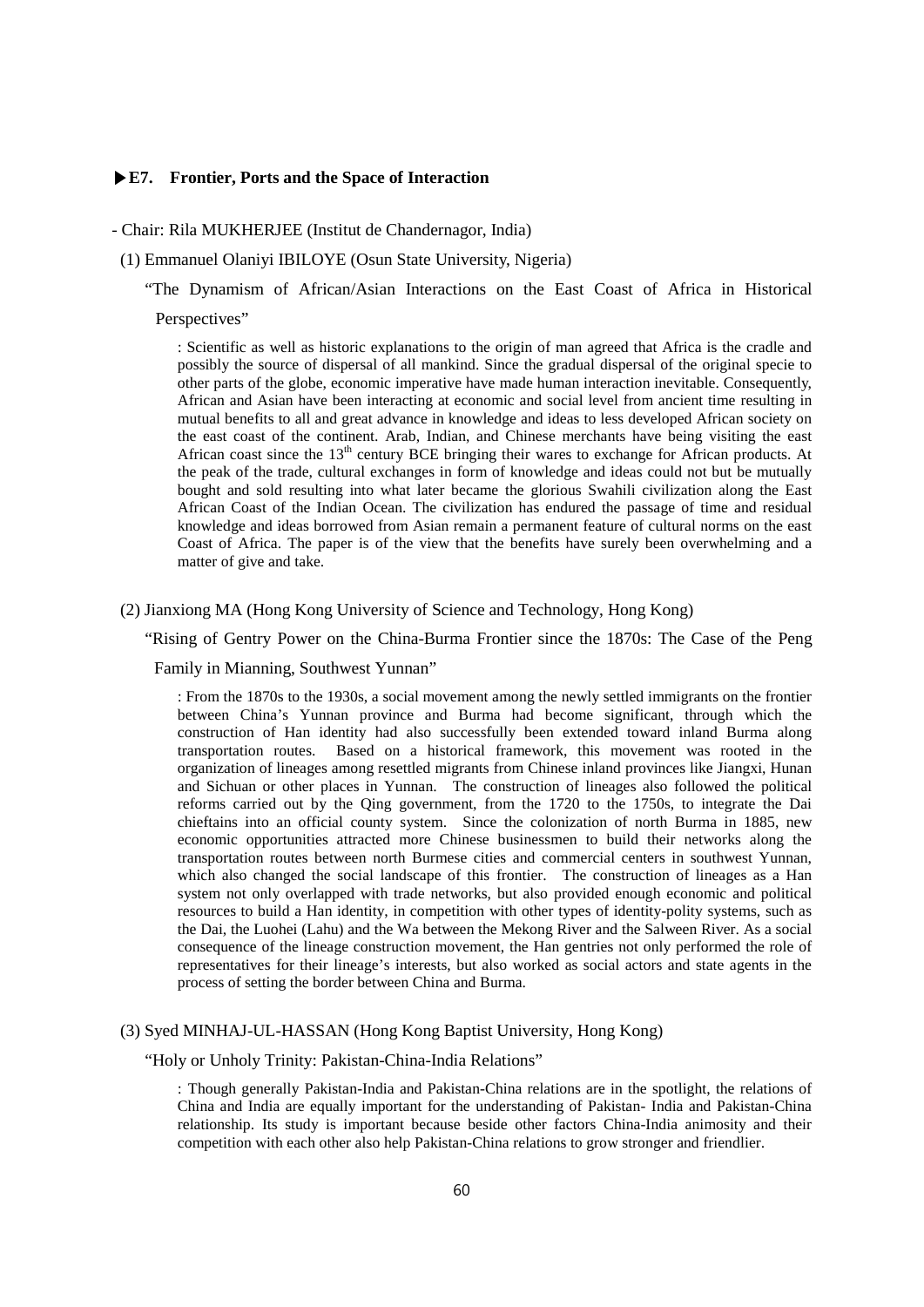Initially China and India were friendlier but the territorial dispute between China and India brought Pakistan and China closer. During the 1965 Pak-India War China proved more trustful than Pakistan's Western Allies and that brought the two countries even further closer.

Mutual interests also keep both Pakistan and China tied to each other. Both share anti-Indian hegemonic policies in South Asia and Indian Ocean. In order to contain China, India launched in 1995 "Look East" Policy. This policy was initially started for the development of economic relations but in 1998 it was transformed into strategic venture. India also started developing close strategic partnership with USA for the same objective.

Pakistan's interests are also associated with China. Since Pakistan needs political, economic and military assistance, China is the country that can easily fulfill these needs and is helping Pakistan in different sectors.

Though the future relations cannot be predicted with hundred per cent accuracy, it can be safely stated that Pakistan-China relations have proved itself as all-weather and time- tested relations. However, it would also be in the interest of all three countries if they are able to develop future relations on the basis of mutual respect and mutual interests.

## (4) Dan DU (University of Georgia, USA)

## "The 'Flowing Poison': Sino-American Opium Trade in Qing Dynasty"

: This paper seeks to investigate Sino-American opium trade in Qing dynasty, a topic which received much less attention compared with Sino-British opium trade. Employing world system theory as the analytical framework, this paper examines Sino-American opium trade through the lens of the clashes between China's tributary system and a budding capitalist world, thus placing this trade in a broader theme. When the United States started China trade, American merchants entered the tributary system, which was based on the superiority of Chinese culture. Without admitting foreign merchants as equal commercial partners, emperors of the Middle Kingdom appointed hang merchants to monopolize its foreign trade, so for Americans, China trade had not only commercial but also political and cultural implications. In such a case, American merchants had to cope with Qing officials, cooperate with hang merchants, and simultaneously learn ritual rules to facilitate their drug traffic. In addition, by means of technological, commercial, and financial innovations, American merchants also had to compete with their British counterparts, who had monopolized opium trade before them. The rampant opium trade conducted by British and American merchants eventually aroused the anti-opium campaign, thus triggering the first Opium War. With a series of treaties signed with Western nations after the Opium Wars, the superiority of China's tributary system was gradually encroached upon by a newly-rising capitalist world. China was involved more and more into the world market, so did Western nations' competition in China. The first International Opium Conference, though fruitless it was, was a sign of this emerging capitalist world system and the increasing competition among capitalist nations.

#### (5) Bébio Vieira AMARO (University of Tokyo, Japan)

#### "The Contribution of Japanese and Westerners to the Urban Genesis of Nagasaki"

: The aim of this presentation is to depict the origin of the port of Nagasaki and its early years, from the point of view of History of Urbanism and Architecture. By analyzing several historical materials from Western and Japanese accounts, and comparing them against data collected from archeological excavations, old maps and satellite remote sensing, an estimation of the original topography of Nagasaki was achieved, as well as the approximate locations of the first Jesuit buildings and common resident streets. The main objectives of this presentation are: to summarize the cooperation and exchange of ideas between Japanese and Westerners that led to the creation of the port city; to ascertain whether Westerners had any influence in the urban planning of the city; and if any foreign urban or architectural concepts were introduced by them. This study will encompass the evolution of Nagasaki between the years 1566 to 1584, focusing on land usage and urban expansion, depicting how its downtown area was undergoing a slow and timid militarization process until Toyotomi Hideyoshi seized control of it in 1587.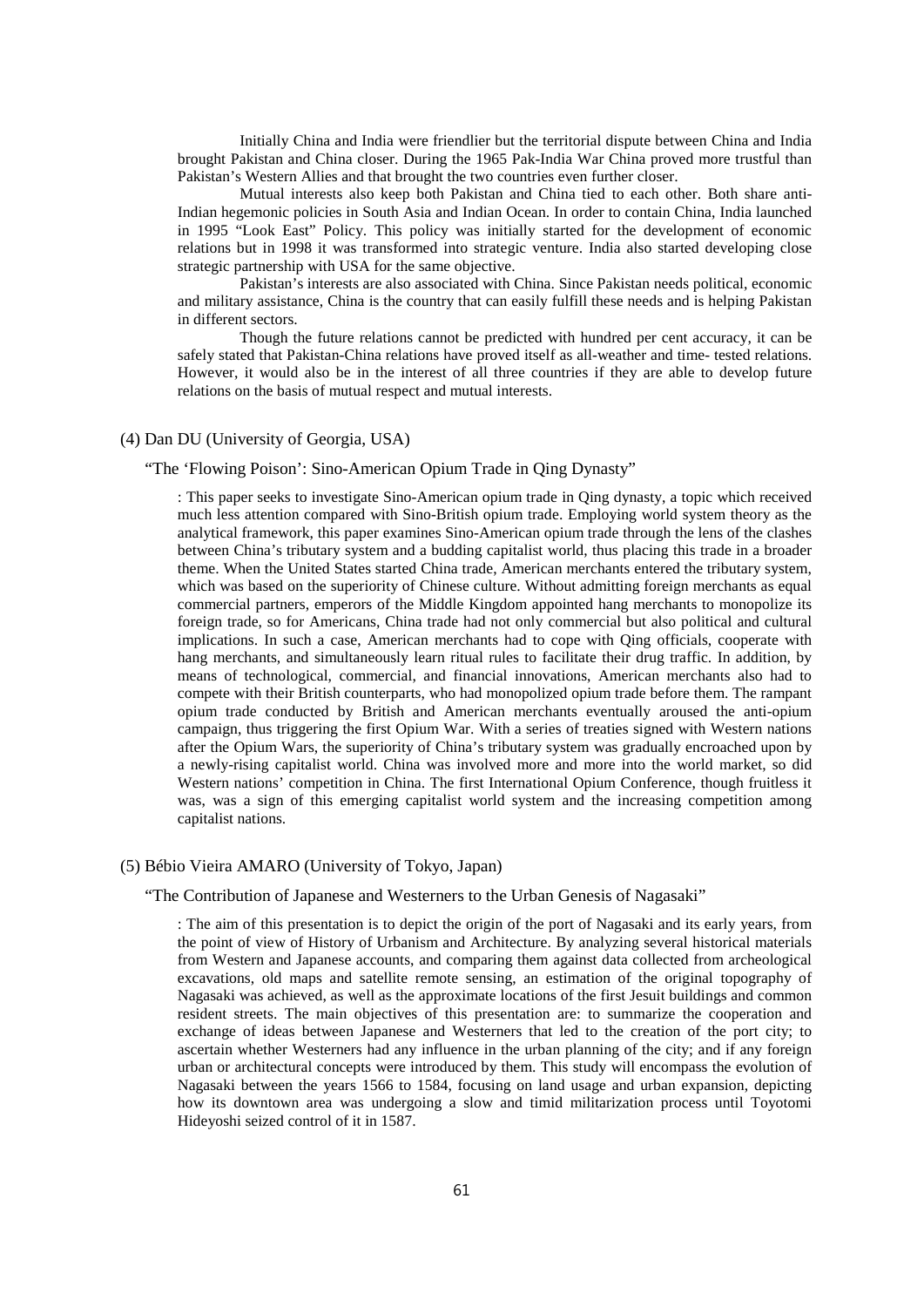## **▶E8. The Chinese Overseas Communities in East Asia and Japanese Modernity, 1895-1945**

- Organizer: Leo DOUW (University of Amsterdam, Netherlands)

- Chair**:** Caroline Hui-yu TS'AI (Institute for Taiwanese History, Taiwan)

(1) Junling HUANG (Xiamen University, China)

"An Analysis of Fujian Province's Immigrants to Taiwan during the Period of Japanese

#### Imperialism"

: During the period of Taiwan's occupation by Japanese imperialism (1895-1945), small part people of Fujian province broke through the heavily barriers and immigrated to Taiwan. There are so many researches on immigration of Taiwanese to mainland china during the period of Japanese colonialism, but few researches on immigrants from mainland china to Taiwan. It is important to discuss this topic. So this article is to reveal the situation of these immigrants from Fujian to Taiwan on a lot of actual cases found in files of the Fujian province archives and Chongan county archives.

The article will discuss five respects on the immigrants form Fujian to Taiwan. The first respect talks about the reason why the small part people of Fujian province immigrated to Taiwan. Secondly, the article discusses the nationality of these immigrants. The third respect is the discussion on the number of the immigrants from Fujian to Taiwan during this period. The next respect is related to the living standard of these immigrants in Taiwan. The last respect is to touch on the social status of these immigrants from Fujian.

From this article, we know the fact that most of the immigrants immigrated to Taiwan just for survival, and a small part of the immigrants who wanted to get an opportunity to develop or improve themselves. During this period, these immigrants were called "overseas Chinese in Taiwan", if they couldn't get the Japan nationality. These overseas Chinese from Fujian province were humiliated by the Japanese. Their social position and living standards were very low. When the anti-Japanese war broke out, most immigrants returned Fujian province.

#### (2) Leo DOUW (University of Amsterdam, Netherlands)

"The Soft Power of Japanese Colonial Power across the Strait of Taiwan (1895-1945)"

: The colonial relationship between China and Japan is usually considered from the point of view of "hard" power: the superiority of the Japanese economy and military, and the contemporary logic of imperialism made Japan into the regional hegemon and competitor with Western imperialism. In the present paper will be looked how the "soft" power (Nye) of Japanese imperialism served the aims of the Japanese colonial state-builders. Charitable works, media manipulation and education were all part of the larger packet of what was designated at the time as "hidden power", and being implemented in tandem with "hard power" served to win over the souls of the Chinese colonized population. In this policy, the Taiwanese population in South China (mainly Xiamen, Fuzhou and Shantou) served as a focal community for these policies. The paper contrasts these policies with the discriminating policies towards the South Chinese migrant workers in Taiwan, who were of the same ethnic stock as the native Taiwanese and the Taiwanese expatriates in South China. It will be argued that the attraction of Japanese modernity for the cross-Strait Chinese transnational communities should be understood from the contemporary local situation and colonial logic.

## (3) Jin A KANG (Kyungpook National University, Korea)

"Sino-Japanese Trade Conflict and the Effect on Sino-Korean Relationship, 1920s-1930s"

#### **▶E9. Comparative Research on the World History Teaching in Asian Countries**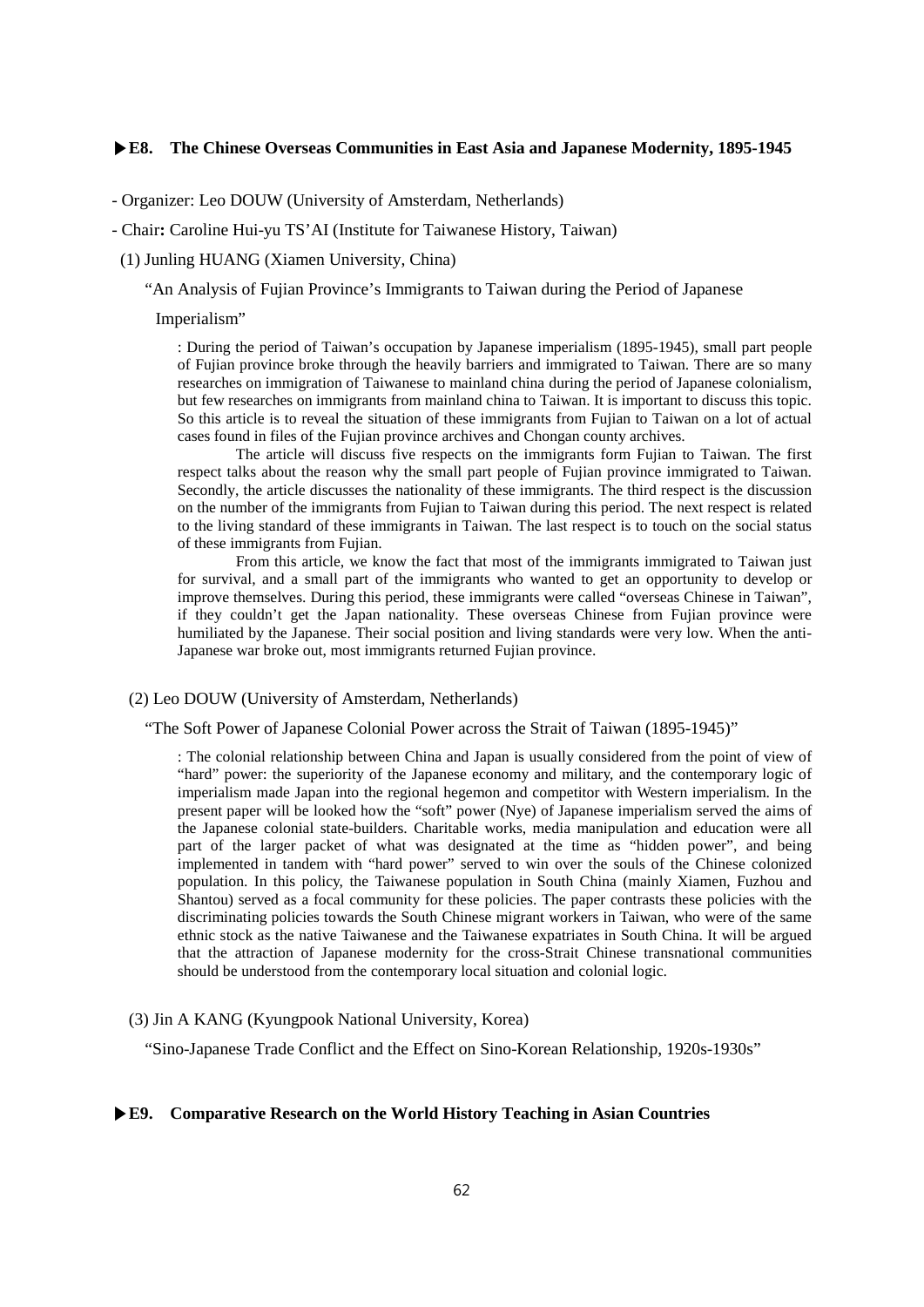- Organizer/ Chair: Shingo MINAMIZUKA (Hosei University, Japan)
- (1) Shingo MINAMIZUKA (Hosei University, Japan)

"General Survey of the Comparative Research of the World History Teaching in Asian Countries"

: This is to introduce the result of the questionnaires on the world history teaching in Asian countries which the AAWH sent since last fall and to summarize the results in a general per spective.

(2) Shigeki YOSHIMINE (Yuho High School, Sapporo, Japan)

"World History Teaching in Japan"

(3) Sunjoo KANG (Gyeongin National University of Education, Korea)

"Teaching World History in Korea: Problems and Issues"

: The purpose of this paper is to explore problems and issues of world history curriculum in Korea.

Prior to the 2007 curriculum, middle school world history had been taught together with geography and civics in a required course in 'the Social Studies' while Korean history was taught as a separate course called 'National History.' In the 2007 curriculum revision, implemented in 2011, world history combined with Korean history in a course called History. In the high school, world history has been offered as an independent elective course.

Therefore, problems and issues of middle school world history curriculum are somewhat different from and at the same time similar to those of high school world curriculum. This paper largely focuses on common problems and issues in teaching school world history.

Firstly, this paper explores problems of Eurocentrism and Sino-centrism in school world history and Korean educators' efforts to make world history relevant to Korean peoples' experiences transcending Eurocentrism.

Secondly, this paper presents current issues around teaching world history. Educators seek alternative organizing approach and structure of world history to make it more relevant to global changes as well as national issues. Historians and educators try to re-imagine modernity provincializing Europe and reconstruct alternative history of humankind to transcend Eurocentric discourse of modernity and humanity as post-colonialist attacks on Eurocentrism intensify.

Constructing a new approach to narrate the history of humankind without marginalizing any group of people, while seeking alternative modernity to appreciate multiple and overlapping processes of history emerged as a crucial research agenda in Korea. At the same time, embracing national issues is also significant in developing a new approach to a history course. Therefore a multilayered narrative of humankind's history addressing global, regional, national and provincial issues became a substantial task in Korean history education.

## (4) Weiwei ZHANG (Nankai University, China)

## "World History Teaching in China: Past, Present and Future"

: In China, "world history" as a notion or a concept was introduced from the West in the course of cultural exchange between China and the outside world in modern times because China has had a long tradition of Sino-centric historiography ever since Sima Qian, in which the rest of the world near and far had been treated either as barbarians or tributers to the Middle Kingdom or the Central Empire. So, "world history" has actually been "foreign history/ies" in most cases in China and "world history" as a whole has been West/Eurocentric from the very beginning in China simply because it was created in and introduced from West/Europe. This paper will deal with how world history had been, was and is taught in China before 1949, after 1949 and before the Great Cultural Revolution, during the Great Cultural Revolution, and after the Cultural Revolution. The author also suggests how the world history teaching in China should be changed or reformed according to his over 30 years experience of teaching world history at Nankai University, Tianjin, in terms of a noncentric and holistic approach to global history.